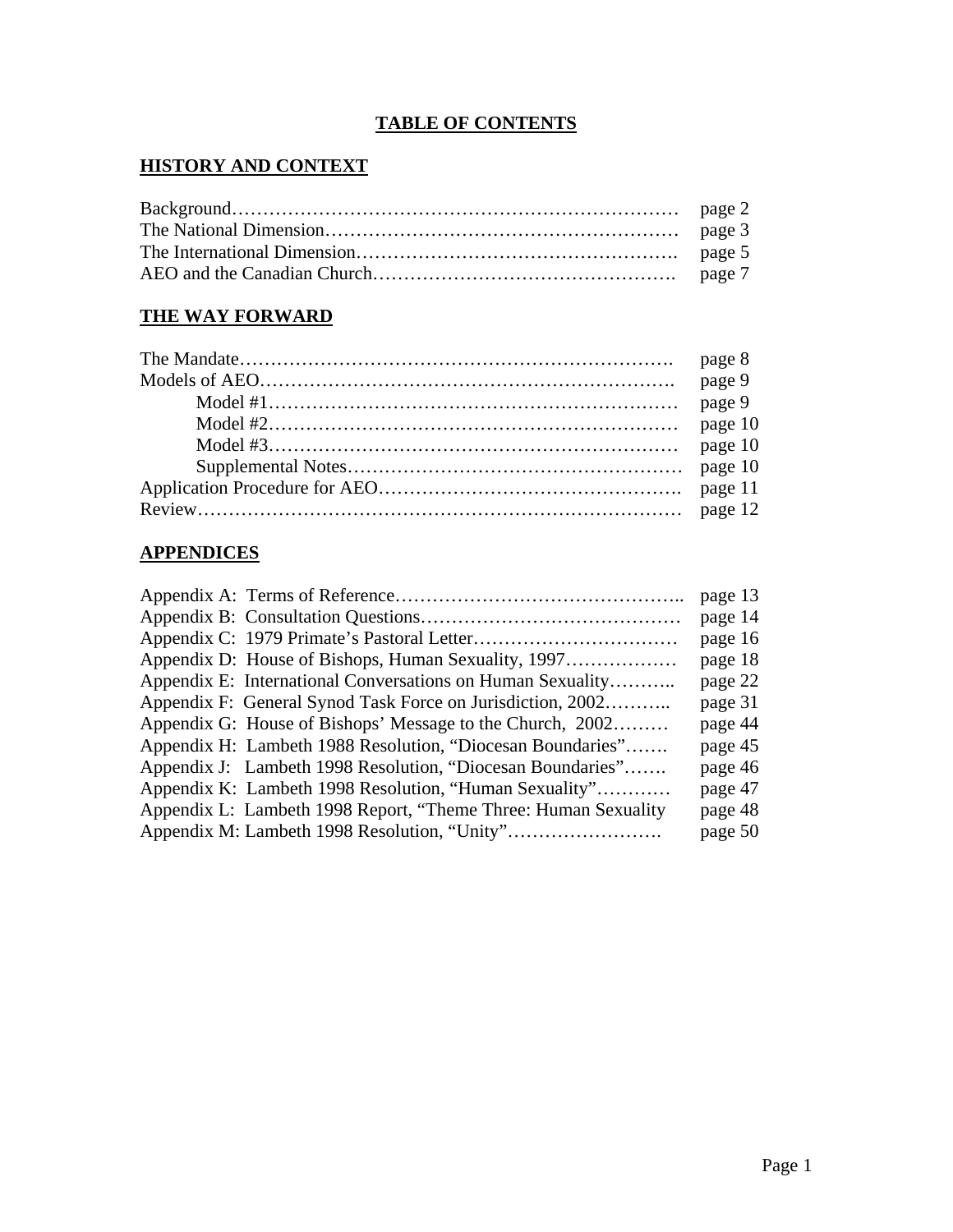# **REPORT OF THE PRIMATE'S TASK FORCE FOR THE HOUSE OF BISHOPS CONCERNING ADEQUATE/ALTERNATIVE EPISCOPAL OVERSIGHT FOR DISSENTING MINORITIES**

#### *March 3, 2004*

#### **HISTORY AND CONTEXT**

#### **Background**

1.1 At the Fall 2003 meeting of the House of Bishops at the Queen of the Apostles Retreat Centre, a motion was passed requesting the Primate to establish a Task Force to examine and report upon Adequate Episcopal Oversight. The Task Force appointed by the Primate was composed of:

> The Rt. Rev. Victoria Matthews, Bishop of Edmonton (Chair) The Rt. Rev. George Bruce, Bishop of Ontario The Rt. Rev. Tom Morgan, Bishop of Saskatoon (retired) The Rt. Rev. Donald Young, Bishop of Central Newfoundland Staff support was provided by The Rev. Dr. Michael Thompson, Principal Secretary to the Primate

The mandate of the Task Force is found at Appendix A.

- 1.2 The Task Force commenced its work through conference calls involving the members and also the Metropolitans and the Chancellor of General Synod. It also reviewed existing examples of AEO to be found in other jurisdictions within the Anglican Communion, particularly in the United Kingdom, New Zealand, ECUSA (Navaholand) and proposals for AEO in Australia. Many of these examples relate particularly to the issue of women in ordained ministry and although instructive were not particularly helpful to our task.
- 1.3 In compliance with its mandate, the Task Force visited the Diocese of New Westminster from December  $6<sup>th</sup> - 8<sup>th</sup>$ , 2003. The Task Force met with a variety of groups including "dissenting but loyal" parishes, the diocesan leadership, the diocesan council; the chancellor, the bishop; clergy from the dissenting parishes ("ACiNW"); other affected parishes and the council of the coalition ("ACiNW"). The Task Force asked questions, key of which was "How have recent events helped or hindered the ministry and mission of Jesus Christ in this place?" and also spent extensive time listening. Key messages were that the situation was unprecedented and urgent, and that whatever option(s) the Task Force could identify should be workable and creative, and should be options with which we, as bishops could live.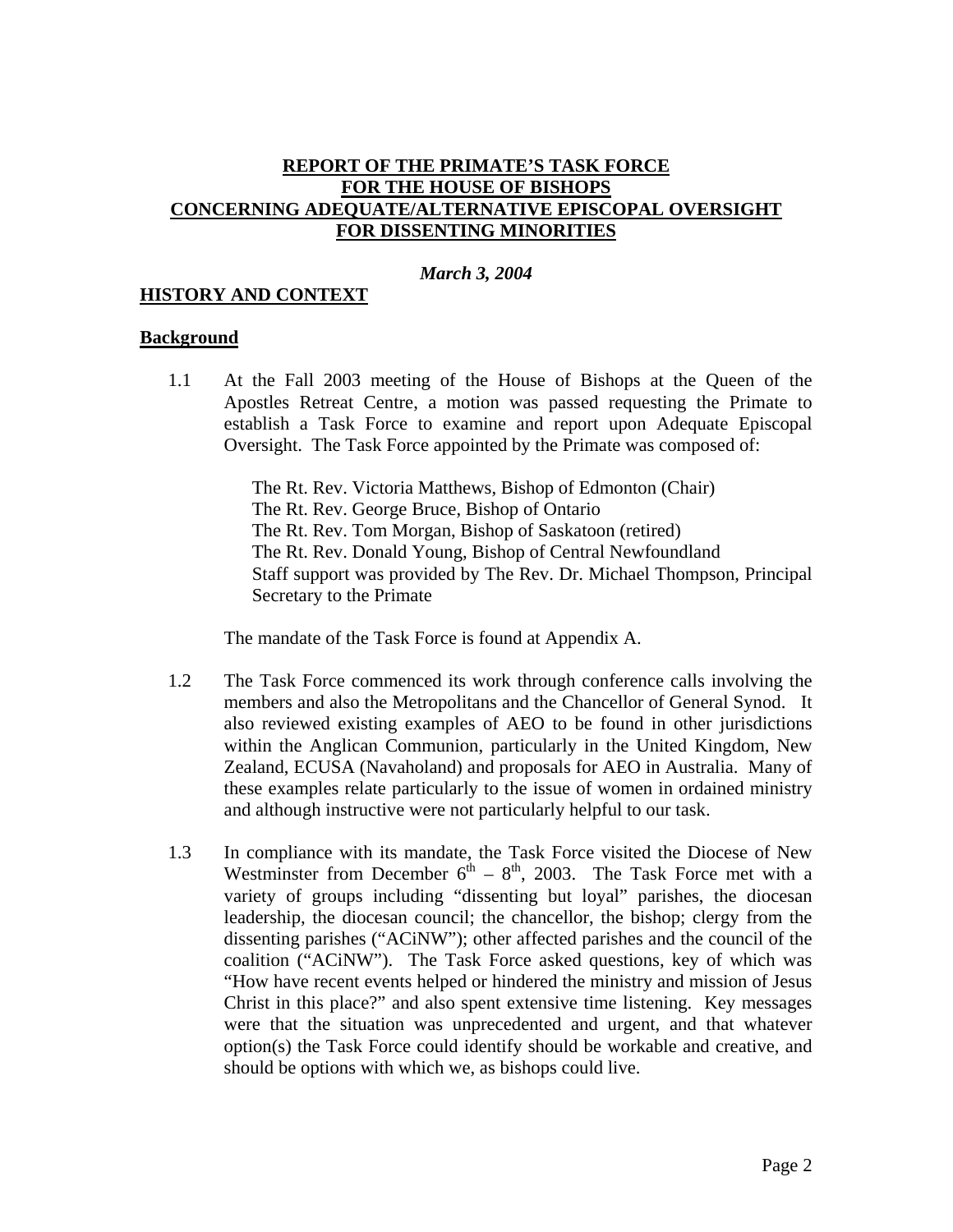1.4 Throughout January 2004, members visited or conducted conference calls with bishops and clergy and lay members of the dioceses including representatives from groups such as "Essentials", "Integrity" and the Prayer Book Society. All dioceses were asked to respond to five questions which had been circulated in advance (see Appendix B). The responses were circulated to all members in preparation for the drafting of this report. The Task Force met in Toronto from February  $18<sup>th</sup> - 20<sup>th</sup>$ , 2004 to draft this report. On February  $24<sup>th</sup>$ ,  $25<sup>th</sup>$  and  $26<sup>th</sup>$  the Task Force conferred by conference call in preparation for a conference call with the Metropolitans on February  $27<sup>th</sup>$ . The final report was circulated to bishops and to the wider church in early March in order that the bishops might prepare adequately for discussion of its contents at their meeting in Regina on April  $15<sup>th</sup>$ -19<sup>th</sup>, 2004.

# **The National Dimension**

- 2.1 It is important to understand the context of this report. For over 35 years the House of Bishops has been seeking ways to address the issue of homosexuality in contemporary society. In 1976 a Task Force presented a lengthy report to the House of Bishops for consideration. By 1979 the bishops as an interim measure issued a statement based upon the belief as Christians, that homosexual persons, as children of God, have a full and equal claim with all other persons, upon the love, acceptance, concern and pastoral care of the church. The statement also contained four pastoral guidelines for the bishops as they considered the admission of individual persons to the church's ordained ministry which indicated that (a) Our present and future considerations about homosexuality should be pursued within the larger study of human sexuality in its totality; (b) We accept all persons, regardless of sexual orientation, as equal before God; our acceptance of persons with homosexual orientation is not an acceptance of homosexual activity; (c) We do not accept the blessing of homosexual unions; and (d) We will not call into question the ordination of a person who has shared with the bishop his/her homosexual orientation if there has been a commitment to the bishop to abstain from sexual acts with persons of the same sex as part of the requirement for ordination (see Appendix C). This statement was described by the then Primate, Archbishop Scott, as interim: "Our statement is not meant to be, in any way, legislation or a final doctrinal statement".
- 2.2 Throughout the 1980's, the House of Bishops held a number of study sessions around the issue of human sexuality, culminating with the establishment of a new Task Force in 1991. General Synod in 1992 mandated the NEC and the House of Bishops to produce a study of human sexuality with special reference to homosexuality and homosexual relationships. The Bishops of Niagara, Cariboo and Ontario were appointed as the representatives of the House to the Commission. The Commission produced study materials "Hearing Diverse Voices, Seeking Common Ground".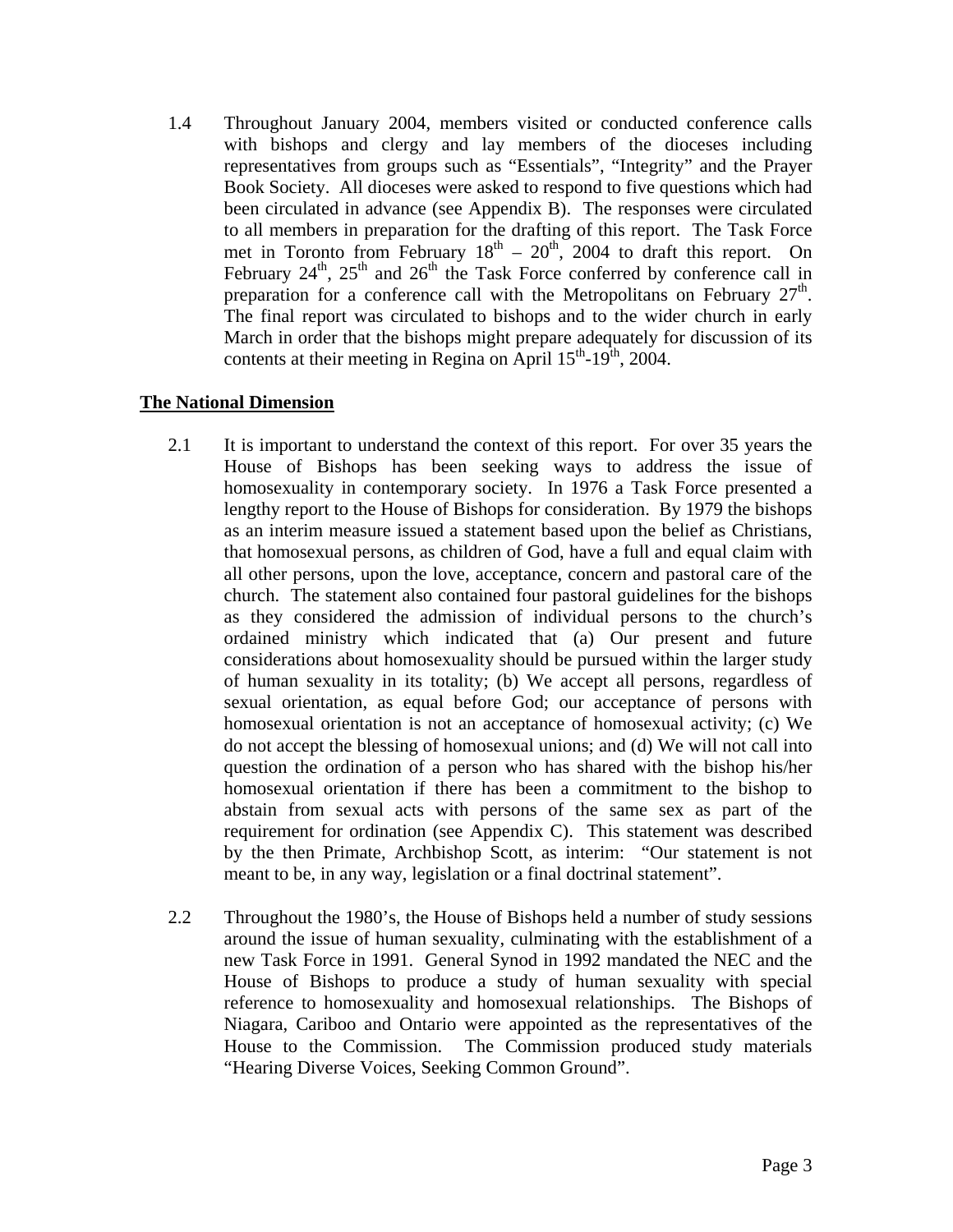- 2.3 At its April meeting in 1997, the House agreed to update the guidelines of 1979 in light of new pastoral awareness while at the same time retaining the original intent of the guidelines. The House noted that "In undertaking this task we seek to articulate how far we have come, as well as to acknowledge those areas where continued study and dialogue is necessary". At that same meeting a motion which would have acknowledged that individual bishops could for pastoral reasons set aside the guidelines was tabled. The motion was discussed at the Fall 1997 meeting and was defeated. At that same meeting the revised guidelines were issued (see Appendix D).
- 2.4 In May 1998, the bishops were briefed by the Bishop of New Westminster on the nature of dialogue in the Diocese of New Westminster and received the reports from the New Westminster Commissions on theology, liturgy and jurisdiction. The House appointed the Bishop of Edmonton and the Archbishop of Huron to the Council of Advice of the Diocese of New Westminster. Between 2000 and 2002 the House debated the issue on many occasions including, in October 2001, the possibility of AEO. At the April 2002 meeting, the Archbishop of Toronto briefed the House on the Final Report on Conversations on Human Sexuality in the Anglican Communion (see Appendix E), which had been facilitated by the Public Conversation Project. In June of that year, the Synod of the Diocese of New Westminster approved for the third time a motion requesting the diocesan bishop to authorize a rite of blessing for same sex unions. The bishop gave his consent to the Act of Synod and representatives, lay and clergy, of a number of parishes withdrew from synod.
- 2.5 The 1998 General Synod commended the House of Bishops for their 1997 Statement On Human Sexuality.
- 2.6 In 2002 the House of Bishops and the Council of General Synod received the report of the Jurisdiction Task Force. (Appendix F)
- 2.7 At the Fall 2002 session of the House, a message to the churches was issued. This message made clear to the church the level of disagreement within the House and began the discussion in earnest about AEO (see Appendix G).
- 2.8 The Spring 2003 meeting continued the discussion in the face of a unilateral intervention by the Bishop of Yukon and his inhibition by the Bishop of New Westminster, and in light of the request to the Metropolitan of British Columbia and Yukon that he initiate legal proceedings against the Bishop of Yukon. During the meeting the Bishop of New Westminster received the concurrence of the House with his decision to appoint the then Bishop of Fredericton, Bishop Hockin, as "Episcopal Visitor" to the Diocese of New Westminster.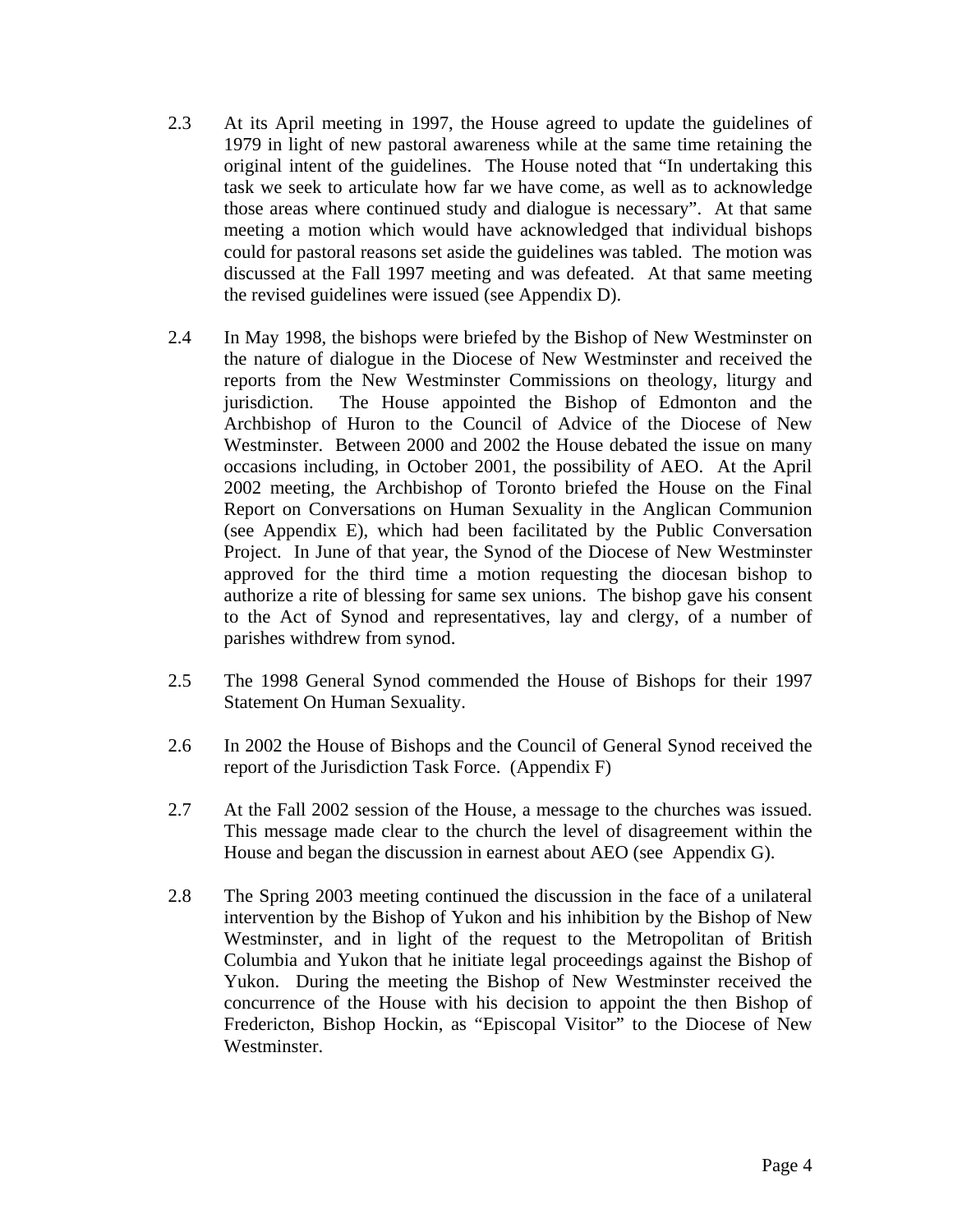2.9 By the time the House met again in October 2003, the first blessing of a covenanted same gender relationship had taken place in the Diocese of New Westminster. There was extensive debate in the House of Bishops over the way forward, a debate which resulted in the passage of two motions. The first motion asked the Primate to establish this Task Force and the second requested the Bishop of Yukon to withdraw his offer of Episcopal oversight to the dissenting parishes, and requested that legal proceedings against him and the dissenting clergy in the Diocese of New Westminster be stayed.

# **The International Dimension**

- 3.1 While the discussion on human sexuality was taking place in the Canadian church it was also high on the agenda of the Communion as a whole. In Kuala Lumpur, in February 1997, eighty delegates representing the Anglican Churches of the South met for the second "Anglican Encounter of the South". This meeting issued a Statement on Sexuality. Also, the Lambeth Conference; the Primates Meetings and the Anglican Consultative Council engaged in discussions concerning the issue of human sexuality. The 1988 Lambeth Conference, recognizing that there were a number of issues which could threaten the unity of the Communion, passed Resolution 72 regarding episcopal responsibilities and diocesan boundaries. This motion affirmed the historical position concerning diocesan boundaries and the authority of bishops within these boundaries (see Appendix H).
- 3.2 At Lambeth 1998, Resolution 72 was reaffirmed by Resolution V.13 (Appendix J). Lambeth 1998 also passed a hotly debated resolution I.10 which, among other things, upheld the definition of marriage as a lifelong union between a man and a woman and the belief that abstinence is right for those who are not called to marriage. The resolution affirmed the Christian faith of those of homosexual orientation who sought the pastoral care and moral direction of the church and God's transforming power for their lives and the ordering of relationships. The resolution rejected homosexual practice as incompatible with Scripture but called upon all Anglicans "to minister pastorally and sensitively to all irrespective of sexual orientation". The Resolution noted that the conference "cannot advise the legitimizing or blessing of same sex unions nor ordaining those in same gender unions". The Conference requested the primates and the ACC to establish a means of monitoring the work done in the area of human sexuality (see Appendix K). In addition to debating and deciding Resolution I.10, a section of the Lambeth Conference explored issues in human sexuality over several days (see Appendix L). The Conference also passed a resolution relating to the unity of the Anglican Communion and called upon the provinces of the Communion "to make such provision including appropriate Episcopal ministry as will enable them to live in the highest degree of communion possible" (see Appendix M).
- 3.3 The issue of human sexuality also features largely in recent meetings of the Primates of the Anglican Communion. In Porto, Portugal, in March 2000, a large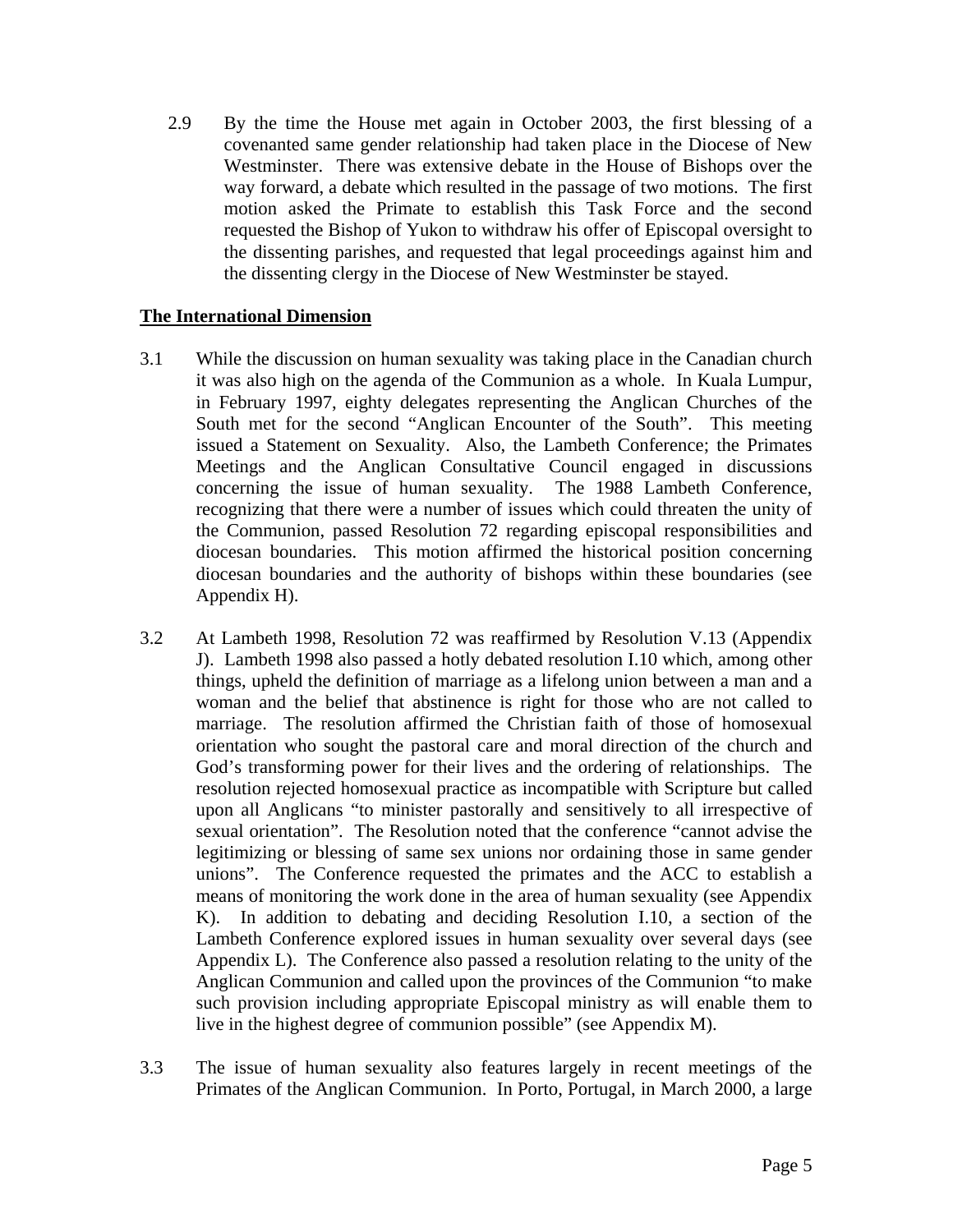part of their final communiqué addressed the question of differing interpretations of Scripture as they relate to the issue of homosexuality. The communiqué noted that unity of the Communion as a whole' still rests upon the Lambeth Quadrilateral: the Holy Scriptures as the rule and standard of faith; the creeds of the undivided church; the two sacraments ordained by Christ himself; and the historic episcopate. The communiqué noted that "only a formal repudiation of this would place a diocese or Province outside of the Anglican Communion". The communiqué expressed concern that Resolution I.10 had been rejected by some dioceses particularly with respect to the blessing of same sex unions and the ordination of declared non-celibate homosexuals. The meeting also addressed the irregular consecrations in Singapore as being unhelpful in the quest for AEO by those who believed their pastoral needs were not met by the church and consequently felt alienated from the life of the church.

- 3.4 The Primates returned to the issue when they met at Kanuga, U.S.A. in March 2001 when they committed themselves to seek for ways to secure pastoral care for all in our Communion. When the Primates met in Canterbury in April 2002, they addressed the issue of unity by referring to the four instruments of unity: The Archbishop of Canterbury; the Lambeth Conferences; the Primates meetings and the Anglican Consultative Council. They acknowledged a fifth instrument "unwritten law common to the churches of the Communion". At ACC 12 in Hong Kong, the Archbishop of Canterbury in his presidential address noted with regret the actions of some dioceses and submitted a resolution which called upon all dioceses "considering matters of faith and order that could affect the unity of the Communion to consult widely in their provinces, and beyond, before final decisions are made" (Resolution 34). The Archbishop noted that "we cannot insist that they do so, but as a Consultative Body we can urge them to do so". In his address he made reference to Resolution 4 of the first Lambeth Conference which stated "That, in the opinion of this Conference, unity in faith and discipline will be best maintained among the several branches of the Anglican Communion by due and canonical subordination of the synods of the several branches to the higher authority of a synod or synods above them".
- 3.5 When the Primates met once more in Gramado, Brazil in May of 2003, the decision of the Diocese of New Westminster was on the hearts and minds of many in the Communion, as was the possible confirmation of Gene Robinson as Bishop of New Hampshire by the ECUSA General Convention. The final communiqué addressed specifically the issue of rites for blessing same sex unions as follows, "The question of public rites for blessing same sex unions is still a cause of potentially divisive controversy. The Archbishop of Canterbury spoke for us all when he said that it is through liturgy that we express what we believe and there is no theological consensus about same sex unions. Therefore we as a body cannot support the authorization of such rites". The communiqué carefully separated the need for pastoral care from that of doctrine.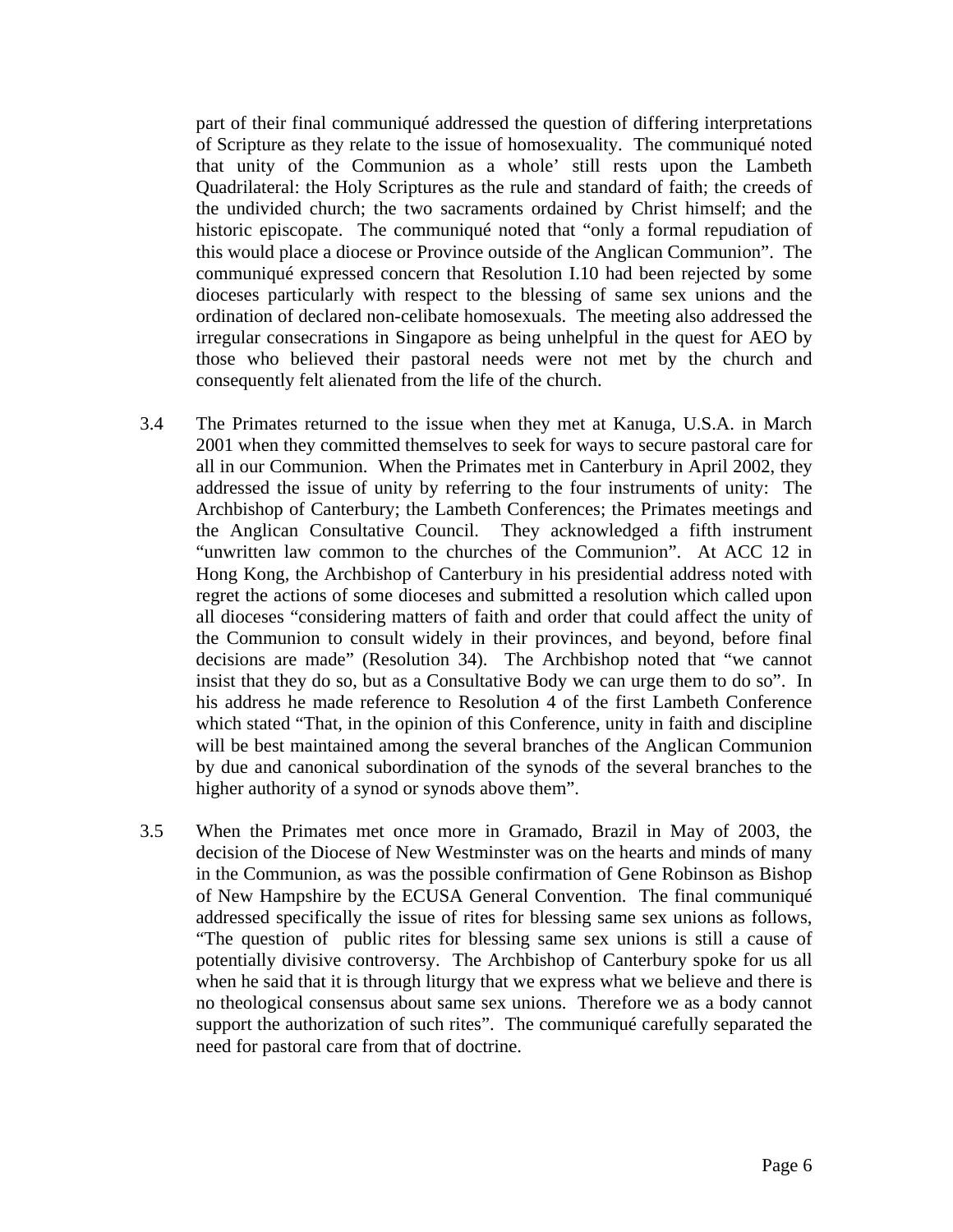- 3.6 Shortly after the Primates' meeting, the first blessing occurred in New Westminster which prompted the Archbishop of Canterbury to respond by publicly stating that "As the recent Primates' Meeting made clear, the public liturgy of the church expresses the mind of the church on doctrinal matters and there is nothing approaching a consensus in support of same sex unions". In August 2003 the Archbishop of Canterbury called for the convening of an extraordinary meeting of the Primates in October. This meeting reaffirmed the Lambeth Resolutions as having "moral force and commanding the respect of the Communion as its present position on these issues". The Primates requested that the Archbishop of Canterbury establish a Commission, originally envisaged by Archbishop Carey at Lambeth 98, to report within twelve months. The Primates also called on "those provinces concerned to make provision for adequate Episcopal oversight for dissenting minorities within their area of pastoral care in consultation with the Archbishop of Canterbury on behalf of the primates".
- 3.7 In February 2004 the Lambeth Commission began its work. The Reverend Canon Alyson Barnett-Cowan became the Canadian member.

# **AEO and the Canadian Church**

- 4.1 After reviewing the responses by dioceses to the questions posed by the Task Force it is clear that the concept of AEO receives only grudging acceptance and is seen as a last resort to prevent schism. The majority of those consulted, regardless of the position they take on the issue of same sex blessings, believe that AEO must be interim in nature, and must provide security and safety to those who request it. In response to the question as to what other issues might precipitate a request for AEO, many of those consulted found it difficult, initially at least, to identify anything beyond the current issue.
- 4.2 Many expressed concern that, if AEO was to extend beyond the issue of blessing of same sex unions it could open up a Pandora's box which would render *episcope* unmanageable. Many suggested that AEO must be temporary in nature since to institutionalize it would *de facto* institutionalize schism. Lay people had far less concerns about the jurisdictional aspects of *episcope* noting that society in general was no longer "hung up" on hierarchical authority. Some suggested that bishops get out of the feudal monarchical mode of behaviour. Several suggestions for models of AEO were discussed. Questions concerning property, apportionment and other logistical concerns were expressed by almost all of those consulted.
- 4.3 Many felt that there would be a requirement for a "conscience clause' but that it should only be capable of being revoked by those who had first invoked its protection. We also heard from many quarters of the potential economic impact upon dioceses of a decision by General Synod to affirm the blessing of same sex unions. If AEO could stem the potential loss of membership in such dioceses, then it must be explored. However two of the smaller dioceses indicated that they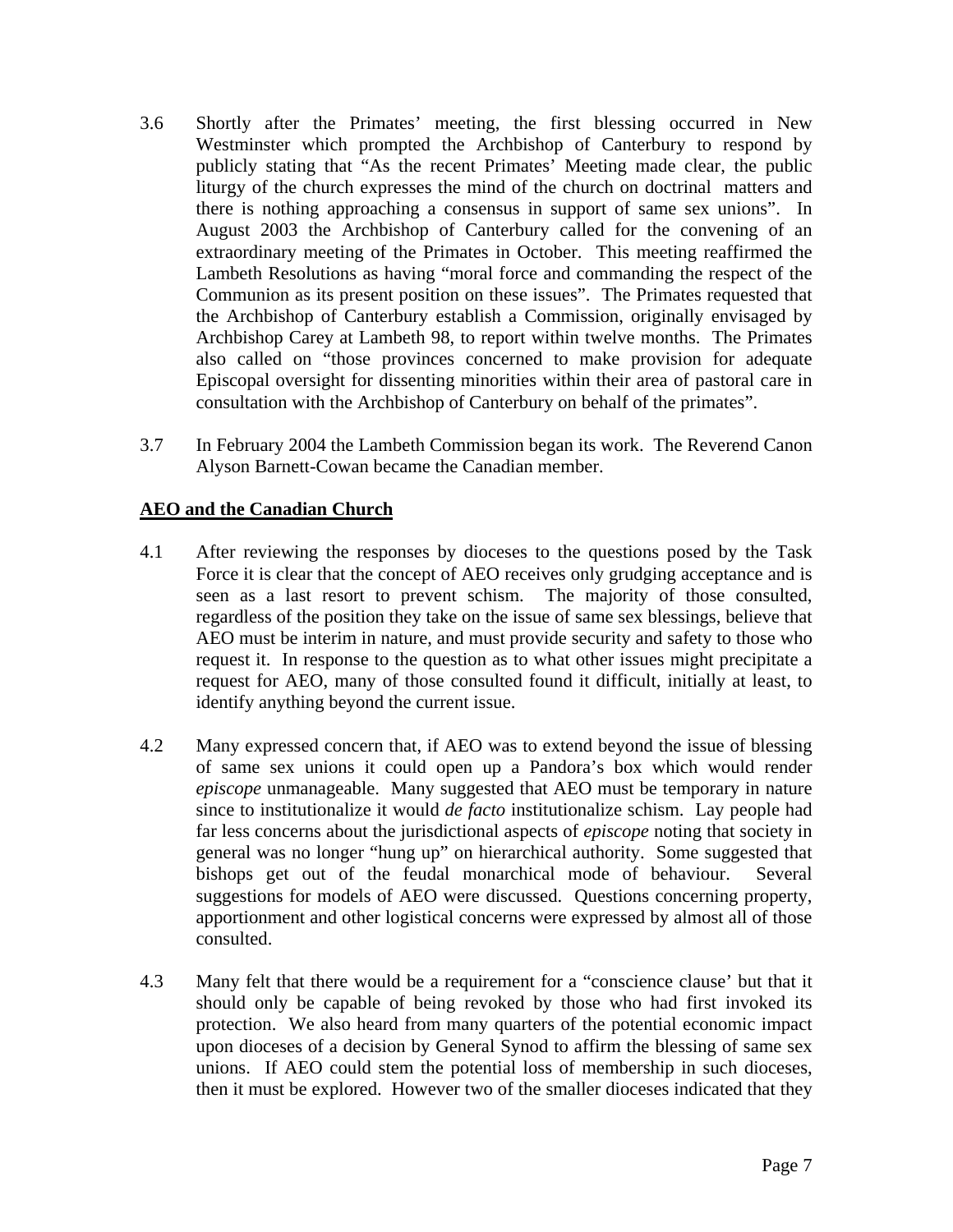could not afford the cost of an AEO bishop and expressed concern that if the authorization of the blessing of same sex unions occurred, and led to a drop in membership, their diocese might experience bankruptcy.

4.4 On several occasions those consulted requested that any AEO bishop be named from outside the dioceses at either the Provincial or National level.

# **THE WAY FORWARD**

# **The Mandate**

- 5.1 The Church is the Body of Christ and no member appropriately says to another member, "I have no need of you" (1 Corinthians 12.13). We are all members of the same Body.
- 5.2 The vocation of the bishop is to "the apostolic work of leading, supervising and uniting the Church" (BAS page 631). The bishop serves as chief pastor guarding the faith, unity and discipline of the Church. Such descriptions as "share with your fellow bishops in the government of the whole Church" (BAS page 637) point to a ministry that is meant to unite the people of God. With these thoughts in mind, how then was it possible for the Task Force to reach consensus on any recommendation for AEO?
- 5.3 It is no secret that the distress experienced over the approval of the blessing of same sex unions is profound. The Task Force heard time and again voices in the consultations saying that this is an issue so serious that it can place one's salvation in jeopardy. Indeed, some believe that to remain silent about such action is itself sinful and is turning one's back upon one's brothers and sisters in Christ. In these circumstances no conscience clause is sufficient for the dissenting parties to find peace and harmony in the Diocesan fellowship of believers. Nor do those who seek AEO have any patience with the accusation of homophobia as the root and cause of their reservations and criticism.
- 5.4 The pain and suffering experienced by Christian gays and lesbians is equally undeniable. Dioceses with a significant gay and lesbian voice are asking that the pastoral response might include the blessing of same sex unions.
- 5.5 Such division of theological understanding and interpretation of the authority of Scripture, is judged to be so widespread across the Church, that the Task Force believes healing and reconciliation can be served best by the implementation of AEO. While AEO is an extraordinary solution, even temporarily, the Task Force members see it as a unique response to uniquely threatening circumstances.
- 5.6 In recent years the doctrine of the economic Trinity, wherein the relationships within the divine life are stressed, has been held up as a symbol of the unity of the life of the church, a symbol which invites us all to mutual responsibility in the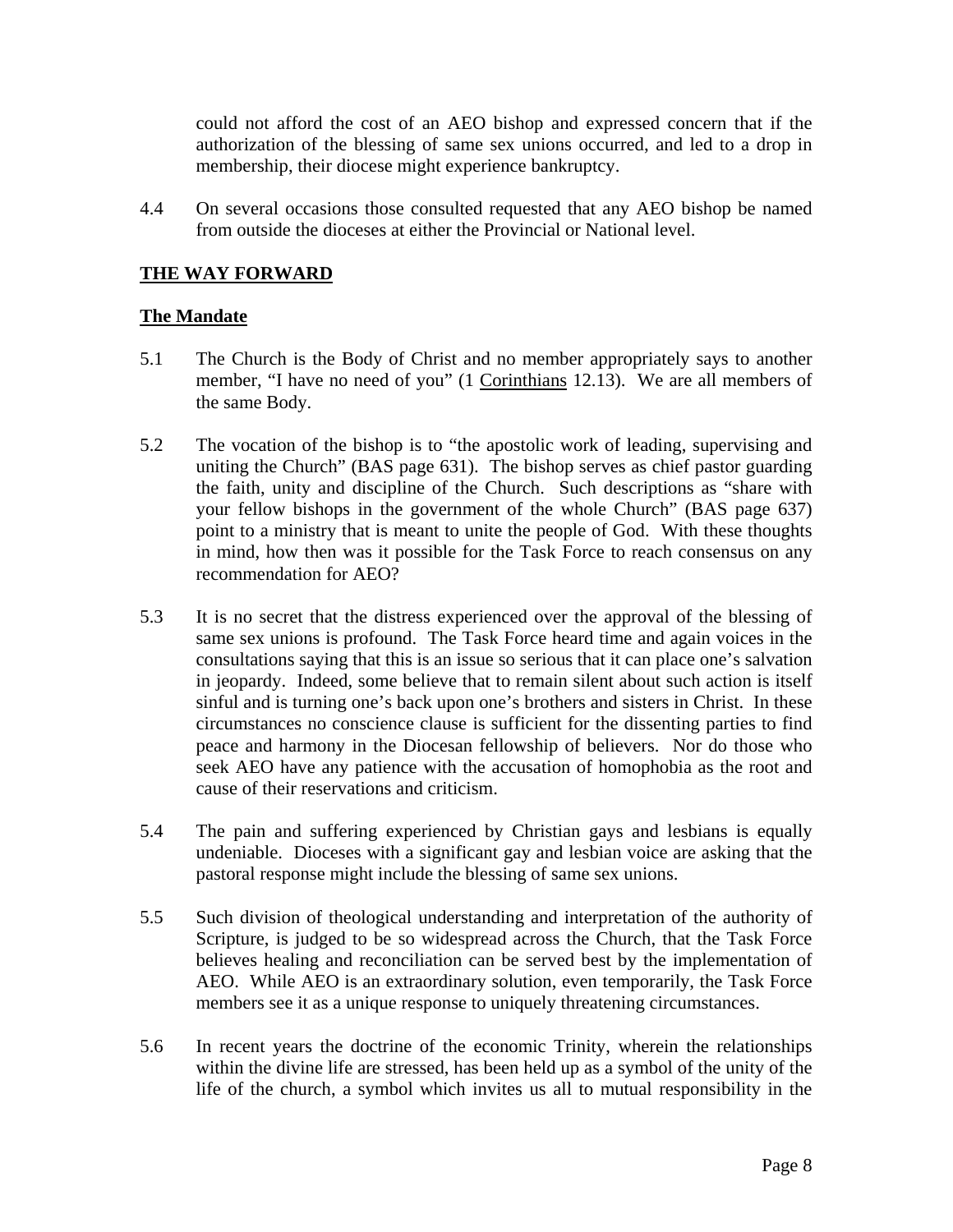mission of the Body of Christ. In no way is this a call to uniformity, but it does include an expectation that no part or member of the church become a stumbling block for others.

5.7 When this vision of mutuality is placed side by side with the concept of "unity in diversity" which Anglicans have extolled for years; and the commitment to "mutual responsibility and interdependence" that dates back to the Anglican Congress in Toronto in 1963, it becomes clear that what was envisaged then is not what we experience now. However much we are each trying to follow Jesus, the global village, with both its instant communications and local cultural accommodations, highlights diversity. "Now we see in a glass darkly" (1Corinthians 13.12).

# **Models of AEO**

6.1 In the course of the consultations, it was apparent that all consulted, laity, clergy and bishops, are deeply concerned with the mission of the church. On the one hand, the Task Force clearly heard from many of those consulted that there was concern for a form of Episcopal leadership which advanced the mission of the church, even if it involved changes to our current understanding of episcopacy. On the other hand, the bishops consulted articulated their understanding of episcopacy in its current form as the means of guarding the faith and unity of the church, and expressed concern that to change the current order could compromise the mission of the church. The Task Force sees the way forward in the voluntary agreement of the bishops to some temporary ceding of jurisdiction. All of the following models are premised on this "generosity of spirit".

# **6.2 Model #1**

- 6.2.1 In the event that General Synod passes a resolution permitting dioceses to exercise local option on the matter of the blessing of same sex unions, this Task Force recommends that such option be exercised only by a resolution of diocesan synod. In dioceses affirming local option by a resolution of diocesan synod, dissenting and distressed parishes would be given the option of being placed in trust by the Diocesan Bishop. That Trust would be delivered into the hands of a Metropolitan, who then names the AEO bishop assigned by the Metropolitan of the Province. The parish(es) are then delivered into the hands of the AEO bishop by the Metropolitan of the Province. The selection of AEO bishops happens by nomination of the Metropolitans with the concurrence of the majority of the National House of Bishops, and Metropolitans will maintain a current list of such bishops. It is recommended that the AEO be a bishop living in reasonable proximity to the parish(es) requesting AEO. The AEO bishop is designated as Episcopal Assistant to the Metropolitan.
- 6.2.2 In keeping with the repeated admonition heard by the Task Force that the need for AEO is urgent and that the appointment of an AEO bishop must be temporary, we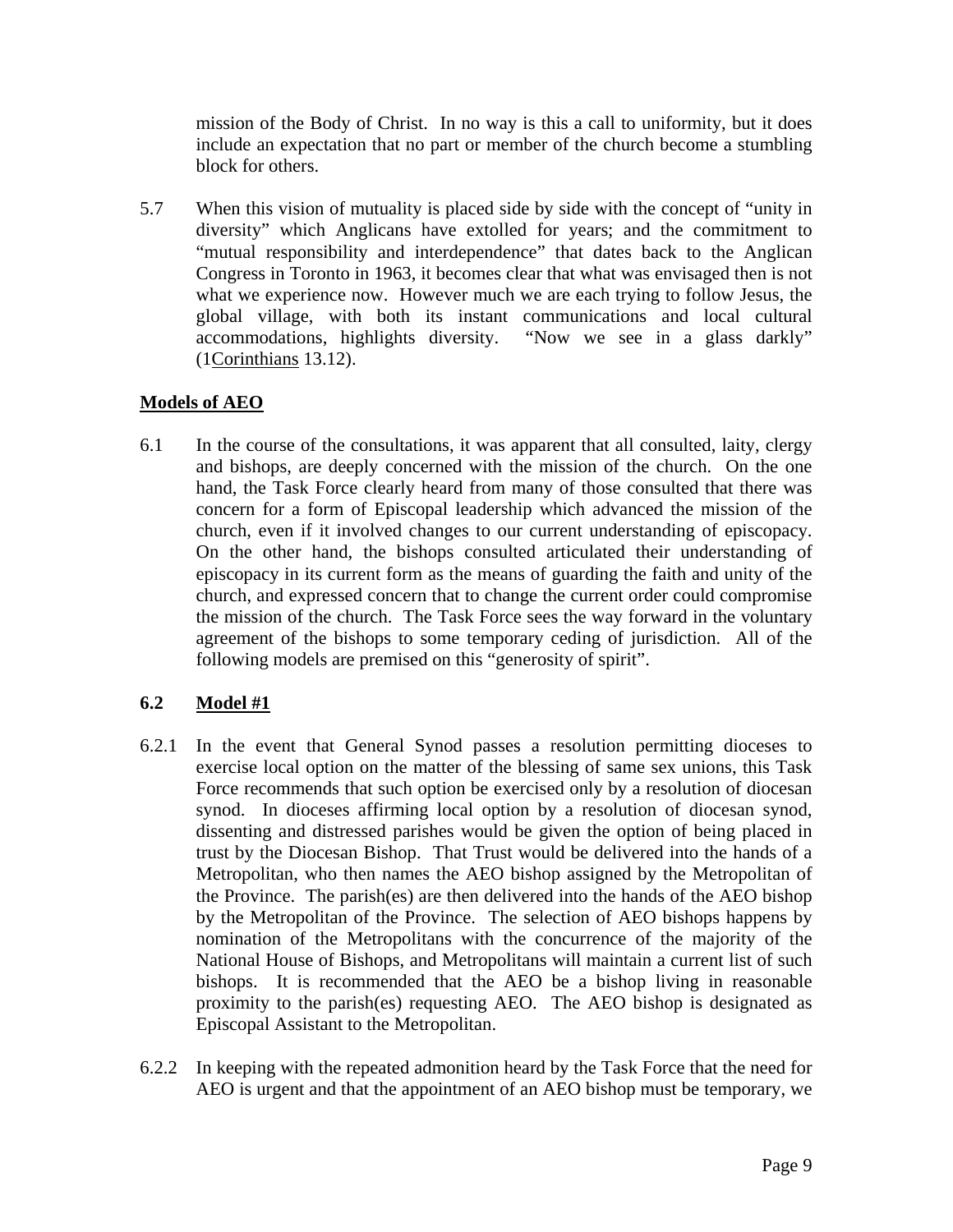suggest that the appointment be for a six month term, renewable but not exceeding six years, with a review every two years. This "In Trust" model is similar to a trial separation in a marriage and assumes that there is the will on all sides to repent and work towards reconciliation. This timeframe also permits the church at various levels to continue to pray, study and discern God's will and allows our Province to consider this subject at two further General Synods, and to receive the outcomes of deliberations from within the Anglican Communion.

6.2.3 This model of AEO assumes a conscience clause for parishes and clergy who decline to bless same sex unions. It is our hope that General Synod would provide such a conscience clause and ensure its continuing availability for parishes and clergy.

# **6.3 Model #2**

- 6.3.1 In the event that General Synod declines to permit local option in the matter of the blessing of same sex unions, the diocesan bishop of New Westminster and Metropolitan of British Columbia and Yukon volunteer to temporarily cede jurisdiction over distressed and dissenting parishes and their clergy to a Metropolitan who then assigns them to an AEO bishop to allow for the healing of relationships. Such a bishop is designated Episcopal Assistant to that Metropolitan.
- 6.3.2 Such AEO bishop should be a bishop living in reasonable proximity to New Westminster who holds theological convictions supportive of the dissenting parishes. The nomination to be made by the Metropolitans with the concurrence of the majority of the House of Bishops. Appointment would be for a six month term, renewable up to but not exceeding six years, with a review every two years.

# 6.4 **Model #3**

6.4.1 While not strictly Alternate Episcopal Oversight, attention needs to be drawn to the Supplemental Note 6.5.3 regarding informal arrangements between bishops to provide supplemental episcopal pastoral care to distressed and dissenting parishes.

#### 6.5 **Supplemental Notes**

- 6.5.1 Church planting: Conflict will only increase if the parishes under the AEO bishop engage in church planting within the boundaries of diocesan parishes. Parishes receiving AEO will agree not to plant churches.
- 6.5.2 Relationship between the Diocesan Bishop and the AEO Bishop: Whatever differences of theology and ecclesiology exist between the Diocesan Bishop and the AEO bishop in any diocese, it is imperative that the highest possible level of collegiality exist. Even in matters of doctrinal disagreement and where one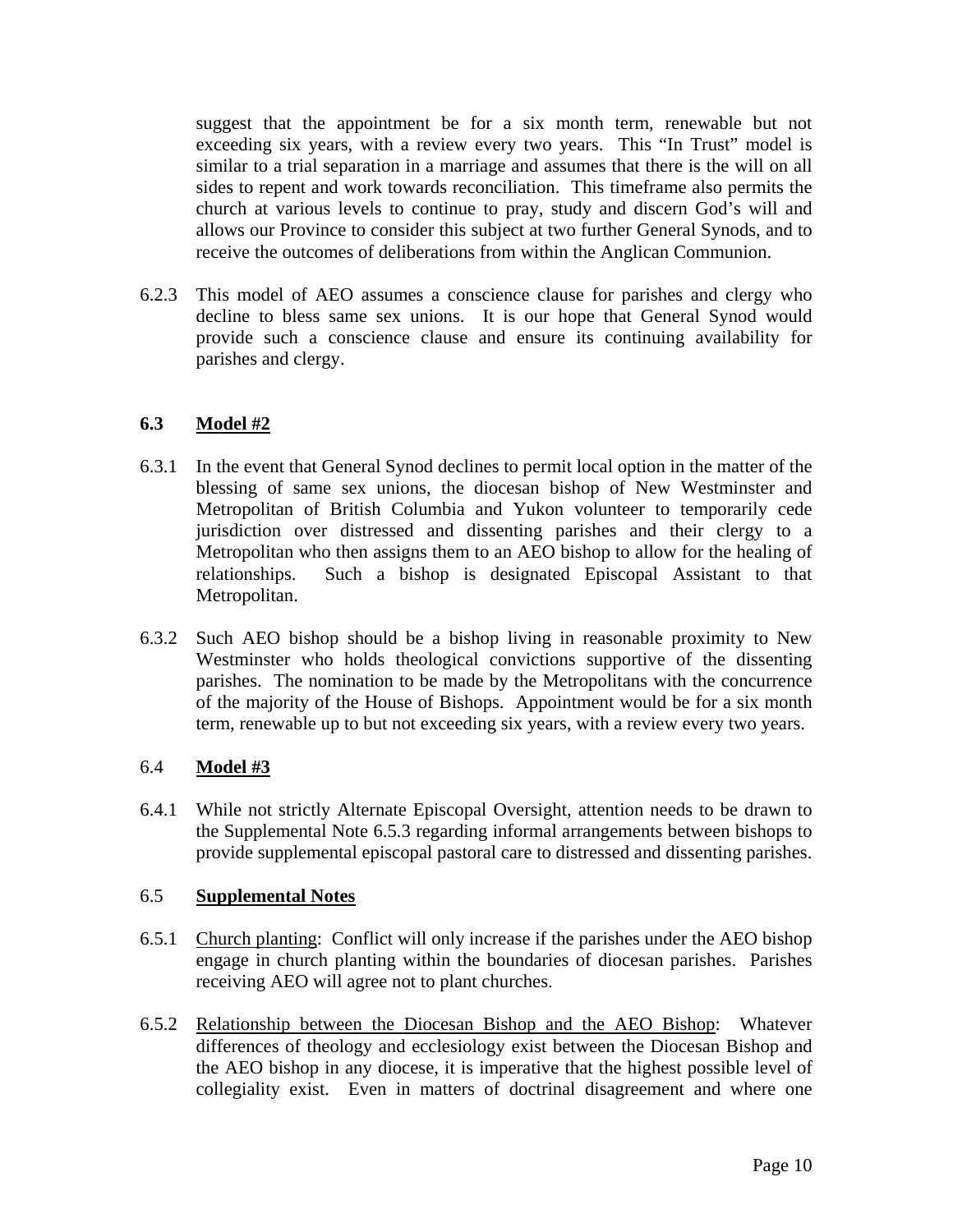bishop feels compromised by the appointment of the other, there is the need for an appreciation of their common discipleship to Jesus Christ. The common study of the Scriptures, praying together and sharing of intentions and ministry developments will only assist our church to hasten towards reconciliation.

- 6.5.3 Informal arrangements between a Diocesan Bishop and another bishop **(not**  AEO): It is possible that some dioceses may make informal arrangements with a retired bishop or a bishop of an adjacent diocese to care for the needs of dissenting or distressed parishes in a diocese which permits the blessing of same sex unions. While this arrangement would not include jurisdiction, it might include consultation on appointments, invitations to preside at confirmations and a voice on the committee dealing with postulants for ordination. Care must be taken that such arrangements, which may serve the needs of the diocesan bishop very well, not leave the dissenting and distressed parishes feeling bereft. A request for AEO should not be downgraded to alternative or supplemental episcopal pastoral care, without the support of the concerned parishes.
- 6.5.4 Financial hardship caused because of AEO: If the provision of AEO has a catastrophic impact on the finances of a diocese, we recommend that General Synod and/ or Provincial Synods be approached to provide the means to address this hardship.

#### 6.6 **Application Procedure for AEO**

- 6.6.1 Parishes simultaneously notify the diocesan bishop and the Metropolitan of their desire to seek AEO after following this procedure. (In the event that the diocesan bishop is the Metropolitan application may be made to the Primate.)
- 6.6.2 A short statement signed by the rector, wardens and vestry must state why the diocesan bishop and/or area bishop can no longer offer adequate episcopal oversight for the parish.
- 6.6.3 The decision to request an AEO bishop must have been reached at a duly constituted meeting of the members of the congregation(s) of the parish as established in the diocesan canons at which at least 80% of those eligible to vote and present vote in favour of the request. Prior to this, the parish elected council(s) must have voted at least 80% in favour.
- 6.6.4 A statement promising full payment of the parish apportionment (as agreed upon by the Diocesan and the AEO bishop) to the office of the AEO bishop needs the signature of rector and wardens. Apportionment paid to the AEO bishop would cover the expenses of the AEO bishop and thereafter be divided to assist with Diocesan services (eg. payroll; benefits administration; General Synod apportionment; Provincial Synod assessment ) and the programs and services offered by the AEO office. The decision of how to divide this money would be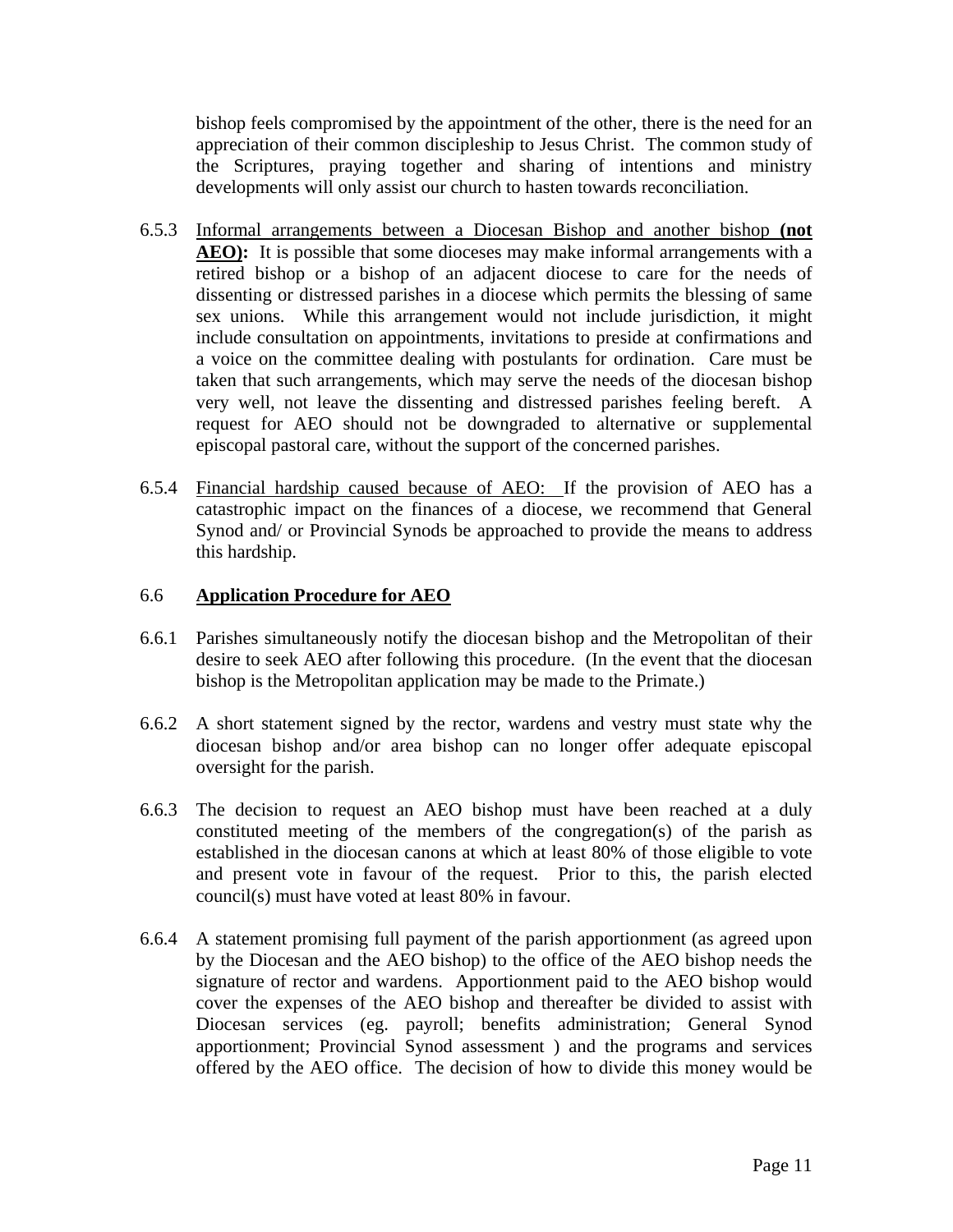made by the AEO bishop, Diocesan Bishop, and Metropolitan after due consultation with the diocese and AEO parishes.

- 6.6.5 AEO clergy and parishes of the AEO bishop would have voice but not vote at the diocesan synod. (At least one clergy and one lay person per AEO parish.)
- 6.6.6 AEO parishes in any diocese would be governed by an AEO Council that would have representation on the Executive Council of the Diocese (voice not vote). One representative for every five parishes under the AEO bishop plus an open invitation to the AEO bishop.
- 6.6.7 The diocese would have one representative with voice but not vote for every five parishes under the AEO bishop on the AEO Council.
- 6.6.8 An AEO bishop would owe obedience to the Metropolitan of the Province or the Primate of the Anglican Church of Canada. The AEO bishop would be a member of a Provincial and National Houses of Bishops.
- 6.6.9 Property and buildings are held in trust (without prejudice) and leased for \$1.00 per year to the AEO Bishop. Diocesan canons and regulations, including those pertaining to buildings remain, in effect for AEO parishes and clergy unless an agreement is reached by the Diocesan Bishop, the AEO bishop and the Diocesan Chancellor that a suspension of canon or regulation is required. Then the request for such suspension would be forwarded to the Diocesan Executive Council and/or Diocesan Synod.

#### 7 **Review**

This document shall be reviewed by the National House of Bishops every two years and if required, amended accordingly.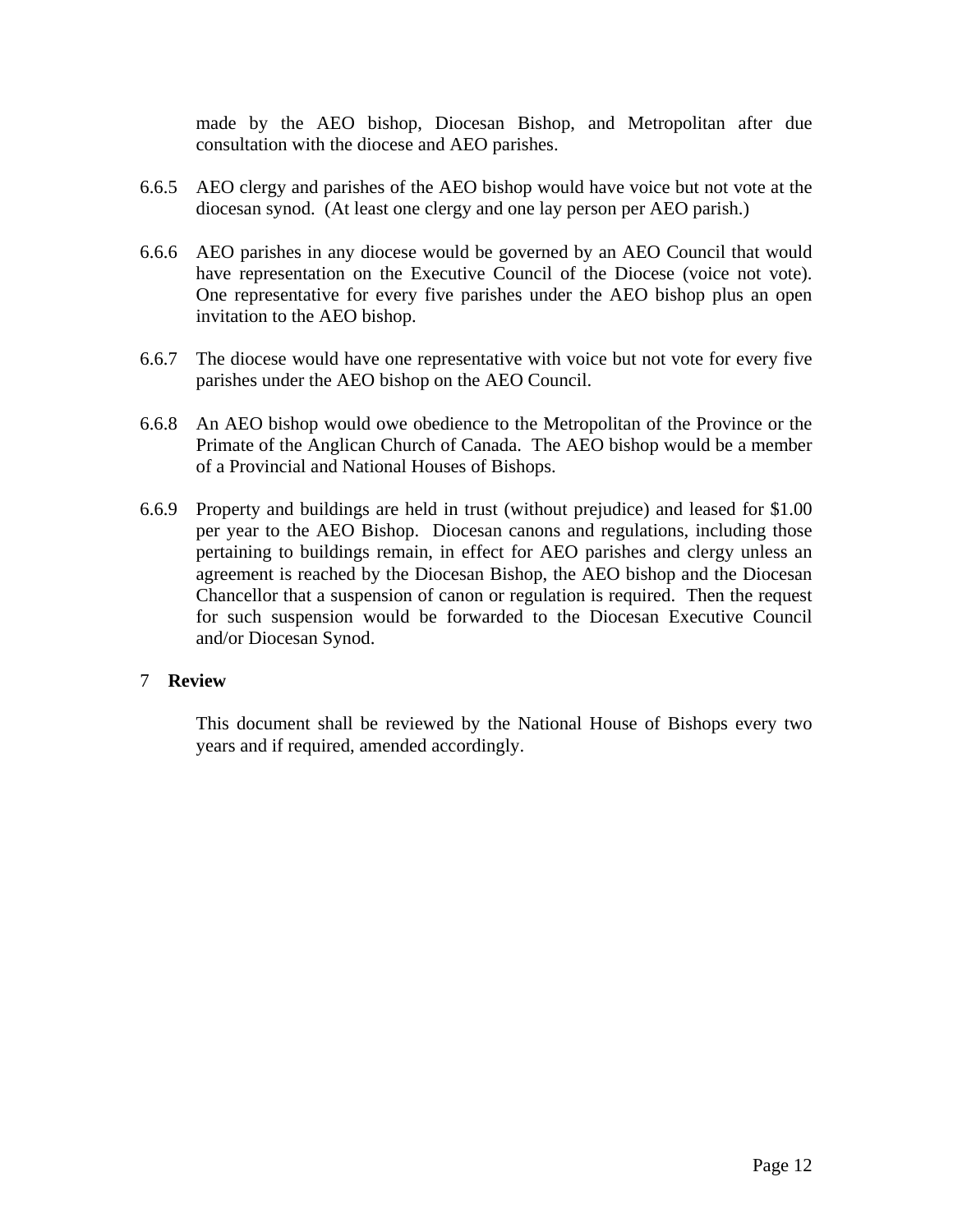## Appendix A

# **Terms of Reference for the Task Force:**

- 1. To consult with metropolitans, bishops, pertinent clergy and lay leaders in order to identify the range of possible circumstances in which alternative/adequate episcopal oversight might be called for. As part of this undertaking, to meet with the public leaders of those parishes no longer accepting the ministry of the Diocesan bishop of New Westminster, and to meet with the Bishop, Dean, Regional Deans and Archdeacons of that Diocese.
- 2. To consult with the Chancellor of General Synod and others to establish the legal and canonical realities within which such alternative/adequate episcopal oversight must abide.
- 3. To consult with the Primate, and through him the Archbishop of Canterbury, as to the adequacy of the proposed framework for such episcopal oversight, given the request of the Primates' Statement of October  $16<sup>th</sup>$ , 2003.
- 4. To establish one or more proposals that address the possible need for such alternative/adequate episcopal oversight.
- 5. To make a progress report to the Metropolitans not later than the end of February, 2004.
- 6. To present the recommended proposal(s) to the House of Bishops at its meeting in Regina in April, 2004, providing adequate advance materials to its membership as is helpful.
- 7. In order to permit the Bishop, and the designated leaders of the Diocese of New Westminster, and the leaders of those parishes that are requesting alternative/adequate episcopal oversight in that Diocese to have particular input into the consultation referred to in #1 above, to introduce the expectation of the House of Bishops resolution of October  $31<sup>st</sup>$ , 2003 that a mediator be appointed to assist in the identification of possible parameters of alternative/adequate episcopal oversight for the particular situation in New Westminster.
- 8. To appoint such a mediator on behalf of the Primate, and share such information as is deemed helpful and necessary by the various parties with the understanding that the information sharing will extend to Task Force members and the Primate, and the Reverend Canon Dr. Alyson Barnett-Cowan.
- 9. The Reverend Dr. Michael Thompson will provide staff support for this work.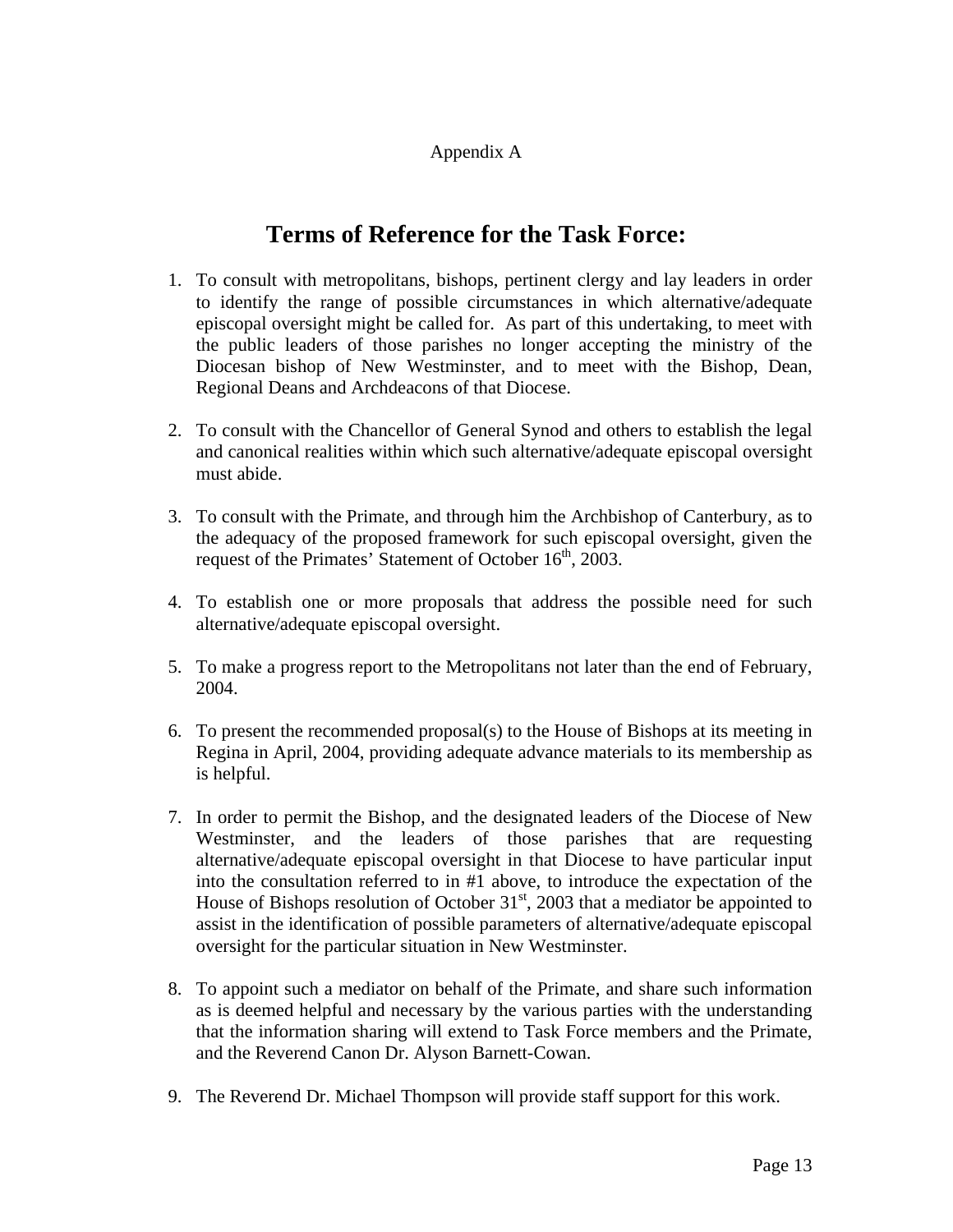- 10. Cost for the work of the Task Force on Alternative/Adequate Episcopal Oversight will be borne by the Office of the Primate.
- 11. To ensure that any proposal include a time limit beyond which the proposed model would not be extended without review, and establish a process for such review.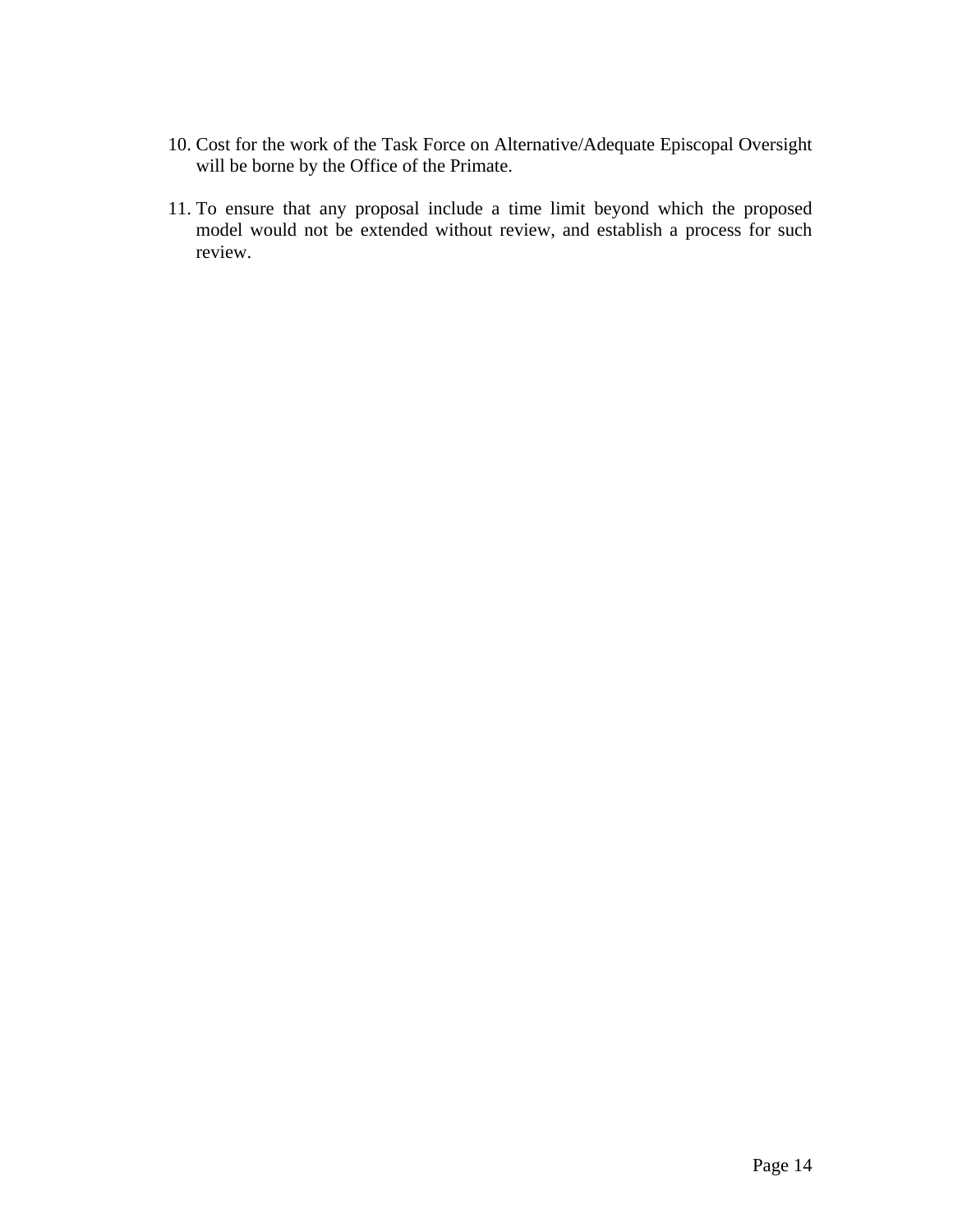# Appendix B

December 19, 2003

To: The Bishops of the Anglican Church of Canada From: Michael Thompson, Principal Secretary to the Primate

Re: Consultations concerning "adequate episcopal care for dissenting minorities"

Dear Bishops,

The members of the Task Force on AEO are hoping to consult within each of the dioceses of the Anglican Church of Canada, for the most part during the month of January. You may already have heard from one of the members (Bishop Matthews, Bishop Bruce, Bishop Morgan, Bishop Young) to arrange such a consultation in your diocese.

Below is a draft of the questions to which the bishops seek responses. They may change slightly in construction, but the general nature of each question is, I think, unlikely to change.

- 1. The October 16 statement from the Primates, which led to the establishment of this Task Force, relates to AEO around dissent concerning the blessing of samesex unions. Are there circumstances or issues within your context (diocese, province) that might appropriately call for AEO?
- 2. What would you look for in a model of AEO to address such a situation?
- 3. What are the advantages and disadvantages you would anticipate if such AEO were pursued?
- 4. What role does generosity of spirit have to play in addressing such circumstances and issues?
- 5. Do you believe that establishing the possibility of AEO is to the benefit of the Anglican Church of Canada? Please discuss the rationale for that belief.

The members of the task force are hoping to provide an update to the Metropolitans, and to bring a draft proposal to the House of Bishops in April. Thank you for your cooperation.

Every blessing of the season to you and to your household.

Michael Thompson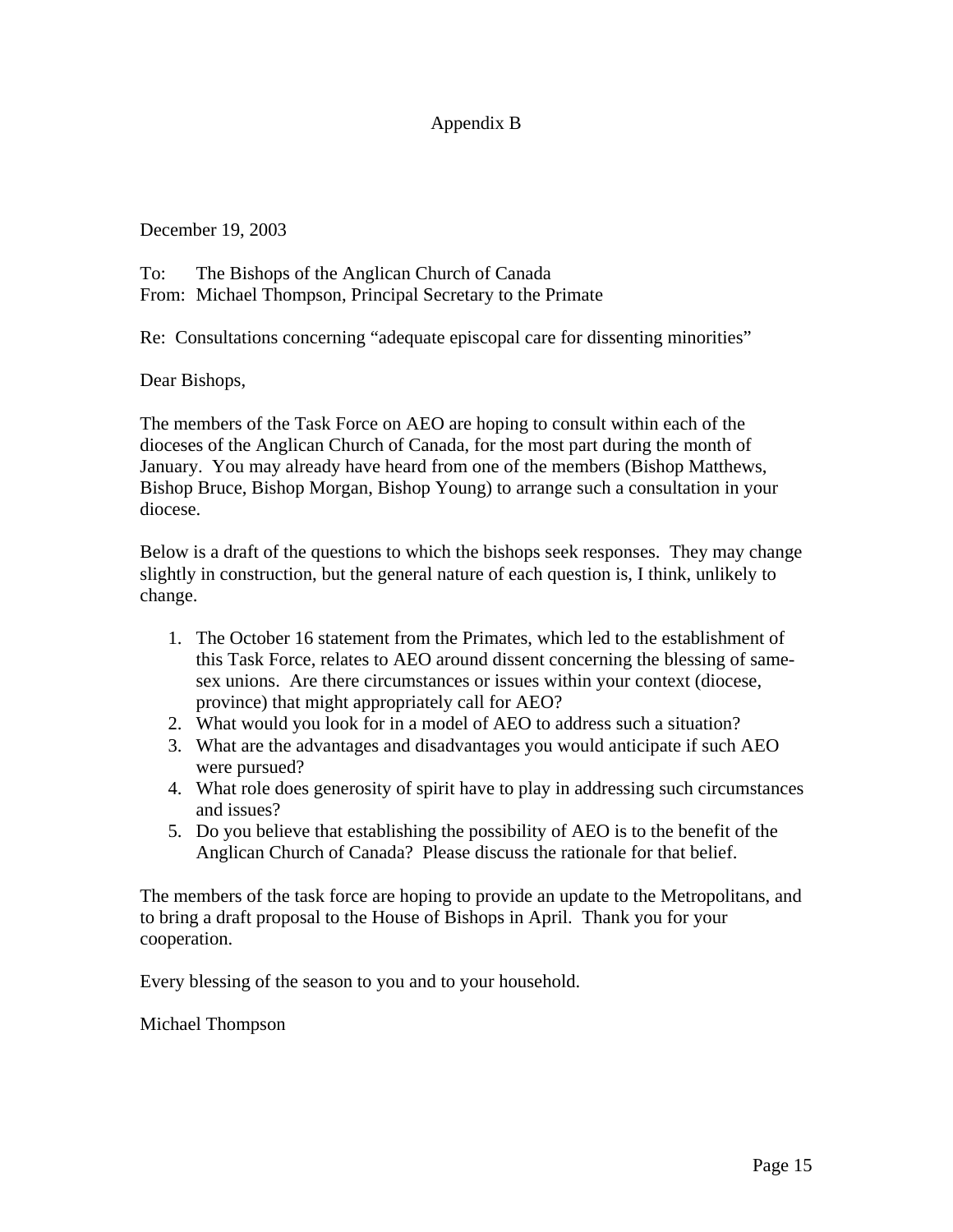# Appendix C

# PASTORAL LETTER TO THE PEOPLE OF THE ANGLICAN CHURCH OF CANADA

I address you, as your Primate, to share with you several important facts regarding the recent resolution of our Canadian House of Bishops concerning the ordination of persons with homosexual orientation and serious consideration.

- 1. The recent resolution does not represent a new position or a departure of tradition on the part of your Bishops. The Church, throughout its history, has admitted to her ordained ministry those persons who have experienced a vocation to that sacred ministry, and whose vocation has been ratified by the appropriate authoritative bodies and persons within the Church. You should also be aware that there is now, in our Church, a very careful psychological and vocational screening process during a candidate's training period prior to ordination, with a detailed report on each individual being provided for the Diocesan Bishop. Further, the Church has always required an exemplary standard of behaviour for those who were to be admitted to the ordained ministry. This is seen specifically in the words of the Ordination questioning (Prayer Book page 652) where the ordinand promises to be a "Wholesome example and pattern to the flock of Christ", and in the Canons on Discipline of the Clergy in each Diocese of the Church.
- 2. The resolution of the House of Bishops is meant to be a pastoral guideline for the Bishops, as they consider persons to be admitted to the Church's ordained ministry. The resolution re-affirms the standards that have always been expected of all clergy.
- 3. The pastoral guidelines included in the resolution re-affirm the discipline which is common to all clergy, regardless of sexual orientation. Again, there is no change in expectation or in the exercise of discipline.
- 4. The House of Bishops, in the resolution which has been adopted, re-affirms that the only appropriate place for sexual activity is within the marriage relationship. As an affirmation of this position, and as a pastoral guideline for our Bishops and others dealing with candidates for ordination, we have therefore agreed upon the four guidelines in our resolution:
	- "1. Our present and future considerations about homosexuality should be pursued within the larger study of human sexuality in its totality.
	- 2. We accept all persons, regardles of sexual orientation, as equal before God; our acceptance of persons with homosexual orientation is not an acceptance of homosexual activity;
	- 3. We do not accept the blessing of homosexual unions. (For background to this see Primate's Press Statement pages 2 and 3.)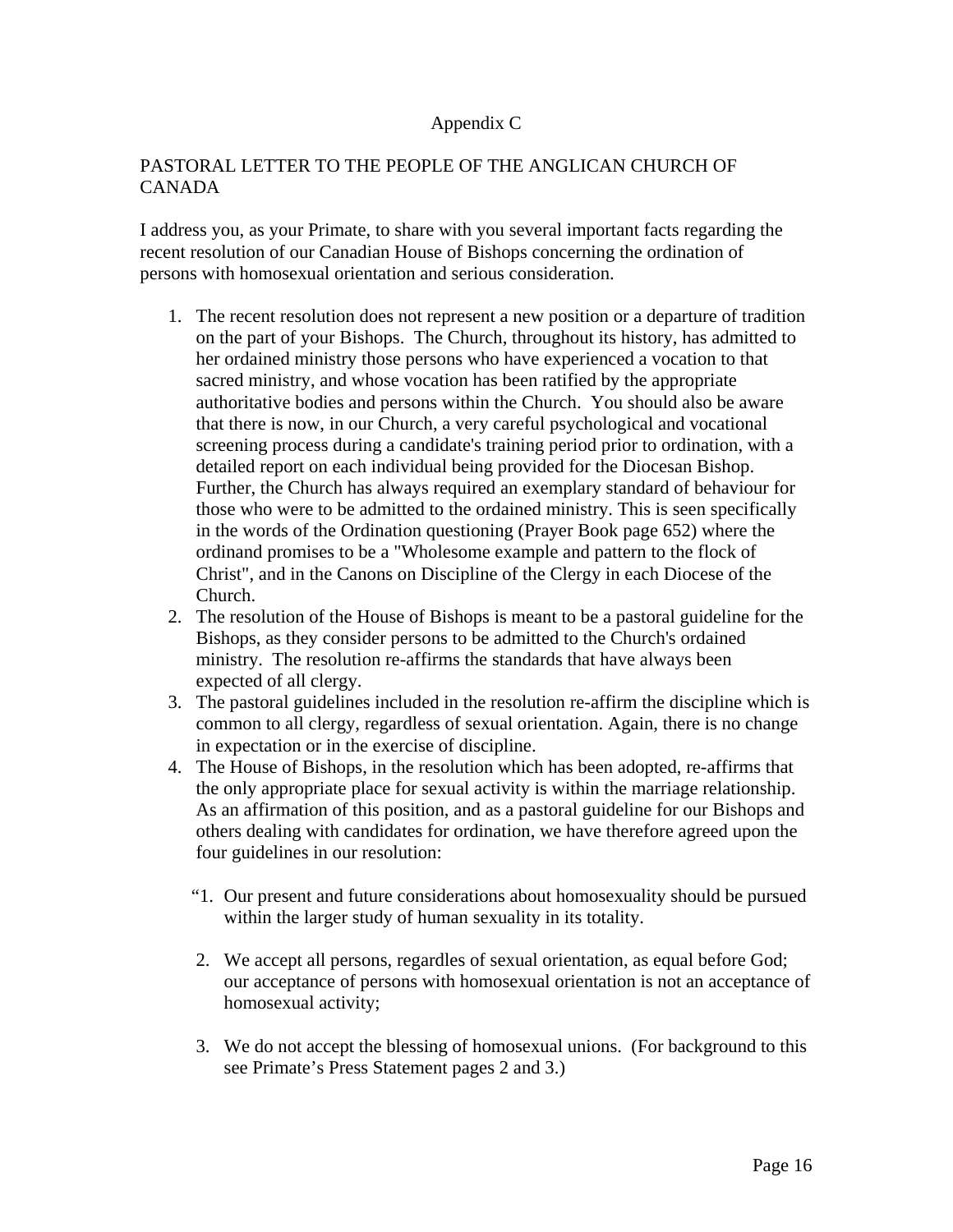4. We will not call in question the ordination of a person who has shared with the Bishop his/her homosexual orientation if there has been a commitment to the Bishop to abstain from sexual acts with persons of the same sex as a part of the requirement for ordination."

 It should be clearly understood that, in the resolution, the House of Bishops has not instituted a new mandate to ordain persons of homosexual orientation. We continue to set forth the same standards which have guided our discipline and pastoral ministry in the past. We share these matters with you so that you may understand our actions and deliberations more fully.

Yours faithfully,

The Most Reverend Edward W. Scott, Primate, The Anglican Church of Canada.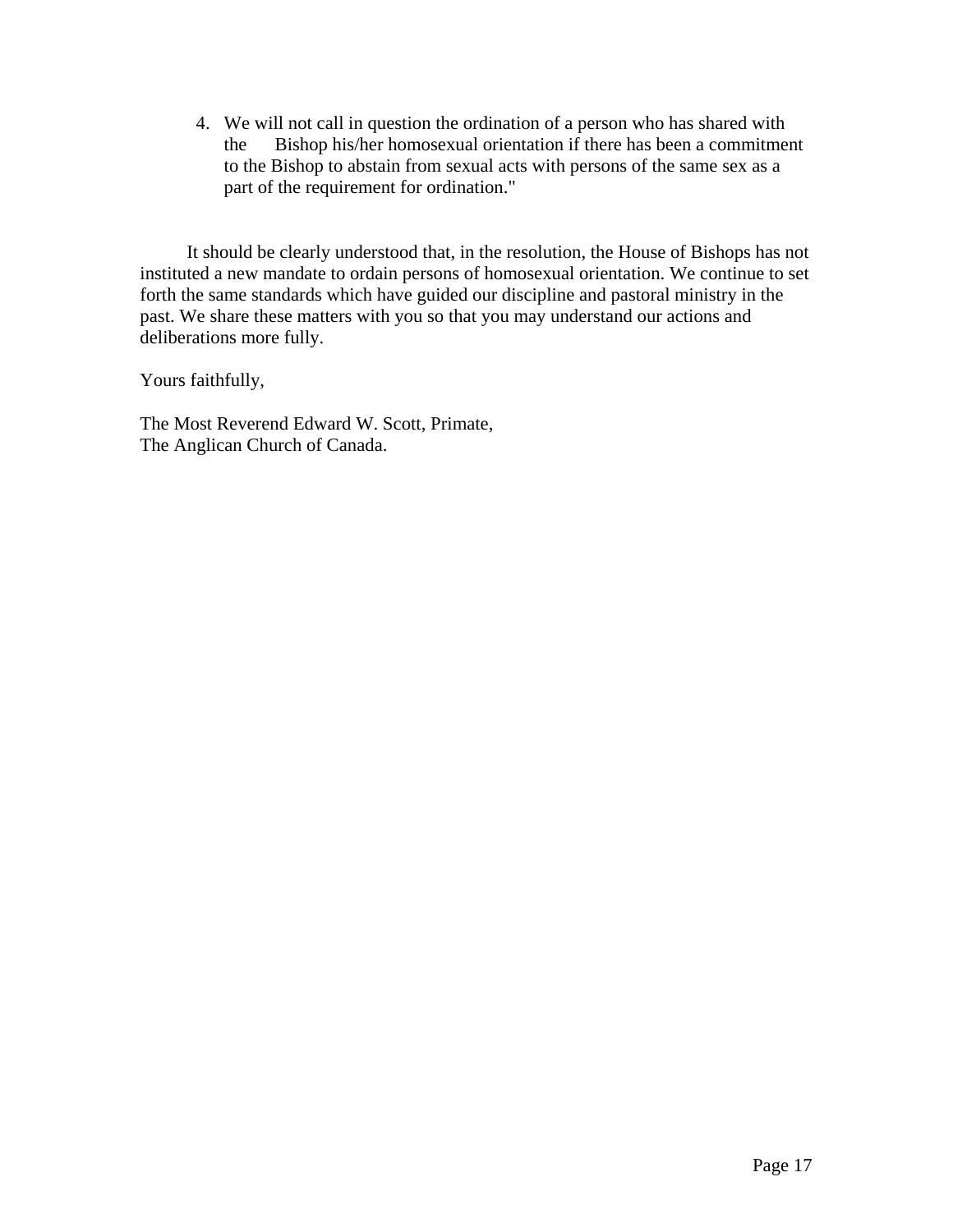## Appendix D

# HUMAN SEXUALITY : A STATEMENT BY THE ANGLICAN BISHOPS OF CANADA - 1997

# **The Background**

In 1976 the House of Bishops of the Anglican Church of Canada sought advice as it faced the issue of homosexuality in contemporary society and how the church ought to relate pastorally, and in terms of ordination. A task force presented a lengthy report to the bishops.

By 1979 the bishops had committed themselves to further study and they requested the preparation of study materials to help further discussion at all levels of the church. These materials were published in 1985.

In 1979, as an interim measure, the bishops issued a statement based on the following belief:

> We believe as Christians, that homosexual persons, as children of God, have a full and equal claim with all other persons, upon the love, acceptance, concern and pastoral care of the Church.

As well, the Bishops issued a four point pastoral guideline for themselves as they considered the admission of individual persons to the church's ordained ministry.

- 1. Our present and future considerations about homosexuality should be pursued within the larger study of human sexuality in its totality.
- 2. We accept all persons, regardless of sexual orientation, as equal before God; our acceptance of persons with homosexual orientation is not an acceptance of homosexual activity;
- 3. We do not accept the blessing of homosexual unions;
- 4. We will not call into question the ordination of a person who has shared with the bishop his/her homosexual orientation if there has been a commitment to the Bishop to abstain from sexual acts with persons of the same sex as part of the requirement for ordination.

In referring to this guideline in the press, Archbishop Scott, Primate of the Anglican Church of Canada at that time said, "Our statement is not meant to be, in any way, legislation or a final doctrinal statement. It is a pastoral statement and we intend it to assist us in the exercise of our pastoral ministry within the Church."

 The house held a number of study sessions on the topic of human sexuality through the 1980's. In 1991 a new task force was constituted by the Primate.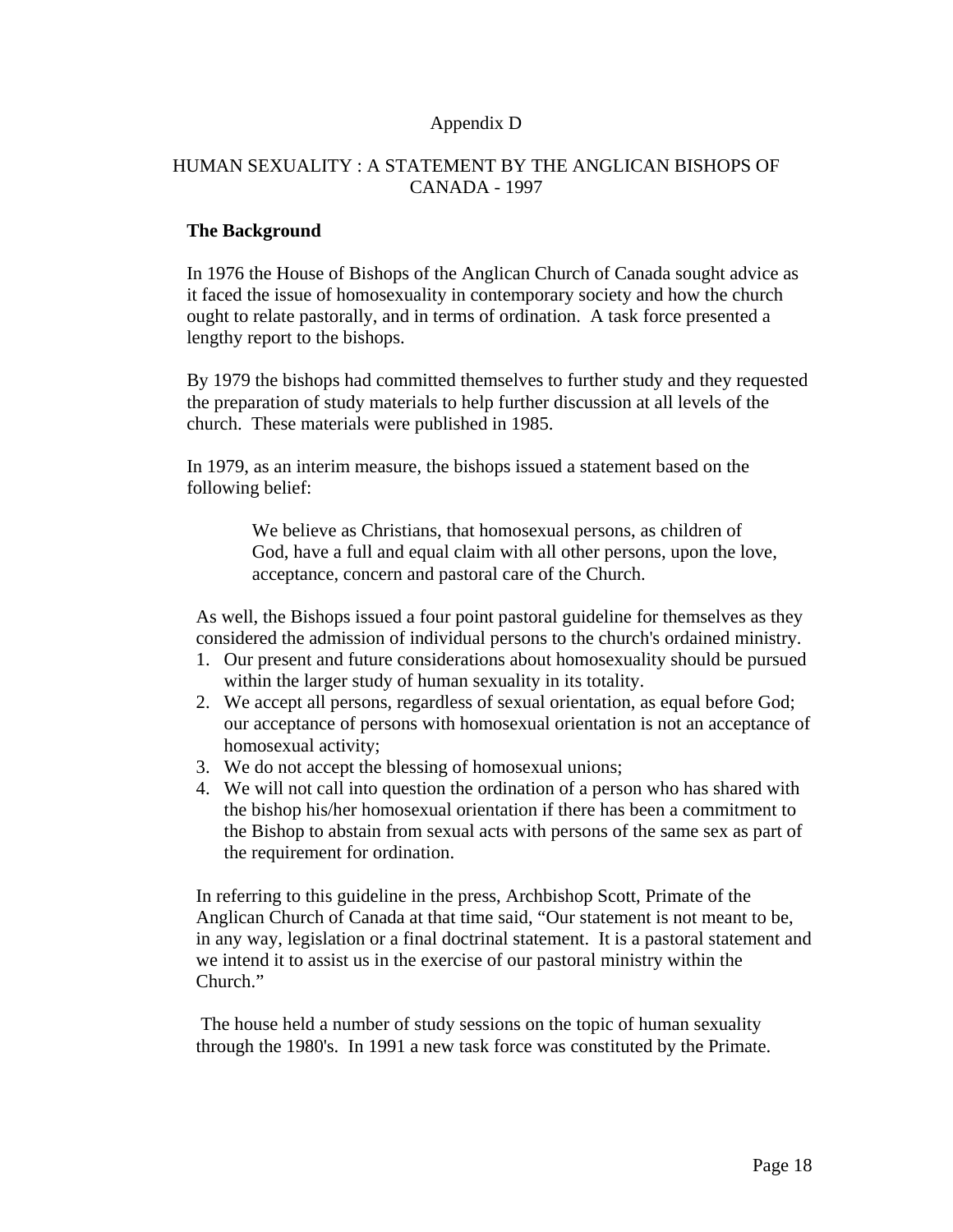At the General Synod of 1992 a major block of time was devoted to an open forum on the topic. More materials were made available for study and by 1994/95 approximately 170 groups and 2500 people had used the study guide "Hearing Diverse Voices, Seeking Common Ground".

At the 1995 General Synod, an important report was presented, following a hearing, which lead to a motion being presented and strongly supported which: Affirmed the presence and contributions of gay men and lesbians in the life of the church and condemned bigotry, violence and hatred directed toward any due to their sexual orientation.

This report recommended among other things, that the process of dialogue continue; that all of us should, "learn and reflect more about our sexuality as a whole," and that the dialogue should be extended so that the, "whole church family has an opportunity to be involved". The Faith Worship and Ministry Committee of the ACC was given a mandate to provide leadership to the church to ensure a continuation of the dialogue.

All of this effort has fostered a greater understanding of what it is to be a gay man or lesbian in the church and a heightened sense of pastoral concern on the part of the church. Also, as gay men and lesbians have found greater acceptance in the church, they have been enabled to share their experiences in a more public way to the benefit of the whole church which has become increasingly aware of the breadth and depth of their contribution.

At its April 1997 meeting, discussing this topic for the first time in open session, the House of Bishops continued its deliberations and requested the task force to redraft the 1979 guideline in the light of new pastoral awareness while at the same time retaining the original intent of the guideline. In undertaking this task we seek to articulate how far we have come, as well as to acknowledge those areas where continued study and dialogue is necessary.

Theological reflection and pastoral action in the Church since 1979 have focused on four key areas, and it is these that shape our considerations in this statement. The church has reflected on the place of gay and lesbian persons in society; the place of gay and lesbian persons in the church; the significance of committed sexually active relationships between people of the same sex and the significance of such relationships for ordination of gay and lesbian persons.

#### **Gay and Lesbian Persons in Society**

As Christians we believe that homosexual persons are created in the image and likeness of God and have a full and equal claim with all other persons upon the love, acceptance, concern and care of the church. As an expression of this love and care, the gospel of Jesus Christ compels Christians to oppose all forms of human injustice and to affirm that all persons are brothers and sisters for whom Christ died.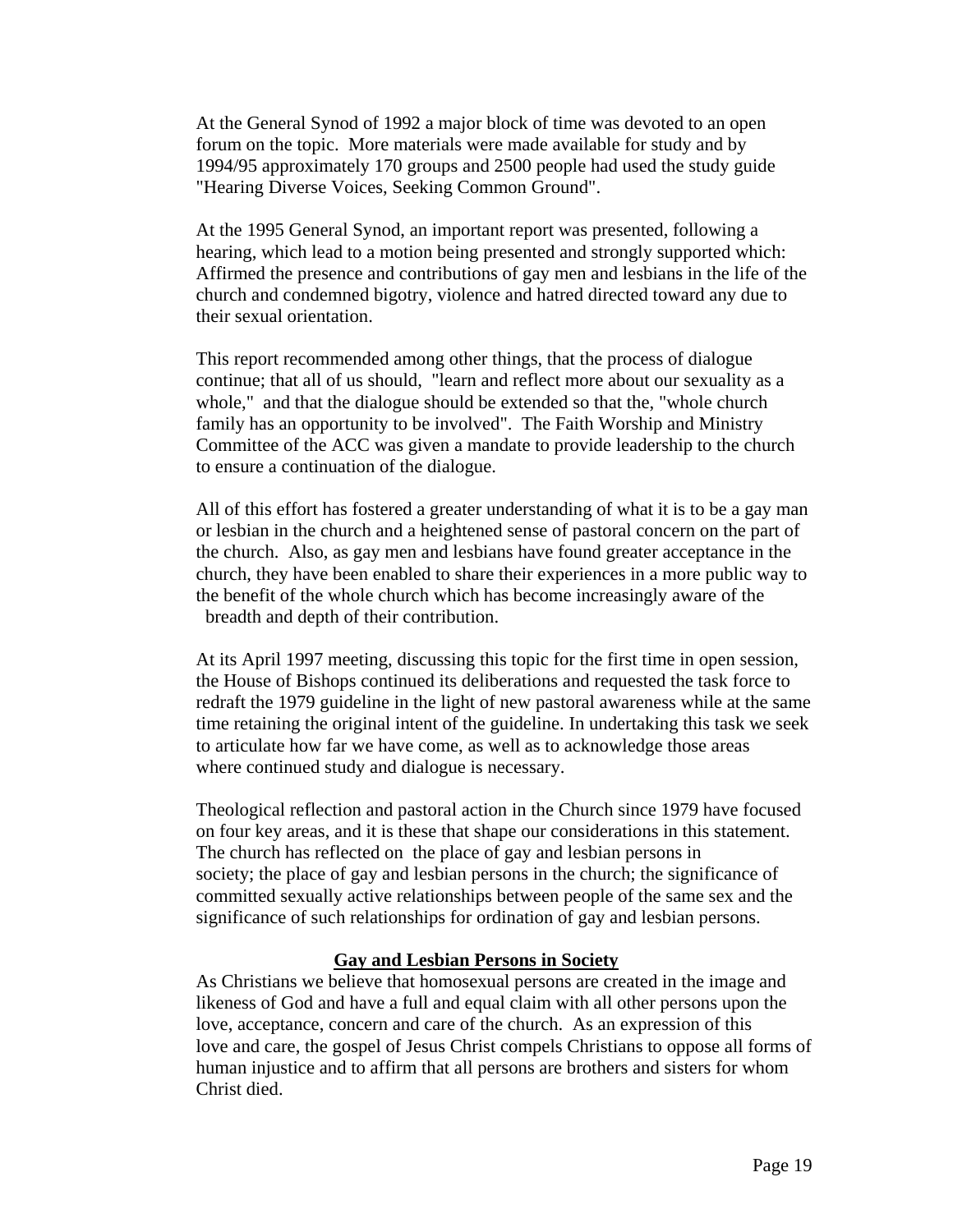It is on the basis of these theological insights, which remain pertinent irrespective of any considerations of the appropriateness or otherwise of homosexual acts, that the Anglican Church of Canada has affirmed that gay and lesbian persons are entitled to equal protection under the law with all other Canadian citizens. Thus, this House supported the passage of bill C-33 that made sexual orientation a prohibited ground for discrimination under the Canadian Charter of Human Rights and Freedoms. We call upon the church and all its members to continue to work to safeguard the freedom, dignity and responsibility of every person and to seek an end to discrimination.

#### **Gay and Lesbian Persons in the Church**

We are thankful to see a new sensitivity emerging towards gay and lesbian persons in the Church. No longer can we talk in the abstract. We are experiencing a growing awareness that the persons of whom we speak are among us. They are our sons and daughters. They are our friends and relatives. This recognition has not always been present. The story of the Church's attitude to gay and lesbian people has too often been one of standing at a distance, even of prejudice, ignorance and oppression. All of us need to acknowledge this, and to repent for any part we may have had in creating it.

In our baptism we covenant to seek and to serve Christ in all persons. We now call the church to reaffirm the mutuality of that covenant, a covenant that encourages and enables us to love others as Christ loves us. This covenant will no longer allow us to regard those among us whose orientation is homosexual simply as "needy objects" for pastoral care. Instead we are partners, celebrating together the dignity of every human being, and reaching out together for the wholeness offered to us in the Gospel.

The church affirms its traditional teaching that only the sexual union of male and female can find appropriate expression within the covenant of Holy Matrimony. However, we recognize that some homosexuals live in committed sexual relationships for mutual support, help and comfort. We wish to continue open and respectful dialogue with those who sincerely believe that sexuality expressed within a committed homosexual relationship is God's call to them, and we affirm our common desire to seek together the fullness of life revealed in Christ.

#### **Blessing of Covenanted Relationships**

We continue to believe that committed same sex relationships should not be confused with Holy Matrimony. The house will not authorize any act that appears to promote this confusion. There is, and needs to be, ongoing discussion about how to respond appropriately to faithful and committed same sex relationships. In the context of the ongoing debate this would necessitate respectful listening and learning about the nature of such relationships and their meaning for the persons involved in them. We recognize that relationships of mutual support, help and comfort between homosexual persons exist and are to be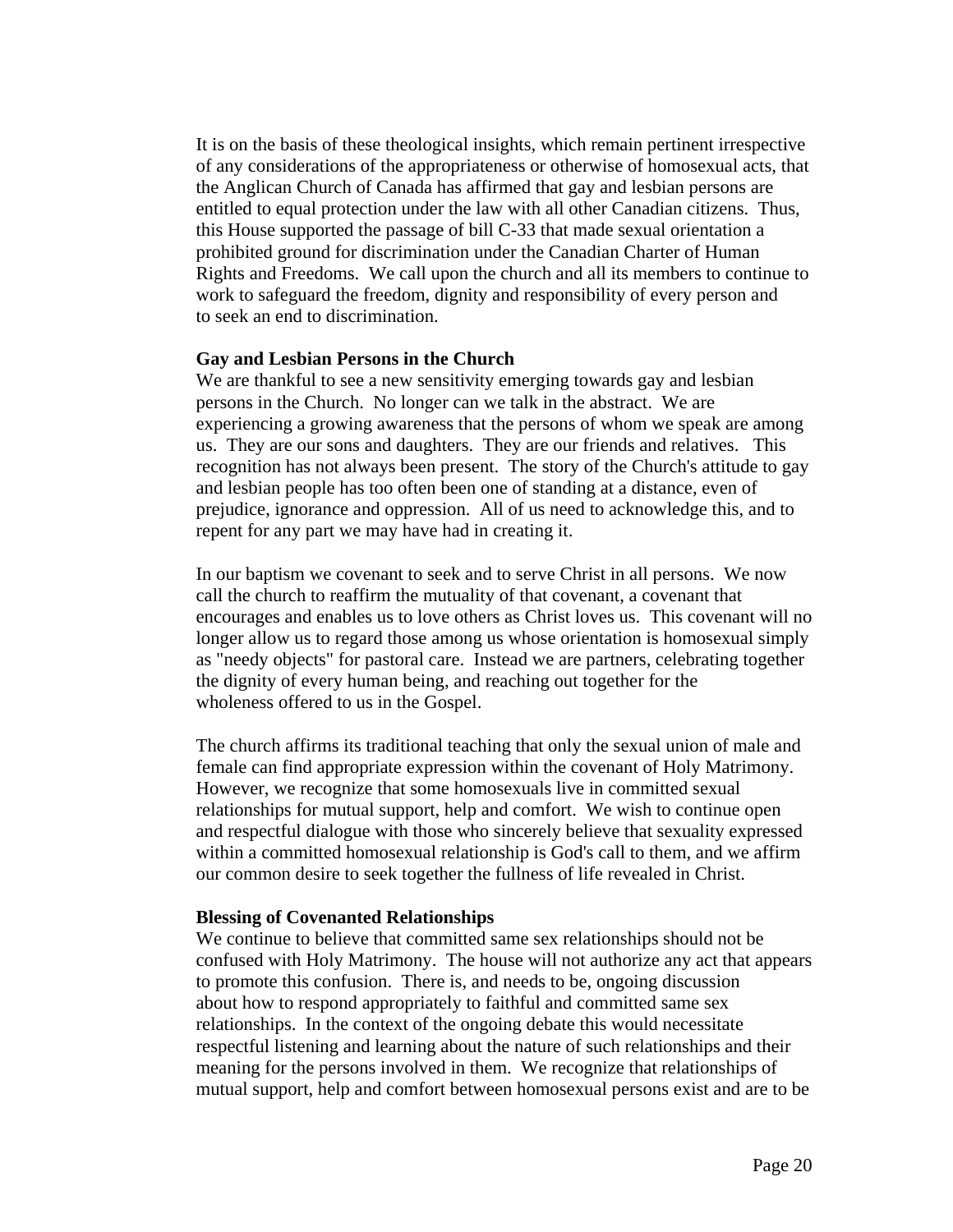preferred to relationships that are anonymous and transient. We disagree among ourselves about whether such relationships can be expressions of God's will and purpose.

While consensus may be unlikely in the near future, we believe that study and dialogue continue to be fruitful. As we continue to listen together to scripture, tradition, and reasoned argument based on the experience of the Church, including and especially the experience of its gay and lesbian members, we grow in our recognition that our disagreements reflect our attempts to be faithful to the Gospel in our different personal and pastoral contexts. As long as such dialogue continues to be fruitful we believe it should continue. We are not ready to authorize the blessing of relationships between persons of the same sex. However, in interpreting the Gospel, we must always reflect on the context to which it is addressed. We are, therefore, committed to ongoing study of human sexuality and of the nature and characteristics of human intimacy and family life as it exists in our society.

#### **Ordination of Gay and Lesbian Persons**

Among our clergy there are some who are gay or lesbian. Their ministries are often highly dedicated and greatly blessed. God has endowed them with many intellectual and spiritual gifts and we give thanks for their ministries. We reaffirm that sexual orientation in and of itself is not a barrier to ordination or the practice of ministry within the church. Within the wider parameters of suitability, it is the manner in which sexuality is expressed that must be considered. Our intimate relationships are an expression of the most profound possibilities for human relationships, including our relationship with God (Eph.5:32). At ordination, candidates promise to live their lives and shape their relationships so as to provide a "wholesome example" to the people of God (BCP, 642). Exemplary behaviour for persons who are not married includes a commitment to remain chaste.

#### **Conclusion**

Our discussions over the past few years have taught us much. We do not have a common mind on all things. We see in part and we know in part. Where we disagree we need to continue to read the scriptures together and to engage in dialogue, that we might listen for what the Spirit is saying to the Church today.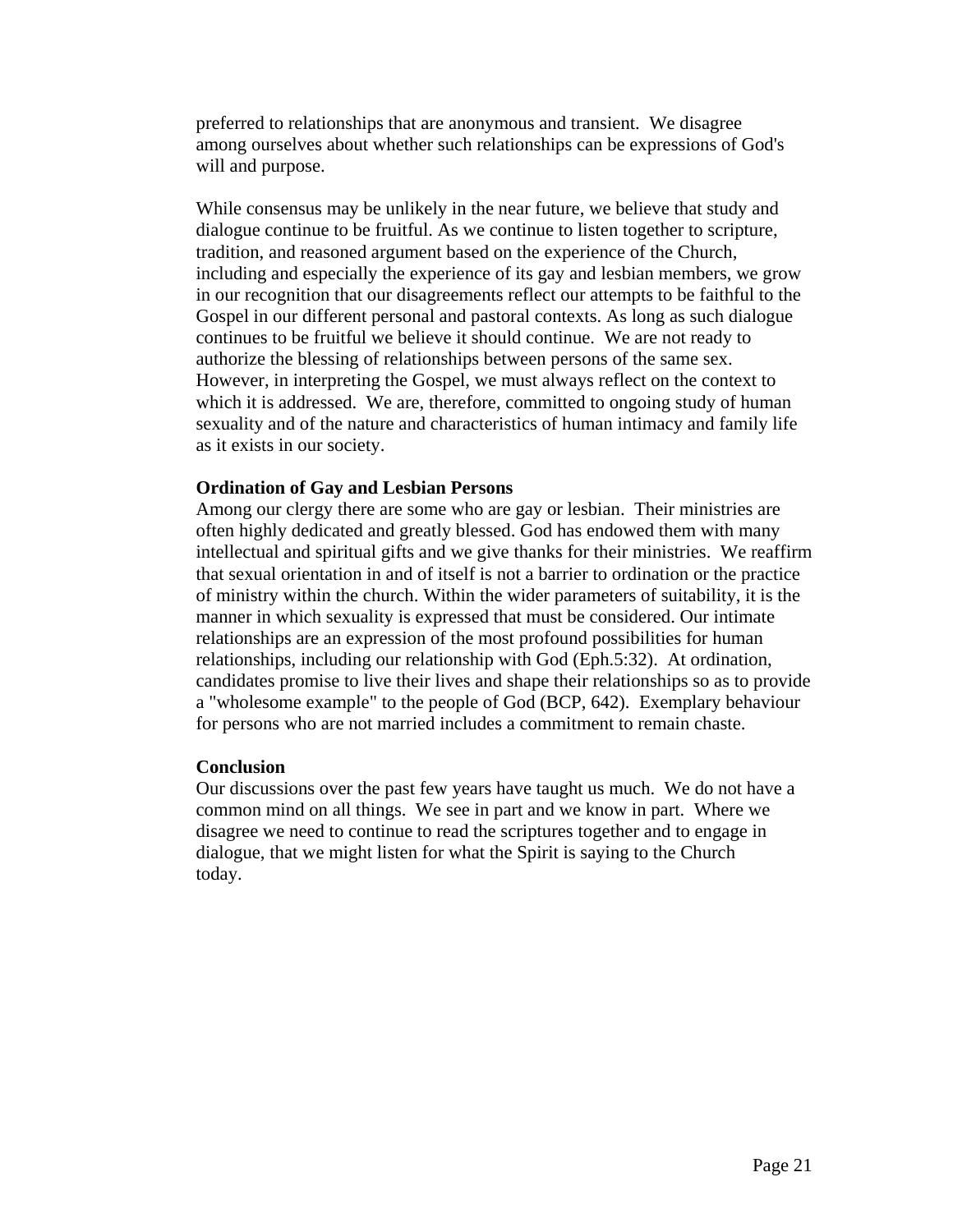#### Appendix E **A final report from the International Anglican Conversations on Human Sexuality**

#### **Foreward**

*In 1999, the year following the Lambeth Conference of Anglican Bishops, the Archbishop of Canterbury convened an international conversation of bishops to consider the topic of sexuality in general and homosexuality in particular. He asked me to chair the group, which included twelve bishops and primates. Aided by experienced and skilled facilitators, we continued the conversation, with some changes in membership, meeting annually for several days in retreat settings over the next three years.*

*The purposes of the meetings were to deepen our understanding of each others' views, as well as the theological perspectives and personal/cultural experiences in which these views are grounded.*

*Some of the participants had never met. Some knew others only by name, and came with preconceptions about where others stood on the substance of the conversations. Engaging in the disciplines of prayer, worship, agreed covenants and structured conversation, we together created a sacred space in which our differences became sources of mutual enlightenment and new insights.*

*Honoring one another by refusing to impute ill motives and by valuing the opinions of those with whom we disagreed, we became a kind of laboratory in which to grapple with our topic. The ensuing conversations were challenging, moving, and always honest, direct and conducted with charity and mutual respect.*

*We all felt ourselves enormously privileged to have had the opportunity to engage in this conversation, and we offer the following report on our learnings, hoping that it might be a gift to the Anglican Communion.*

*We are deeply grateful to the Archbishop of Canterbury for his vision of how our work might be of value in these times when a community that can honor and learn from difference can be a sign of hope to a fractured world.*

The Most Rev. Frank T. Griswold Presiding Bishop and Primate The Episcopal Church in the United States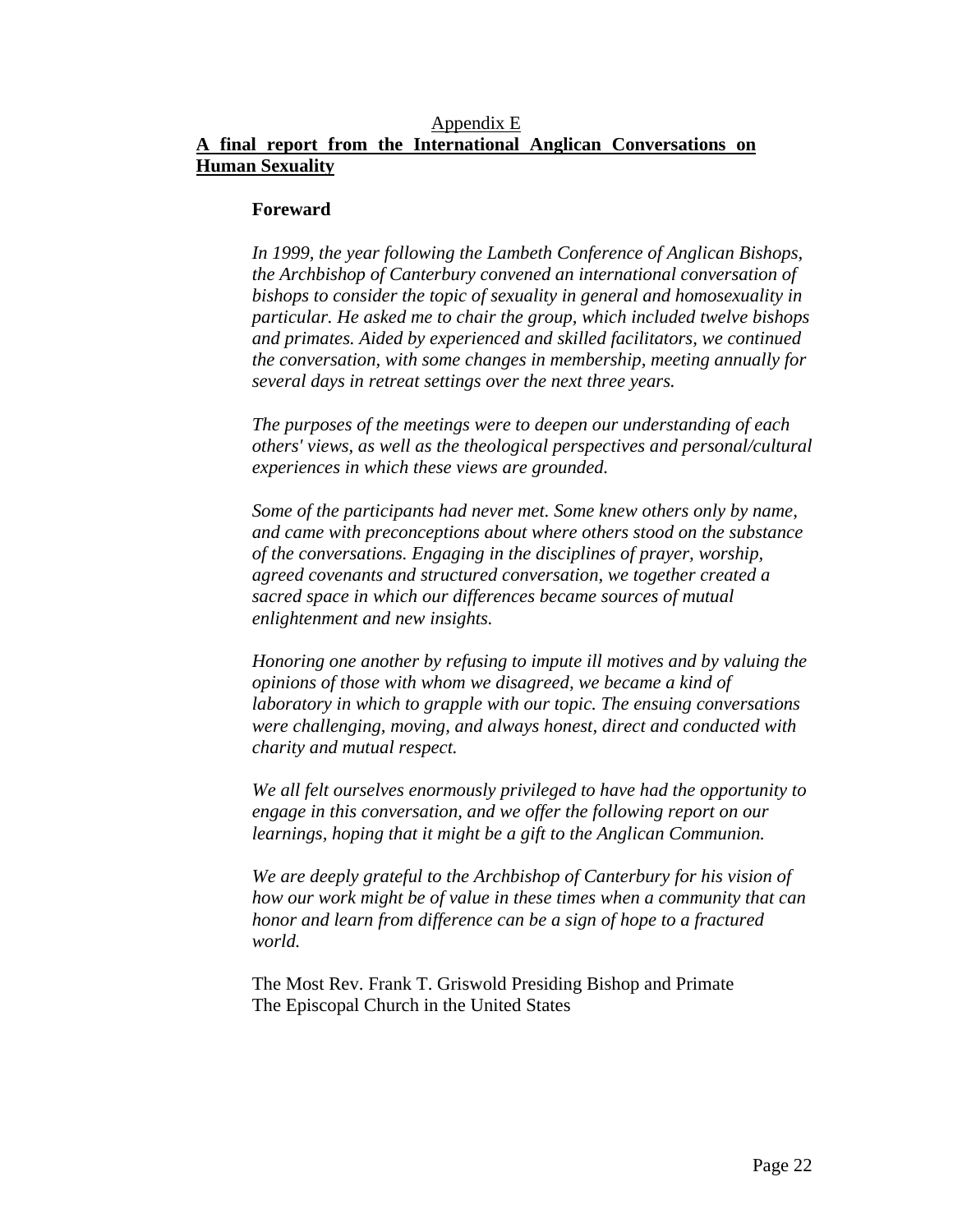## **Commendation for Report on Human Sexuality**

The document before you is the result of a huge effort to bring Anglicans together to listen to each other and share their own views on human sexuality. It arose out of the 1998 Lambeth Conference, and I am very grateful to the Presiding Bishop of the Episcopal Church in the United States for chairing the Working Party which has produced this summary of its discussion.

It will no doubt disappoint the vast majority of Anglicans who believe the practise of homosexuality to be inherently wrong. It will no doubt disappoint homosexuals in the Communion who continue to feel marginalised, misunderstood and maligned, and those who with them argue for a change of belief and of policy.

However, the Working Party was not set up with the intention necessarily of resolving the disagreements among us; but to deepen the dialogue and to find ways of bringing theology, experience and pastoral care together. The result of the Conversation demonstrates what dialogue involvesóan encounter with people with real feelings, real principles, real hopes and fears. It has demonstrated that another way is possible, a method of working together through difficult issues we face as churches. I really do like this face-to-face method, and want simply to commend it to all leaders of the Communion. Dialogue is not something we simply urge upon others. We use dialogue in order to clarify where misunderstandings may lie; to probe deeper into the motives for adopting this or that position in regard to certain issues; and to appreciate better (even though we may not agree with) the reasons why some people's views differ so radically from our own. In this way, our deepest search for truth will not be divorced from the fellowship we need for truth to emerge.

The Most Rev. & Rt. Hon. George L. Carey Archbishop of Canterbury The Anglican Communion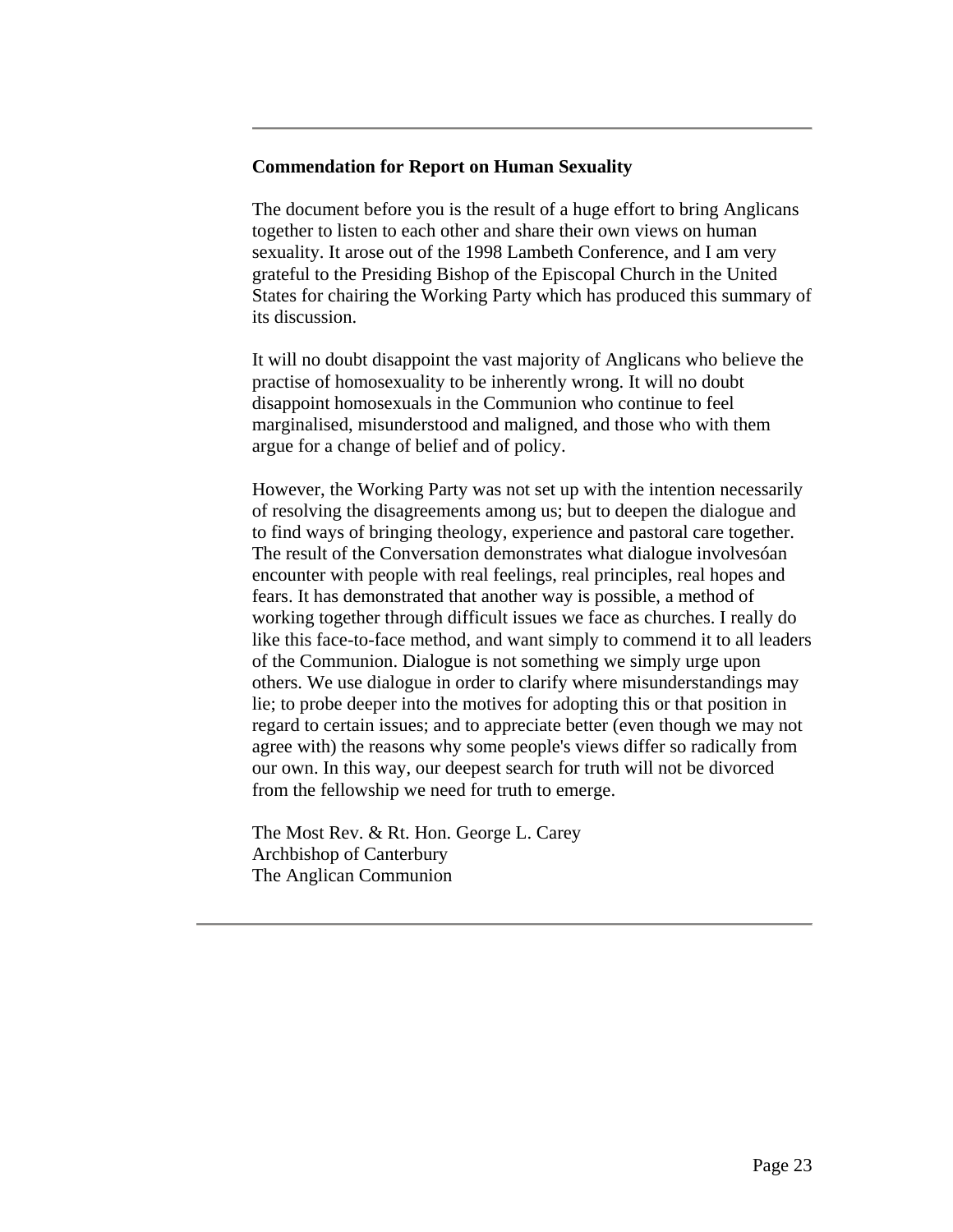#### **A final report from the International Anglican Conversations on Human Sexuality**

Following the Lambeth Conference of 1998 we, bishops from different Provinces of the Anglican Communion, were called together at the invitation of the Archbishop of Canterbury for a series of Conversations regarding issues of human sexuality.

According to the Archbishop's mandate our purpose was to "help move the whole Communion forward from the Lambeth resolution." We have brought to our Conversations a wide range of cultural and personal experiences, as well as theological convictions. We have met annually over the past three years for a period of four days. Those who were present for each meeting are noted below.

The Rt. Rev. Simon Chiwanga, Bishop of Mpwapwa Present: lst, 2nd years

The Rt. Rev. Terence Finlay, Bishop of Toronto Present: lst, 2nd years

The Most Rev. Frank Griswold, Presiding Bishop and Primate, Episcopal Church, USA Present: 1st, 2nd, 3rd years

The Rt. Rev. Roger Herft, Bishop of Newcastle Present: 2nd year

The Rt. Rev. Josiah Idowu-Fearon, Bishop of Kaduna Present: 1st, 2nd, 3rd years

The Rt. Rev. Chilton Knudsen, Bishop of Maine Present: 1st. 2nd, 3rd years The Most Rev. Peter Kwong, Archbishop of Hong Kong Present: 1st, 2nd years

The Most Rev. Glauco Soares de Lima, Primate of Brazil and Bishop of Sao Paulo Present: 1st, 2nd, 3rd years

The Rt. Rev. John Lipscomb, Bishop of Southwest Florida Present: 1st, 2nd, 3rd years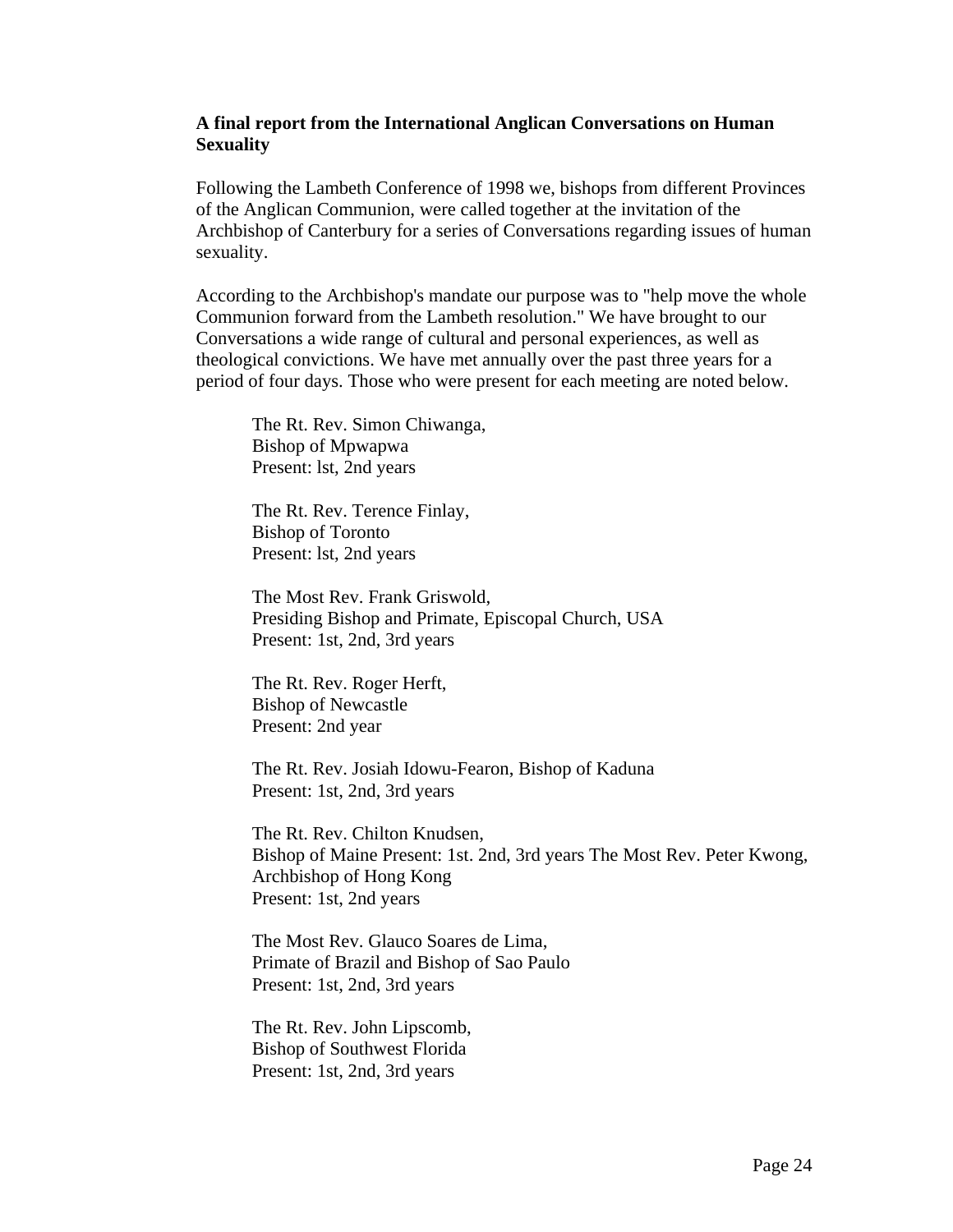The Rt. Rev. Michael Scott-Joynt, Bishop of Winchester Present: 1st, 2nd, 3rd years

The Rt. Rev. Peter Watson, Archbishop of Melbourne Present: lst, 2nd, 3rd years

The Most Rev. Rowan Williams, Archbishop of Wales Present: 2nd year

As we arrive at the conclusion of our third and final consultation we have come more profoundly to treasure and respect, through one another's presence, the Anglican Communion as God's gift. We recognize that our communion with one another is grounded in our shared creedal faith, in word and sacrament and in our common prayer. With humility we have come to acknowledge that as well as being a Communion we are also in the process of becoming a Communion in a deeper and fuller way, even as we struggle with difficult questions.

We have come to understand that our diversity of culture, language, history and ecclesiology enriches our common life. We also acknowledge that our diversity demands a high degree of forbearance with one another as we live within the multiple contexts in which we practice our faith as members of the Anglican Communion.

We do not underestimate the gravity for the Communion of the challenge on the part of some to change our traditional teaching regarding human sexuality. During our Conversations we have noted the fear of some within our Communion that any departure from the received teaching might in time become mandatory, and therefore compromise the conscience of many.

We rejoice that the critical issue regarding homosexual behavior that has brought us together for these three Conversations provided an impetus toward a deepening of our relationships with one another. We have discovered that we share many points of convergence, while we recognize that there are still critical points of disagreement in our common life and ministries as bishops of the Church.

As we have reflected on the Lambeth Conference of 1998 we have come to believe that the "legislative" process is often an inadequate way to discern the mind of Christ in some of the sensitive issues that face us as we continue to grow as a Communion of churches.

Truth can never be the private possession of one person or group within the Communion. It is only as we continue in conversation together within the whole Body of Christ that we are able to hear and test the Spirit speaking.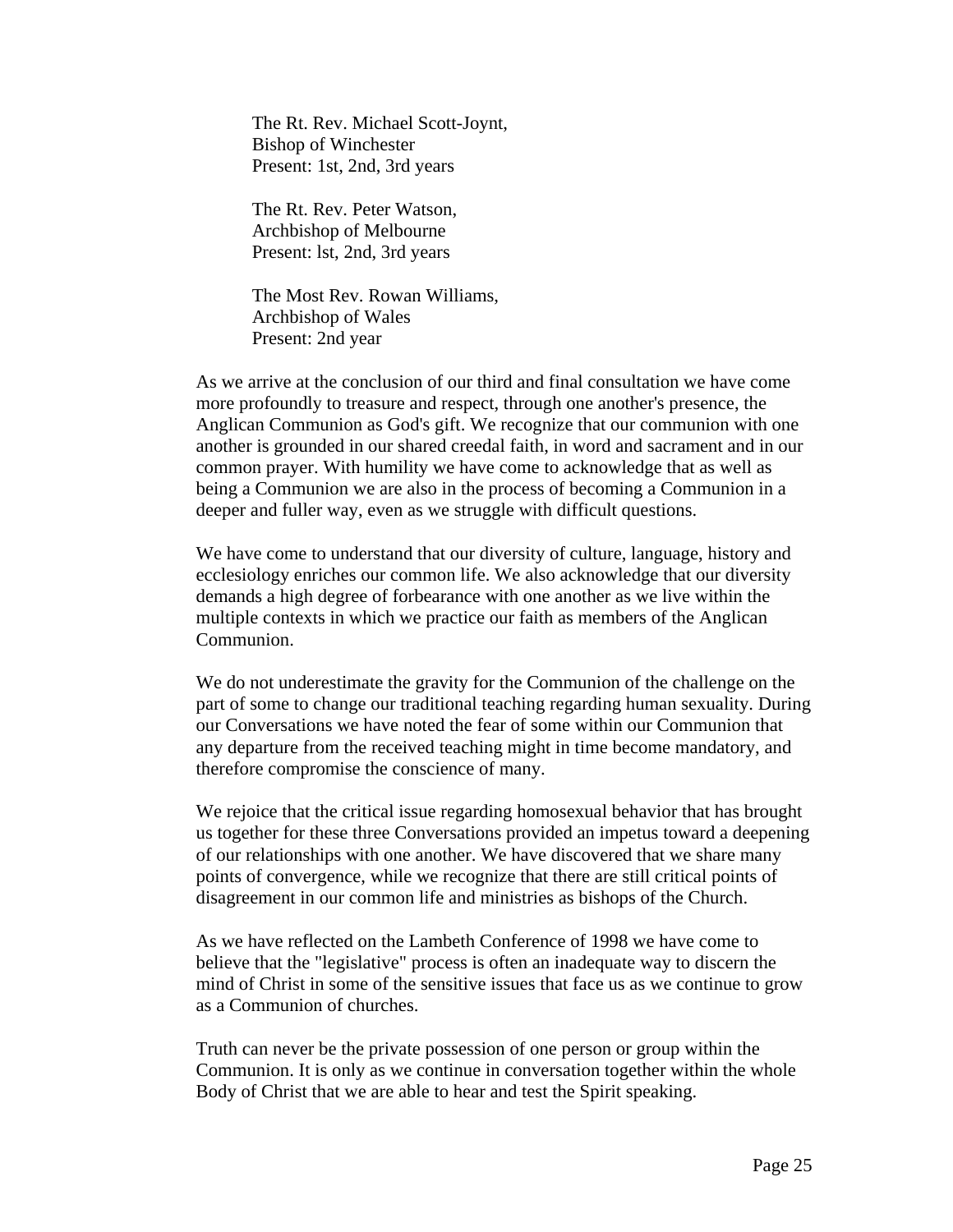We believe that communion with one another will grow as we learn to speak the truth in love. We regret that we have often participated in and responded to halftruths about others. Our conversations have led us to long for more open and honest communication that will help us build up the life of our worldwide faith community.

We have committed ourselves to the hard work of seeking to be open to one another, listening in a spirit of hospitality and charity. We believe that respect for our Communion is fostered when we as bishops engage in facetoface conversation across provincial lines. We encourage the development of similar conversations between other lay and ordained provincial leadership around issues vital to our common life. This discipline of seeking the truth and speaking the truth is especially important when information flows freely around the world due to contemporary technology. Our experience has reaffirmed our conviction regarding the importance of face-to-face communication. No amount of e-mail can take the place of it.

Our Conversations have led us to agree on the following points:

• The Scriptures are foundational for all aspects of our work.

• The questions at issue center on homosexual behavior, not on homosexual people. We are called to love homosexual people as we are called to love any other people.

• Homosexuality is a much more varied phenomenon that the singular noun suggests; there are no "assured results" available to us from medical and other research into origins, causations, etc. Even if there were, Christians would not be relieved of the responsibility of making theological and ethical judgments.

• The issue of homosexual behavior, and the divisions to which it leads, are a burden and a distraction from pressing needs for attention to mission, as well as to other issues of high priority for our Provinces.

• There is urgent work to be done in provinces, to strengthen commitment to marriage and to fidelity within it. Our failures on this front weaken our ability to speak with credibility with homosexual people or about homosexual sexual behavior.

• We reaffirmed Section 5 of the Lambeth Conference Report (1998), on human sexuality which noted some of the expressions of sexuality beginning with promiscuity and every kind of abusive sexual behavior whlch are plainly contrary to the Christian way.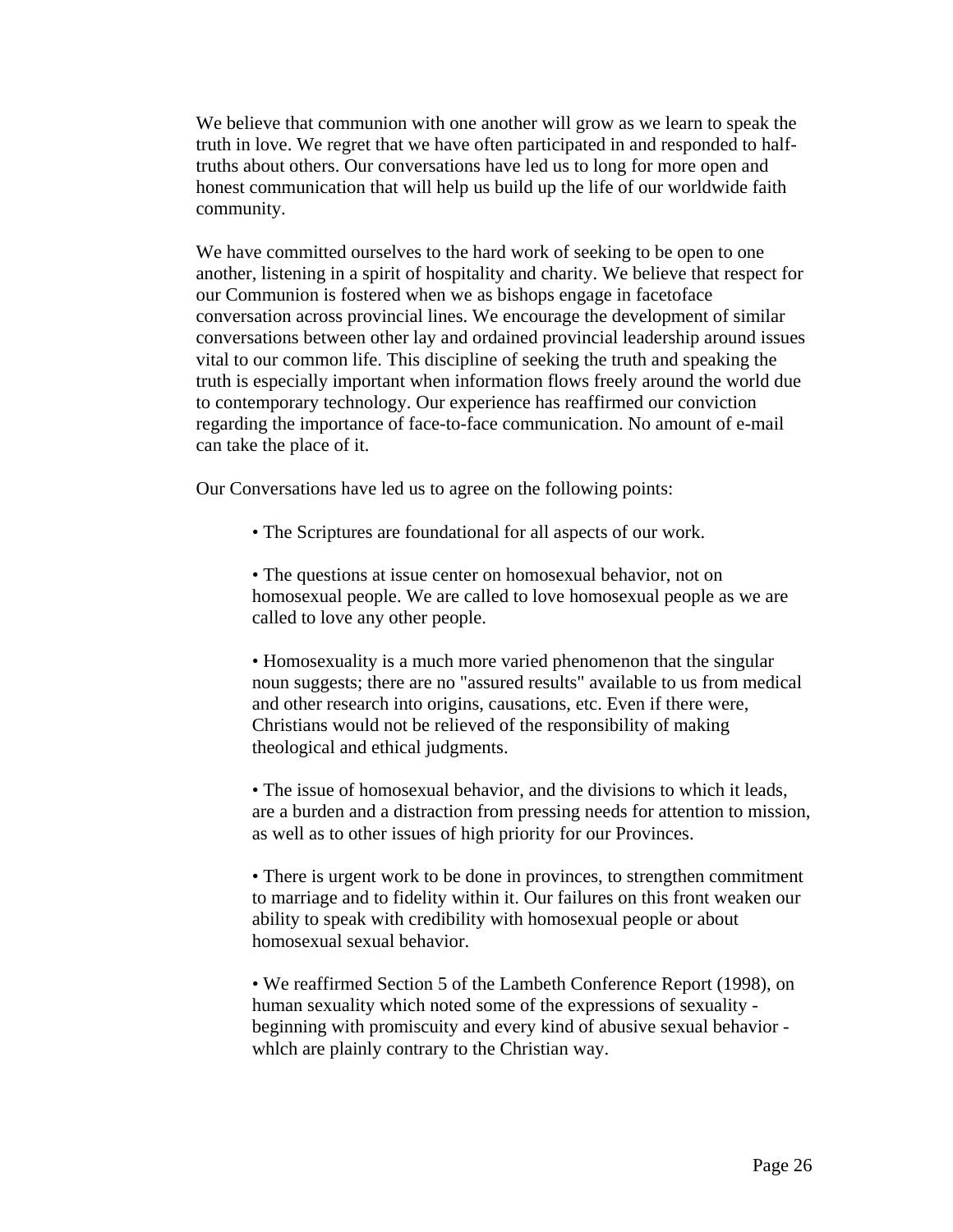• Because the role and authority of the Bishop and understandings of collegiality differ from Province to Province there is an increased potential for misunderstandings amongst us.

• Recognizing our Anglican Communion as a gift, we do not want to see it fragmented. For it to be further divided by the issue of homosexual behavior would be the ultimate sexualization of the Church, making sexuality more powerful, or more claiming of our attention, than God.

Our Conversations have revealed and clarified the following points of disagreement:

- We were not able to reach a common mind regarding a single pattern of holy living for homosexual people.
- We have different perceptions of the relationship of the authority of Scripture to that of Reason and Tradition, and contemporary experience.
- We approach and interpret particular Scriptural passages in different ways.

Reflecting on our conversations we discern the following fruit of our work together:

• While our differences remain, the relationships between us have been strengthened and deepened. We have gained in mutual respect, affection, and appreciation of one another as followers of Jesus and fellow bishops.

• Our Conversations have strengthened and clarified our differing convictions, not diluted them. They have helped us to understand others' views, and their roots, more fully.

The following conditions were among those that made our Conversations fruitful:

• The central place made for Scripture in the Conversations, and the willingness of all participants to credit the integrity of others' interpretations.

• Each meeting has been grounded in worship, and has been held in places devoted to prayer, reflection and hospitality.

• The number of participants was small enough to support and sustain a sense of community.

• There was a consistency of attendance.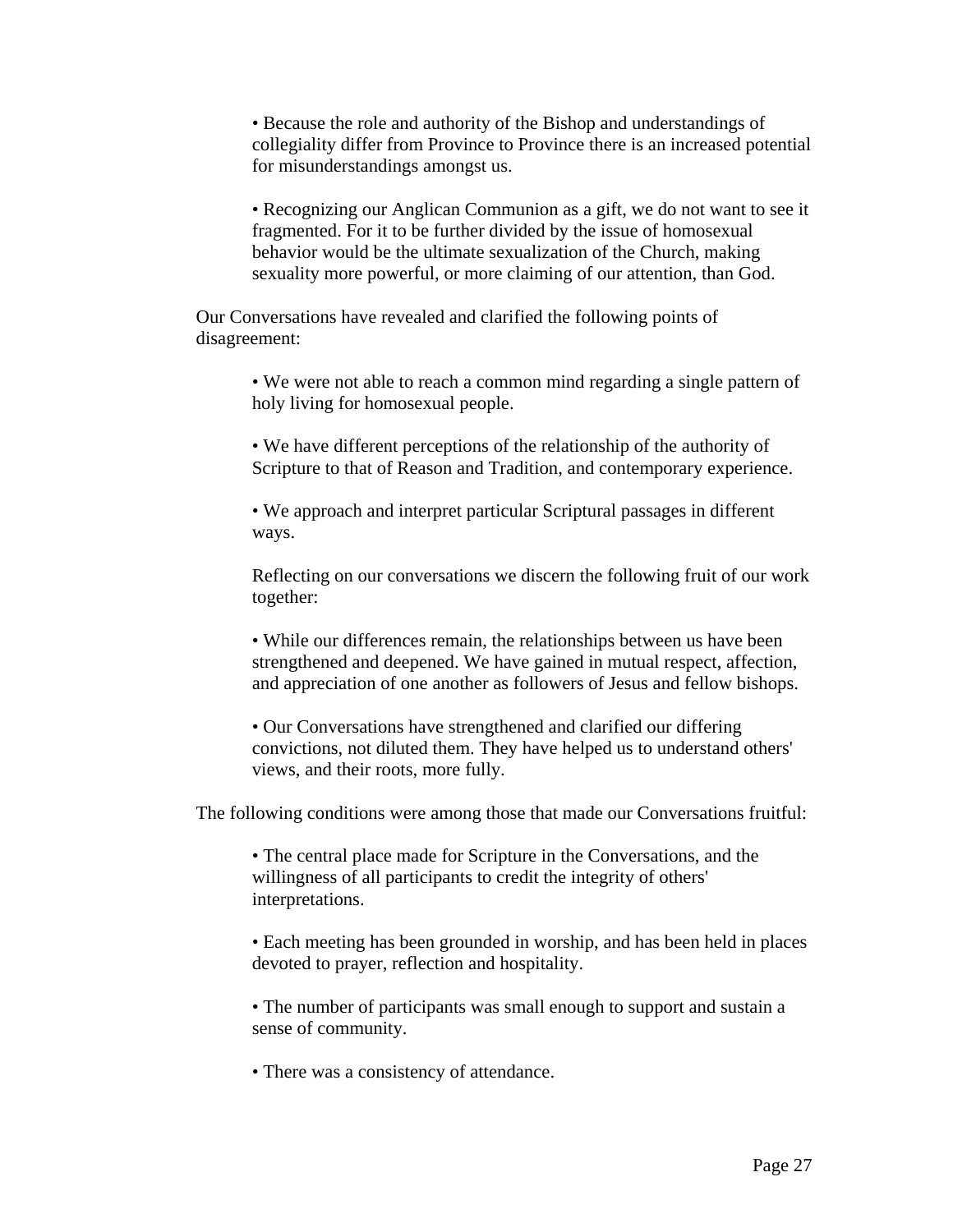• At the outset we established an agreed covenant (see Appendix A) governing our meetings, which ensured an atmosphere of confidentiality and trust.

• We have discovered again the importance of restraining our desire to persuade the other to agree with our position.

• We discovered in our own experience the importance of "interpretive charity": imputing the best intentions to our colleagues and other members of our Communion, telling the better stories about them, checking (if possible at first hand) before drawing conclusions.

• We have been free to discover points both of divergence and of agreement.

• We have come to value both the respect that allows us to develop what we have to say without contradiction, and the love that questions clearly so that we can discover more together. We hope that this context can be more widely replicated when Bishops gather -- including when they meet as Houses of Bishops.

• Expert facilitation from outside the group has been essential.

• Three meetings, with space between them, allowed us to digest and reflect upon what we heard and shared.

• We have discovered for ourselves that this kind of Dialogue is not an effort to influence participants to agree to a particular position. (See "Thirty Theses on Christian Responses to People of Other Faiths" Lambeth 1998 Section II Report "Called to Live and Proclaim the Good News.")

We have noted the following topics for further exploration:

1. Does the Holiness, that we all understand ourselves bound through Christ to grow into, to encourage, and to teach, exclude or include homosexual behavior within committed relationships?

2. What constitutes loving and responsible pastoral care of homosexual people? What may be the workings of God's grace in this context?

As a consequence of our Conversations we recommend the following:

1. There should be opportunities throughout the Communion for ongoing structured conversations regarding difficult issues. These should engage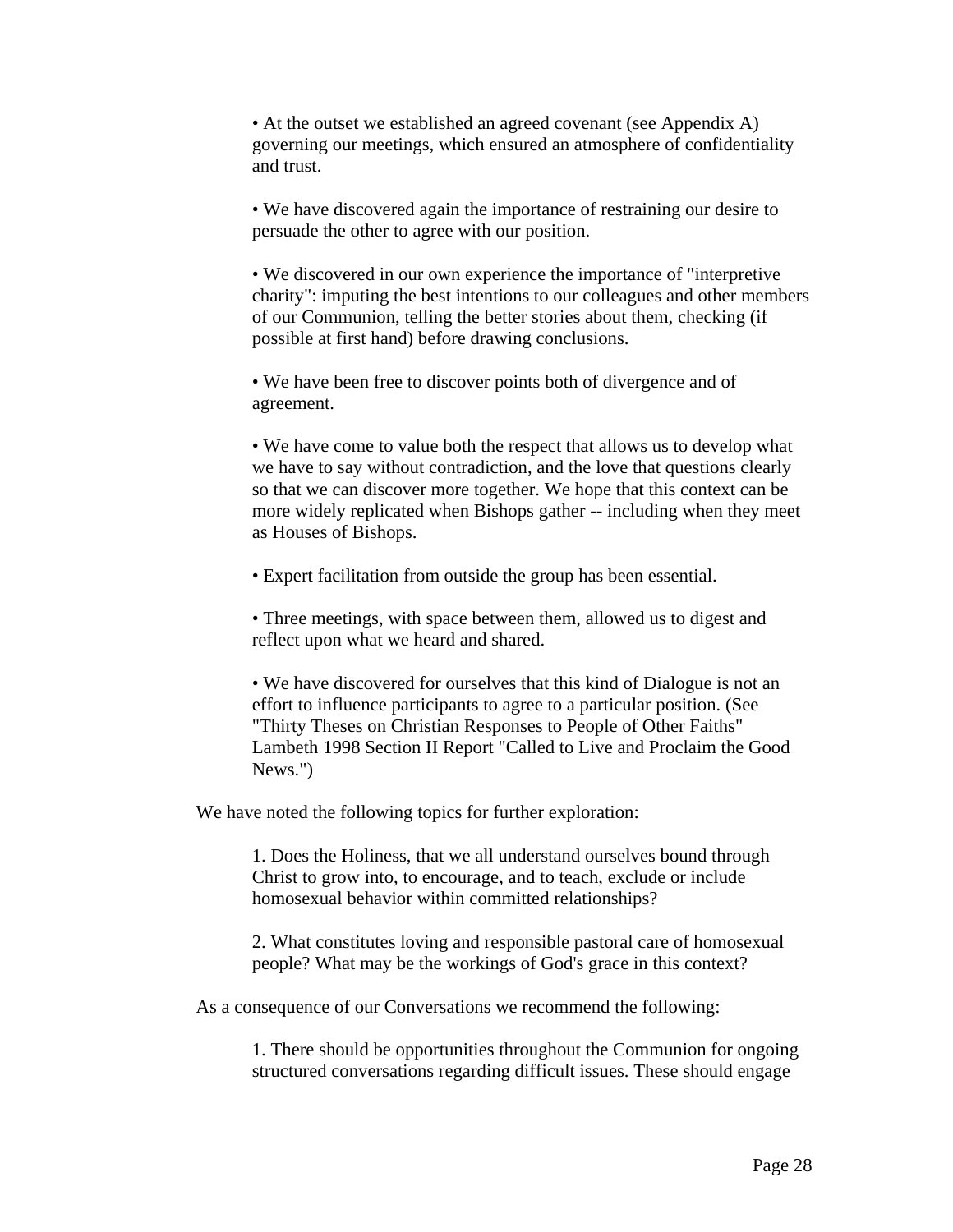persons at all levels within and between Provinces and should be guided by agreed covenants similar to those that have assisted our Conversations.

2. Group visitations of bishops between provinces should be explored to enhance understanding within the Communion. Such exchanges should include attendance at Provincial Synods and Conventions.

3. Those proposing changes to the Church's traditional teaching on human sexuality or other significant issues should take account of both ecumenical and inter-faith implications, and the impact upon other Provinces of our Communion.

4. It is important that bishops have the opportunity to better understand other positions than their own. 5. Bishops across the Communion could be encouraged to develop a common "rule of life" as a way of strengthening our worldwide fellowship.

This paper is respectfully submitted by those participating in the final conversation in the hope that the fruit of our work together can be of use to the Anglican Communion we deeply treasure. We also pray that God will continue to use our Communion as a means of reconciling all things to himself in Christ.

#### Appendix A

Covenants

1. We will respect each other's faith journey.

2. We will listen respectfully.

3. We will ask inviting questions.

4. We will have flexible understanding, attempting to understand from the point of view of others.

5. We will seek to learn from all perspectives.

6. We will keep the topic in mind when speaking.

7. We will not speak as individuals for the group apart from our common statement.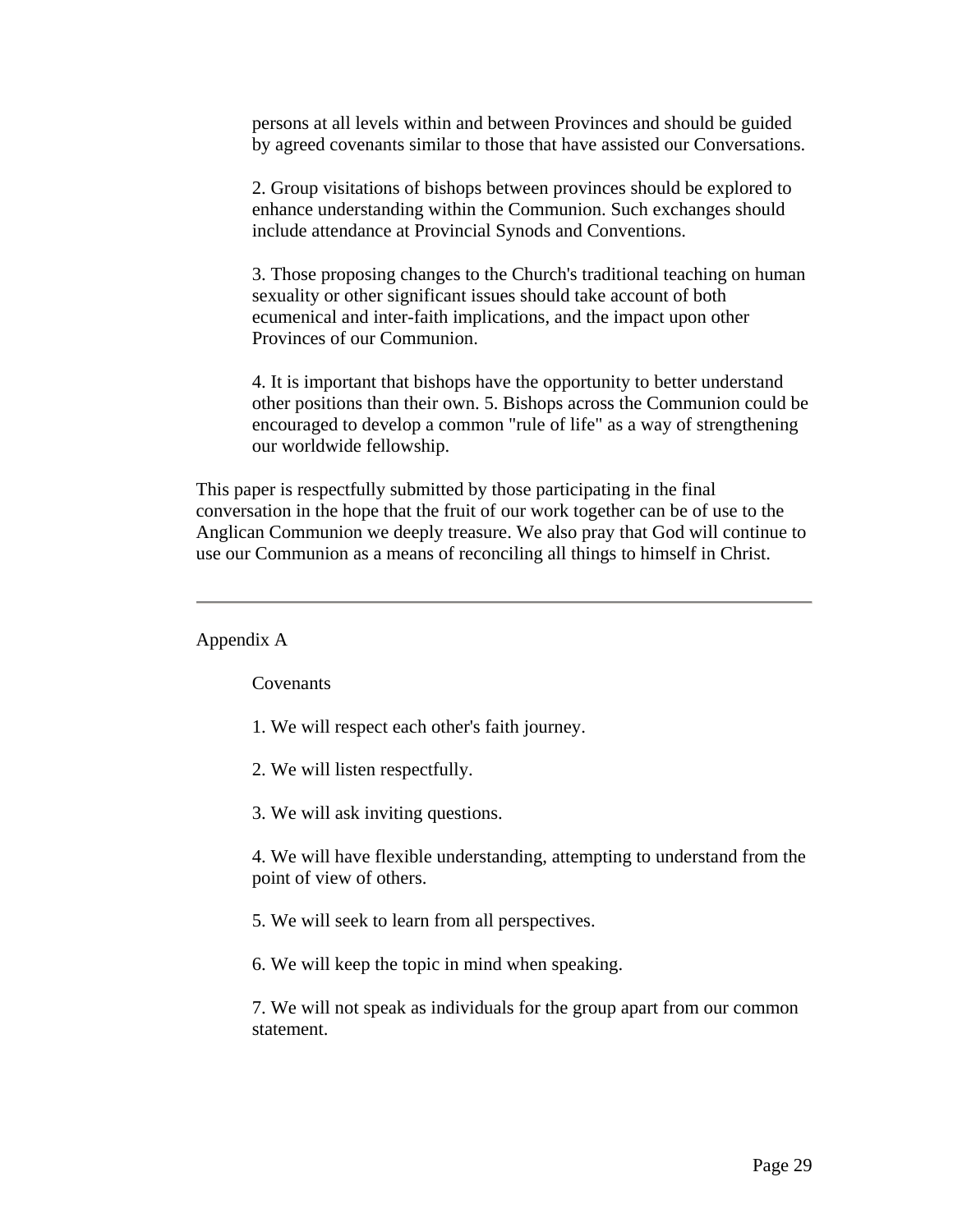8. We will not repeat each other's comments after we leave. We are free to share learnings without attribution to individuals. Otherwise, we will respect the confidentiality of other's statements.

9. We will clarify the nature of our speaking. We will request clarification in good faith.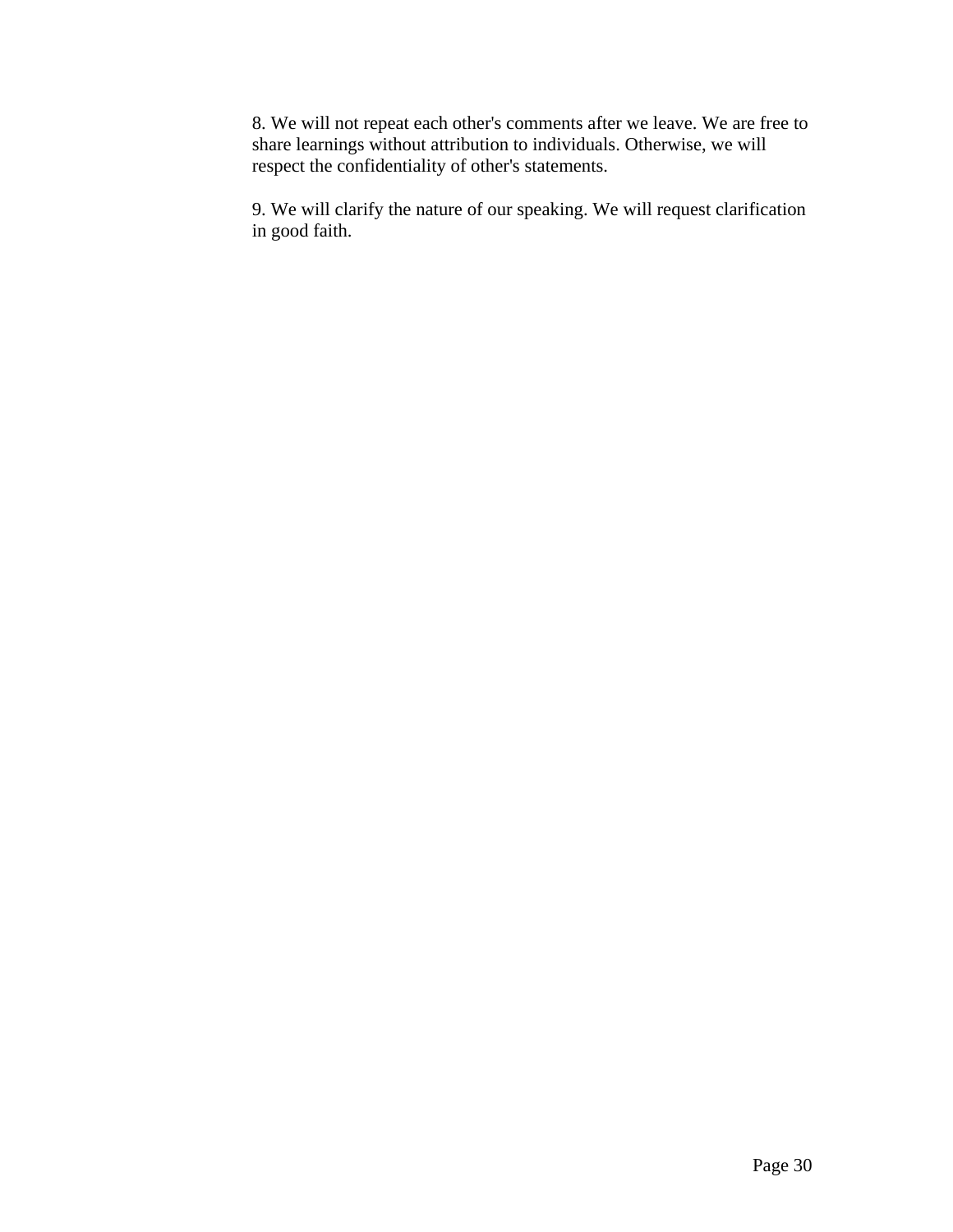#### Appendix F

# In Service of Communion: the Final Report of

The General Synod Task Force on Jurisdiction

to

The Council of General Synod

and The Canadian House of Bishops February 2002

The origins of "Jurisdiction" as a feature of the life of the Church reach back to the early days of the post-resurrection community in Jerusalem. Jurisdiction of some form is present in the "twelve" who were chosen by Jesus, and who, in the aftermath of the ascension, chose Matthias to make up their number and to take the place of Judas Iscariot.<sup>1</sup> It is certainly there in the creation of the ministry of deacons,<sup>[2](#page-30-1)</sup> and in the validation of Saul's conversion and calling to preach the gospel to the gentiles.<sup>[3](#page-30-2)</sup>

Saul's ministry provoked one of the most memorable of the early church's exercises of jurisdiction in the interests of the growth and nurture of the Church. Confronted with the issue of who might be included within the "ecclesia" in the wake of the wholesale conversion of uncircumcised gentiles in Asia Minor, the early church met (c.49 CE) for what is now referred to as the Council of Jerusalem. The issues were aggravated by centuries of ill-will and prejudice. Gentiles were, by definition of Jewish prejudice, unclean, idolatrous and given to unspeakable acts of immorality. The early Christians, all of whom were Jewish, quite simply could not conceive of how such people might be included in the church as full members unless they repudiated their race and culture, submitting to circumcision as the sign of the sincerity of their repentance and inclusion

 $\frac{1}{2}$  Acts 1:12-26

<span id="page-30-1"></span><span id="page-30-0"></span> $2$  Acts 6

<span id="page-30-2"></span> $3$  Galatians 1:13-24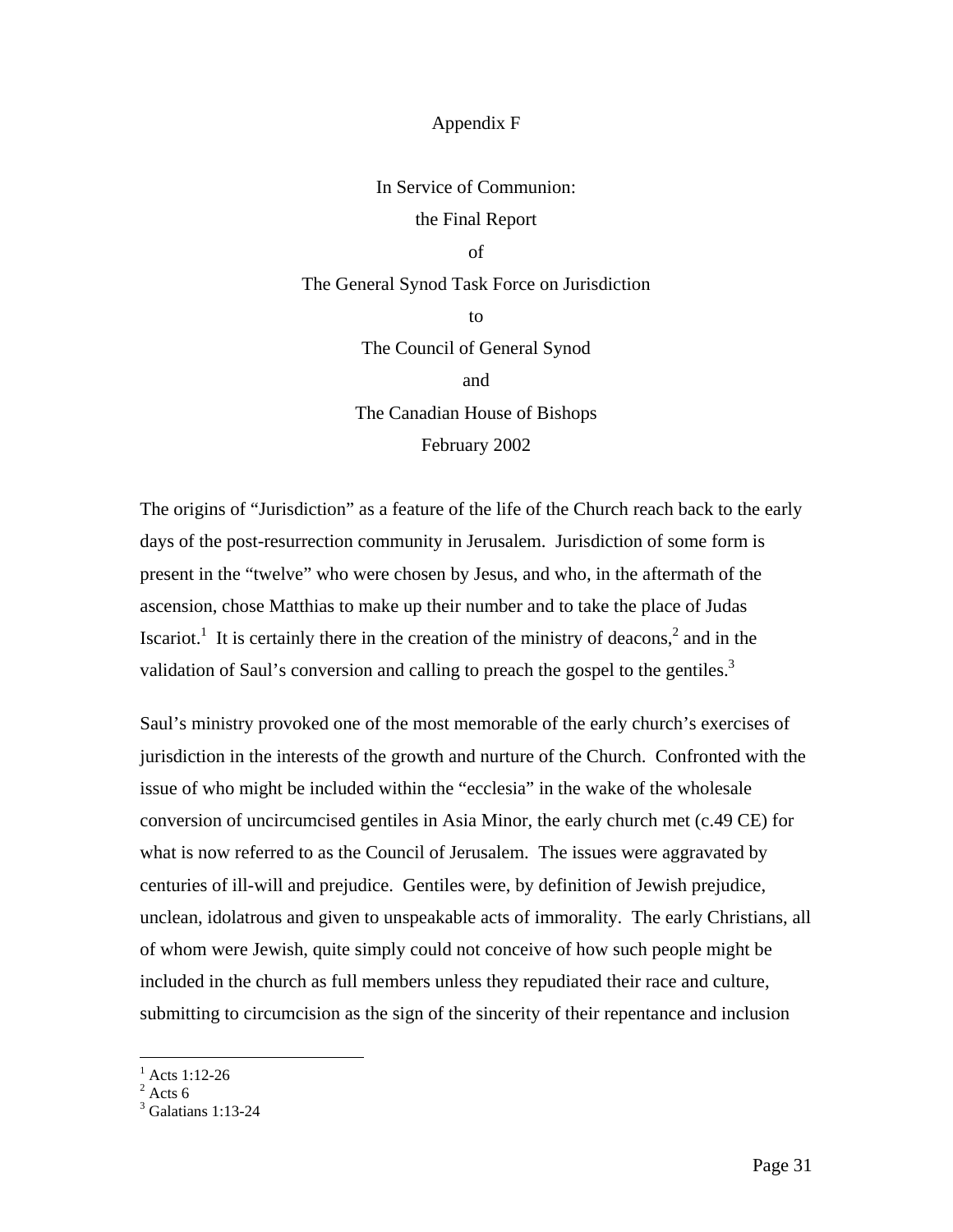into the covenant of the law as delivered by Moses. The "Judgement of James"[4](#page-31-0) represents, in the truest sense, the exercise of jurisdiction in the interests of the "communion" of the whole church. It was, in effect an exercise in collegiality. The Jewish Christians had some of their worst fears about the allegedly unclean lifestyle of gentiles put to rest, while the gentiles were recognized as full members of the church without the prohibitive requirement of circumcision.

In a Christian community, that is what "jurisdiction" is all about: the careful and caring exercise of authority to guide and enable the growth and lively faith of the church.

This exercise of authority has its roots in the early church's memory of Jesus' promise to His disciples in the "Farewell Discourses" of the Gospel according to St. John. There, in response to the disciples' dismay at his immanent departure from their midst, the Christ promises that the Father will send the Holy Spirit (the enabler) "who will lead you into all truth."<sup>5</sup> All exercise of authority as jurisdiction within the church proceeds from the church's confidence in the truth of this promise. This does not mean that the church is inerrant or infallible. It can, has, does, and will make mistakes. But the efficacy of the Spirit's guidance of God's Church is such that it cannot be in error indefinitely or irretrievably. The Spirit always guides, always corrects, always brings the Church (sometimes slowly and painfully) "into all truth".

Church history provides a rich parade of examples of how the Spirit of God has, through the ministry of authority exercised as jurisdiction, renewed and redirected the practice and teaching of the Church. One such example is in the matter of slavery. It is obvious from the evidence of Acts and the letters of St. Paul that the early Christians, while affirming that all baptized persons were "new creations" in God's grace, and brothers and sisters in Christ, nevertheless accepted without protest or comment the brutal institution of slavery. With rare exceptions, this continued to be the case until the early 1800's when the witness of William Wilberforce and his colleagues brought about the abolition of slavery in the British Empire. Wilberforce acted out of Christian conviction, but was

1

<span id="page-31-0"></span> $^4$  Acts 15:1-21<br> $^5$  John 16:12

<span id="page-31-1"></span>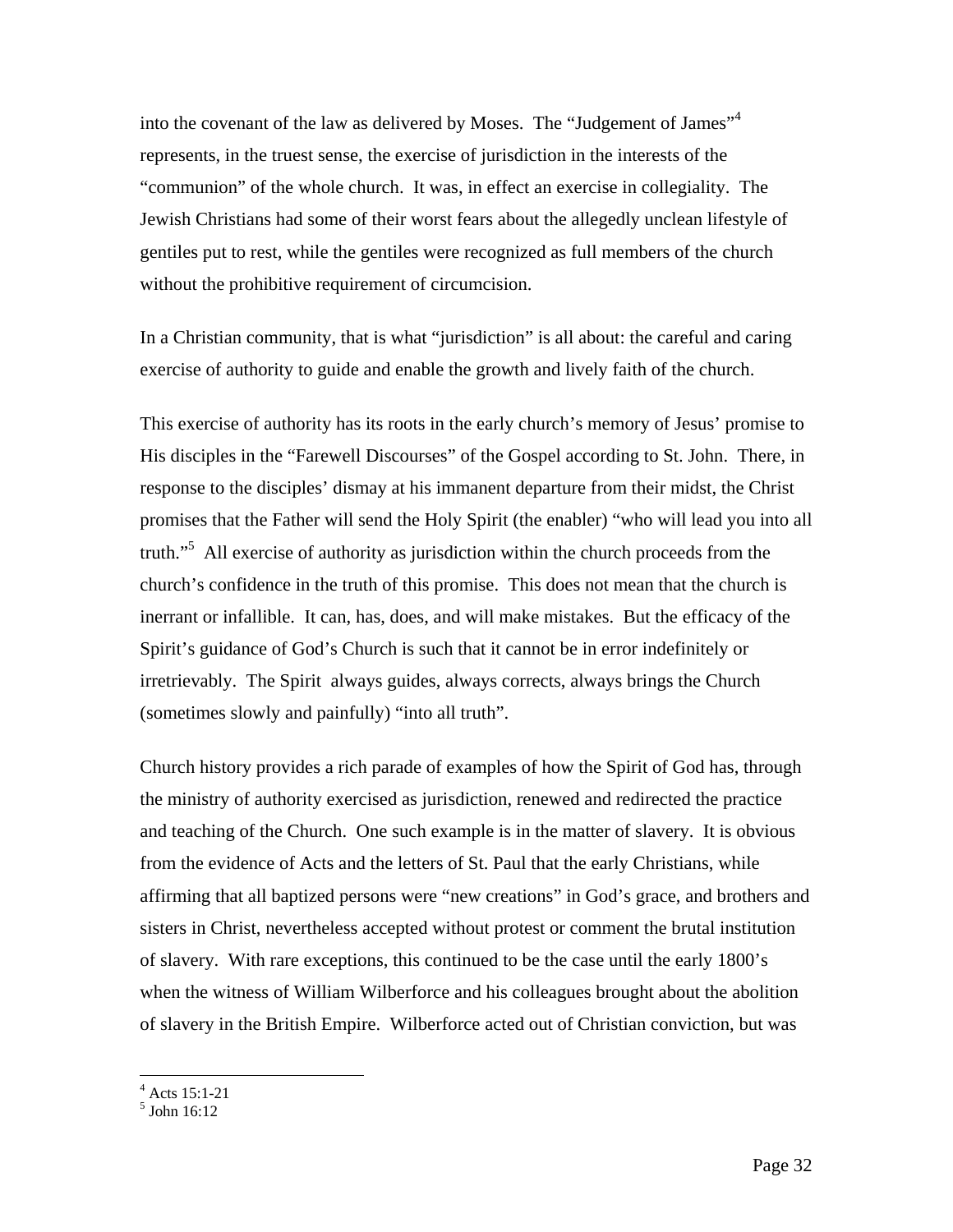violently opposed by many of his fellow-believers, who argued in support of slavery, citing precedents from scripture. The slavery example is, in some senses, extra-ecclesial, but stands nevertheless as an example of how the Spirit can and does "guide" us into "all truth".

More recent examples, of the guidance of the Holy Spirit drawn from the experience of the Anglican Church of Canada include the amendment of the Marriage Canon to permit the remarriage of divorced persons and the action of General Synod to permit the ordination of women to the priesthood and to the episcopate. In both cases, longentrenched traditional practices and teachings of the Church were challenged and found wanting, and the exercise of authority as jurisdiction enabled a renewal of the Church in its pastoral and sacramental life.<sup>6</sup>

None of this happened without debate, argument and disagreement. The Church is not, nor has it ever been a "perfect" institution inhabited by a "perfect" people. The Church as the "bride of Christ... without spot or wrinkle"<sup>[7](#page-32-1)</sup> exists only as eschatological promise – a vision of what we will become in the fullness of God's grace! What we are now is a company of people whom Jesus has called together into communion, with the intention that the life which we share might nurture us in our journey of faith, and might by example and witness, call others to do so as well. It is in this context, through the tradition of two millennia of grace, that the exercise of authority as jurisdiction can be seen to be the servant of the greater good of communion.

# **COMMUNION AND AUTHORITY**

Our shared communion is one of God's greatest gifts to the Church. This is both literally and figuratively true. The Eucharist stands at the heart of our collective experience as Christians. It is the symbol of our life together, and serves as the touchstone for our wider sense of communion. The Eucharist draws us all together, including those who would otherwise be separated by political belief, social status, economic class, cultural difference, ethnicity, or sexual orientation, to name but a few of our human distinctions.

<span id="page-32-0"></span> $\frac{6}{\text{See}}$  "Authority as Jurisdiction" p.5 below.

<span id="page-32-1"></span> $7$  Ephesians 5:25-28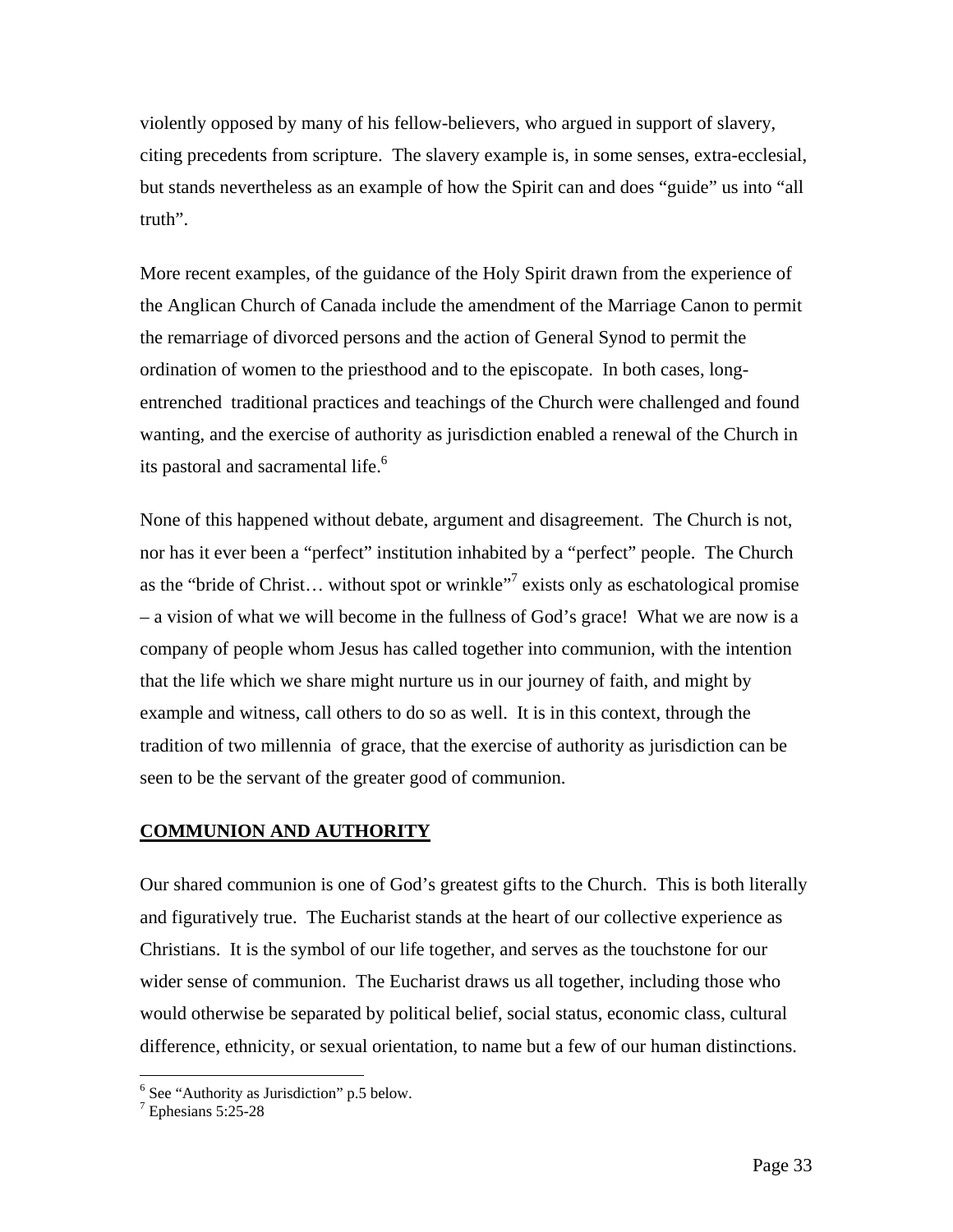Archbishop Michael Peers has recently suggested that our primary obligation as Christians is to be in communion, and that this obligation requires that our commitment to orthodoxy be tempered by an acknowledgment of human fallibility in comprehending the mind of God. In the Primate's words, there is "no absolute other than God".<sup>[8](#page-33-0)</sup> Historic Anglicanism has always valued communion over certainty. This was so even in the less-than-charitable times of the late  $16<sup>th</sup>$  century. When Puritans within the Church of England pressed her to authorize the enforcement of a detailed confessional statement, after the style of Genevan Protestantism, the Queen, acting as supreme governor of the Church of England, told them that "we do not build windows into men's souls." Four and a half centuries later, the Virginia Report $\theta$  suggests that communion aims "to free the people of God to use their God-given gifts responsibly and cooperatively, in every way compatible with the gospel and its effective proclamation in word and deed". Communion, then, is about freeing us and enabling us to be the best that we can be. Communion equips us to rise to God's challenge. It allows the Church to be "the effectual sign of the supernatural in the midst of the natural order", to adopt Michael Ramsey's description.<sup>[10](#page-33-2)</sup>

This understanding of the centrality of communion to the life of the Church carries rich implications for our approach to the concept of authority. "Authority" is a complex term. It can be understood in a number of ways. One speaks of authority to do or to compel something. Here "authority" is used synonymously with "power", and can imply dominance. "Authority" can also be a noun: one is an authority on a given subject. Here "authority" relates to learning or expertise. "Authority" may also be used to describe a person or body whose ideas or decisions are "authoritative". This use of the term implies that the authority is persuasive or, to put it another way, that the pronouncements are perceived by the hearer to be legitimate.

If our primary obligation as Christians is to be in communion, and if communion is about freedom and assistance to fulfill God's purpose for our lives, then a Christian

<span id="page-33-0"></span><sup>&</sup>lt;sup>8</sup> Michael Peers, *Power in the Church: Prelates, Confessions, Anglicans, Arnold Lecture, 6 December,* 2000, Halifax Nova Scotia.<br><sup>9</sup> The Virginia Report, Inter-Anglican Doctrinal Commission, 1997.<br><sup>10</sup> Michael Ramsey, <u>From Gore to Temple,</u> (London, 1959)

<span id="page-33-1"></span>

<span id="page-33-2"></span>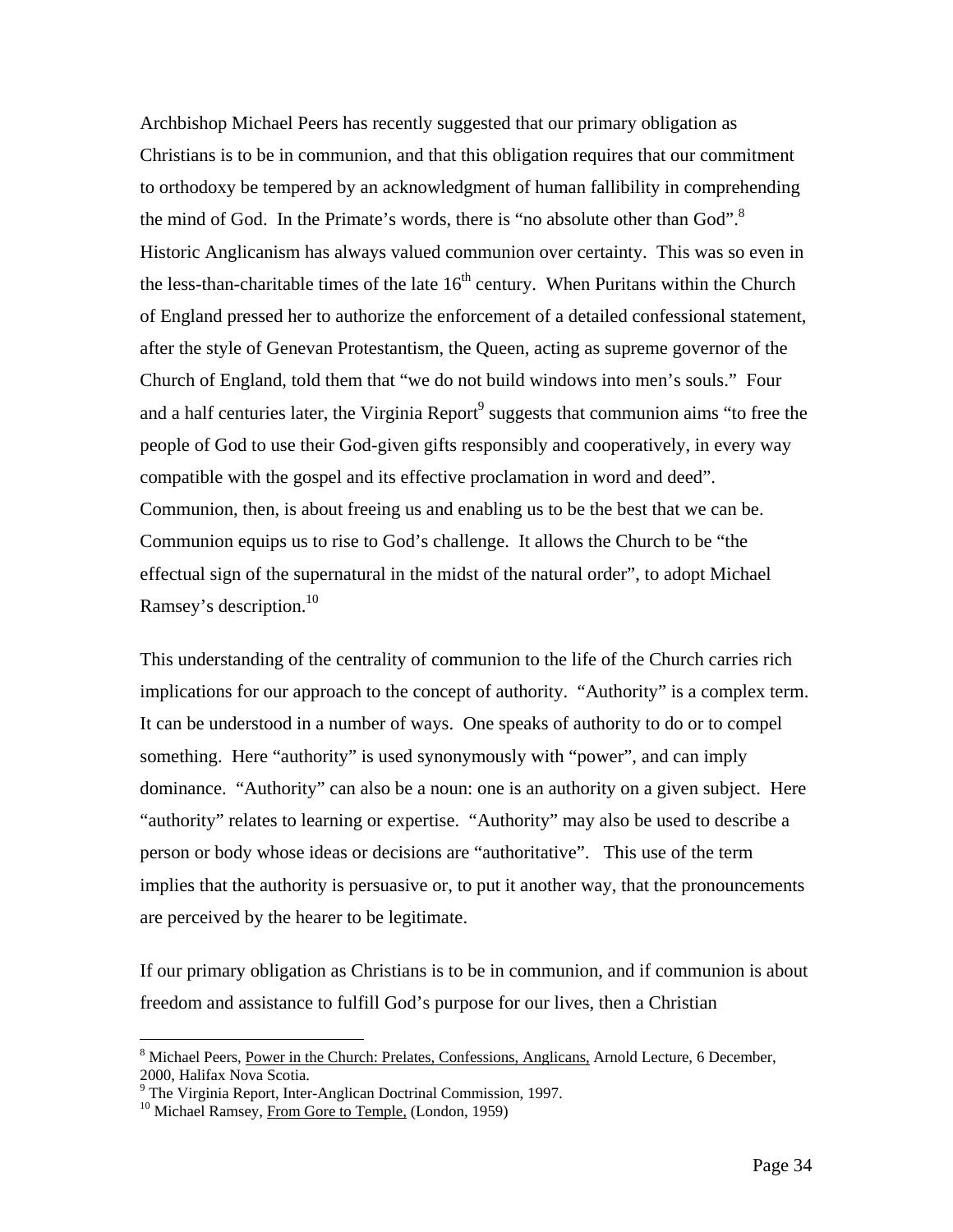understanding of authority would seem to accord most closely with the third definition suggested above: influence flowing from the person or body who is "authoritative". Christian authority is not rooted in hierarchy; nor is it a mere manifestation of power. When James and John asked to sit at the right and left hand of Jesus in glory, our Saviour replied:

You know that among the Gentiles those whom they recognize as their rulers lord it over them, and their great ones are tyrants over them. But it is not so among you; but whoever wishes to become great among you must be your servant, and whoever wishes to be first among you must be slave of all. For the Son of Man came not to be served but to serve, and to give his life a ransom for many.<sup>[11](#page-34-0)</sup>

Jesus is the pattern of servant leadership for His Church. His authority was not an authority of status or domination, but an authority based on His willingness to share His power with all who would follow Him. Christian authority is life giving, for it is rooted in communion. In the Anglican tradition, the communal understanding of authority has been described by Bishop Stephen Sykes as "dispersed authority", authority that arises from a continuous process of decision making amongst all participants.<sup>12</sup> This concept of authority underlies the synodical governance of the Anglican Church of Canada.

Synodical governance means walking together. In this journey, while we bring with us our several differences, we infuse our relationship with patience and a loving acceptance of those who hold different viewpoints. Walking together in this fashion requires a necessary ambiguity, but it has also enabled us to grow and to move forward along the way of becoming, in greater maturity, the People of God. The witness of this journey is the discovery that time is needed to reflect together, to live in relationship with one another, despite our differences, so as to understand better what it means to be in relationship. We constantly seek the middle way, not abandoning our beliefs, but finding a means to hold our differences in creative tension.

We advocate this pattern of civility as the path to follow, rather than to declare definitive statements which have the potential to separate, divide and exclude. We are reminded of

<span id="page-34-1"></span><span id="page-34-0"></span>

<sup>&</sup>lt;sup>11</sup> Mark 10:42-45<br><sup>12</sup> Stephen W. Sykes, ed., <u>Authority in the Anglican Communion: Essays Presented to Bishop John Howe,</u> (Toronto, 1987)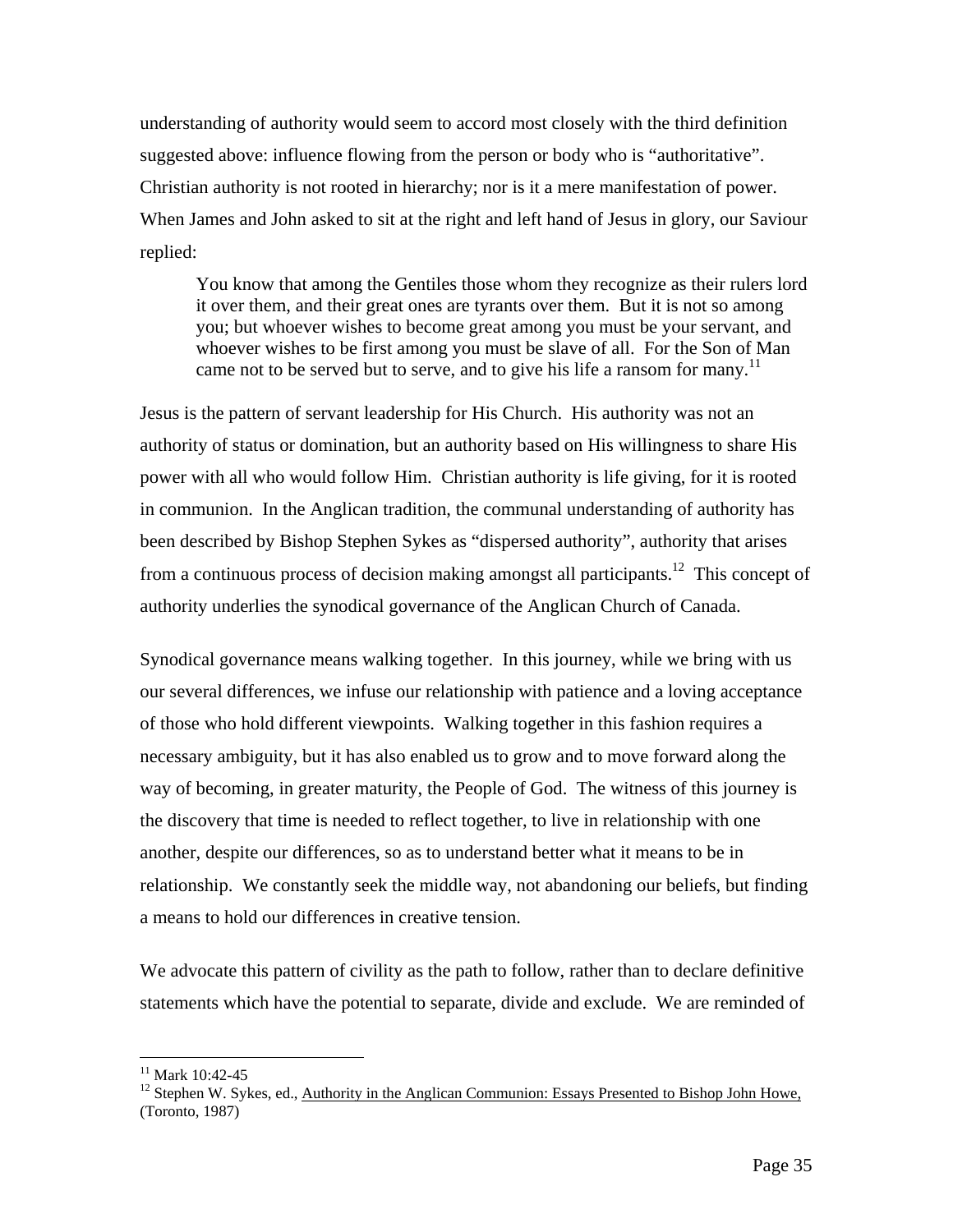our obligation to be "in communion". The experience of our Anglican way is that decisions which affect the doctrine and discipline of the Church involve a process which demands study, prayer and witness on the part of the whole Church. It must be remembered, however, that because of our human limitations, those decisions must always be regarded as provisional. In the end the "Gamaliel principle"<sup>13</sup> is the one sure test. If a thing is of God it will flourish; if not it will wither.

# **AUTHORITY AS JURISDICTION**

Authority and jurisdiction are not synonymous. Jesus is described as speaking with authority but of having no jurisdiction over those to whom he spoke. Jurisdiction is having the legal right to exercise authority. In the polity of the Anglican Church of Canada there are four basic levels of jurisdiction – the parish, the diocese, the province and the General Synod. Our structure is confederal. When the provinces of Canada and Rupert's Land, with the dioceses of British Columbia, Caledonia and New Westminster, came together in the 1890s to form the General Synod, the gathering defined the responsibilities and duties that were within the jurisdictions of the General and Provincial Synods leaving all undefined responsibilities and duties to the jurisdiction of the dioceses.

The Solemn Declaration states that among the responsibilities of the General Synod is "by the help of God to hold and maintain the Doctrine, Sacraments and Discipline of Christ as the Lord hath commanded in His Holy Word and as the Church of England hath received and set forth the same."<sup>[14](#page-35-1)</sup>

The Declaration of Principles states in Section 6 that "subject to the provisions of Section 7 (which describes the jurisdiction of the provincial Synod) the General Synod shall have authority and jurisdiction in all matters affecting in any way the general interest and wellbeing of the whole church and in particular:

<span id="page-35-1"></span><span id="page-35-0"></span>

<sup>&</sup>lt;sup>13</sup> Acts 5:34-39<br><sup>14</sup> Hand Book of General Synod, p.5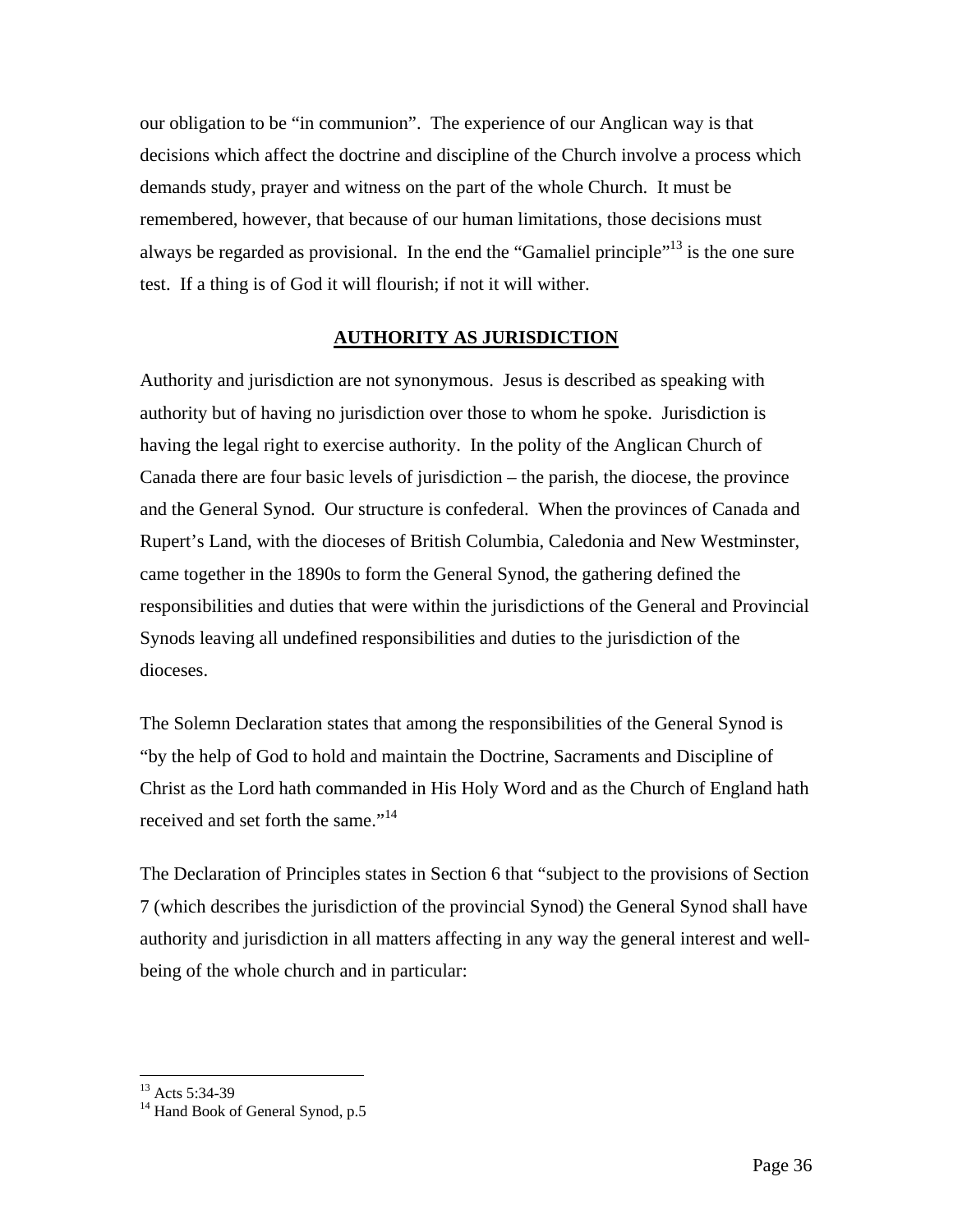(1) the definition of the doctrines of the Church in harmony with the Solemn Declaration adopted by this Synod."

Section 6 (Jurisdiction of the General Synod), Section 7 (Fundamental Principles) and Section 8 (Ecclesiastical Offences and Disciplinary Proceeding) can be amended by a two-thirds majority in each order voting at two successive General Synods, but changes cannot be effected without the consent of the provincial synods. Diocesan synods need not be consulted.

Section 11 c) i) of the Declaration of Principles states that canons dealing with doctrine, worship or discipline and all alterations to such canons must be referred for consideration (but not approval) to diocesan and provincial synods before coming into force. It seems clear, therefore, that the intention of the founders of General Synod was to place responsibility for matters of doctrine and discipline within the jurisdiction of General Synod.

From time to time, matters which affect the whole church but which are not covered by the canons of General Synod arise. The best example in recent years is the ordination of women to the priesthood. General Synod established a procedure by which the issue could be studied and a decision reached without enacting a canon. If an issue is understood to be one of doctrine or discipline, whether it be already dealt with in the canons or not, it belongs within the jurisdiction of General Synod.

The difficulty lies, of course, in the determination of which matters are of doctrine and discipline.

#### **DOCTRINE AND DISCIPLINE, TRADITION ETHICS AND MORALITY**

When the Church speaks of "doctrine" in its most precise sense, what is meant by this is that body of agreed belief concerning the nature of God, the nature of humanity, the nature of God's redemption of humanity in Jesus Christ, and the nature of humanity's response to God's redemption. The source of doctrine thus defined is the historical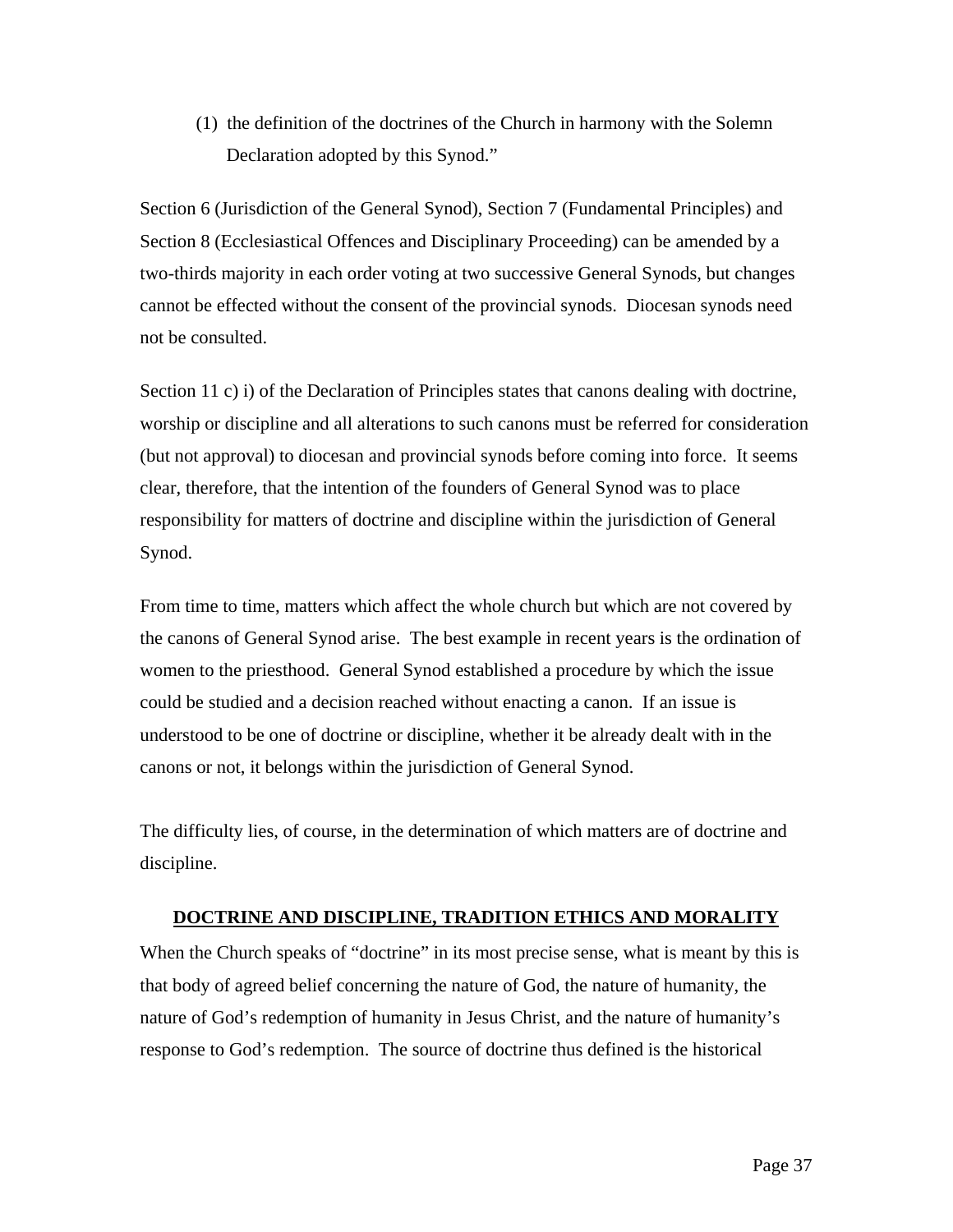reflection of the Church upon the witness of the canonical scriptures, illuminated by the witness of the Holy Spirit's activity in reason and tradition.

"Doctrine" thus defined, belongs to the "Church Universal" and is not the property of any particular denomination with the "Church". Consequently, while we may affirm and from time to time interpret "Doctrine", we may not alter it or add to it.<sup>15</sup> This, in the terminology of the "Righter" decision is what is meant by "core doctrine" – that which the Church affirms as being encompassed and embodied in the creeds and expressed in our offering of worship.

Proceeding from "Doctrine" by way of living witness, is the "Discipline" of the Church. Because we collectively believe certain things to be true about God, humanity and the relationship between God and humanity, the Church orders its common life in certain ways, and it accepts a certain "Discipline". In general terms this "Discipline" is the corporate witness offered by the Church in its way of life which expresses its common understanding of the things which it believes as "Doctrine".<sup>[16](#page-37-1)</sup>

This use of the terms "Doctrine" and "Discipline" must be distinguished from the traditions of the Church and from the implications of the traditions as expressed in moral and ethical standards. The distinction here is that "Doctrine" and "Discipline" deal with matters "necessary to salvation" whereas "traditions" and "morals and ethics" relate to the mutable development of theological hypotheses and their application in particular circumstances from time to time. To quote Richard Hooker,

Lest…the name of tradition should be offensive to any, considering how far by some it hath been abused, we mean by traditions, ordinances made in the prime of Christian tradition, established with that authority which Christ has left to His Church for matters indifferent, and in that consideration requisite to be observed, till like authority see just and reasonable cause to alter them… (Hooker, Lawes ….V LXV.2II p. 318)

Serious issues for the Church arise, not in a theoretical mode but out of the life and experience of the Church. Three widely contentious issues of the last fifty years, the

<span id="page-37-1"></span><span id="page-37-0"></span>

<sup>&</sup>lt;sup>15</sup> Declaration of Principles, 1893 s.11a)i)<br><sup>16</sup> Sec. 8 General Synod Canon on "Discipline" where the term is specifically defined with reference to the authority of ecclesiastical courts to deal with specific offences.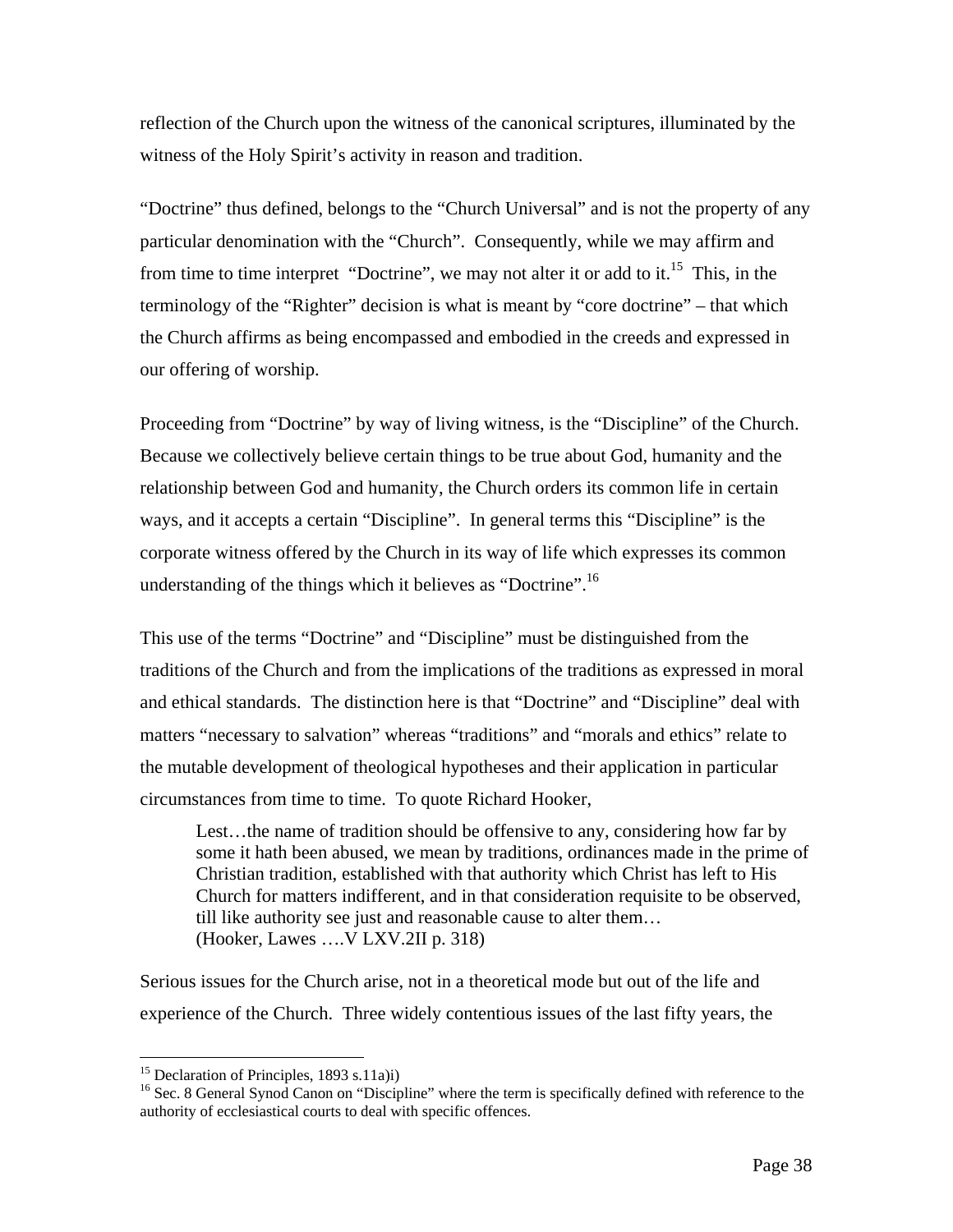marriage of divorced persons, the reception of the Holy Communion by the unconfirmed and the ordination of women to the priesthood all arose out of pastoral concern.

The marriage of divorced persons became an issue because of the church's desire to provide pastoral care for the increasing number of its members who were divorced. Responses varied greatly across the church. In some dioceses re-married persons were not allowed to receive the sacrament. In others they had to refrain from receiving it for a period of time. Still others had no restriction.

There had been a General Synod Canon on marriage since 1902, which was amended in 1946 to allow a church annulment after a civil divorce. The presence of that canon made it clear that the matter could only be dealt with by General Synod. In 1967 when a new canon was proposed it was ruled to be a matter of discipline and therefore had to be passed at two successive synods having been referred to Provincial and Diocesan Synods for consideration (but not approval) between the two votes.

The question of the reception of Holy Communion by those who are not confirmed, and in particular children, arose out of a renewed emphasis on baptism conferring full membership in the Church, changed perceptions about how and when children learn, and a centuries old uneasiness with the theology and practise of confirmation. The practise of admitting only the confirmed to the sacrament was clearly based on the rubrics of the Book of Common Prayer which is Canon XIV of General Synod and could therefore have been considered a part of the discipline or worship of the church. Yet when, over the course of several General Synods, the matter was debated and decided it was not treated as a matter of discipline or worship and no attempt was made to effect a change in Canon XIV. The Synod simply established guidelines under which Bishops and Dioceses could implement the practise.

The ordination of women to the priesthood arose because many in the Church believed the exclusion of women from ordered ministry was unjust and women were voicing their belief that they were being called. There was no mention of ordination to the priesthood being restricted to men in our constitution, canons or the Book of Common Prayer and so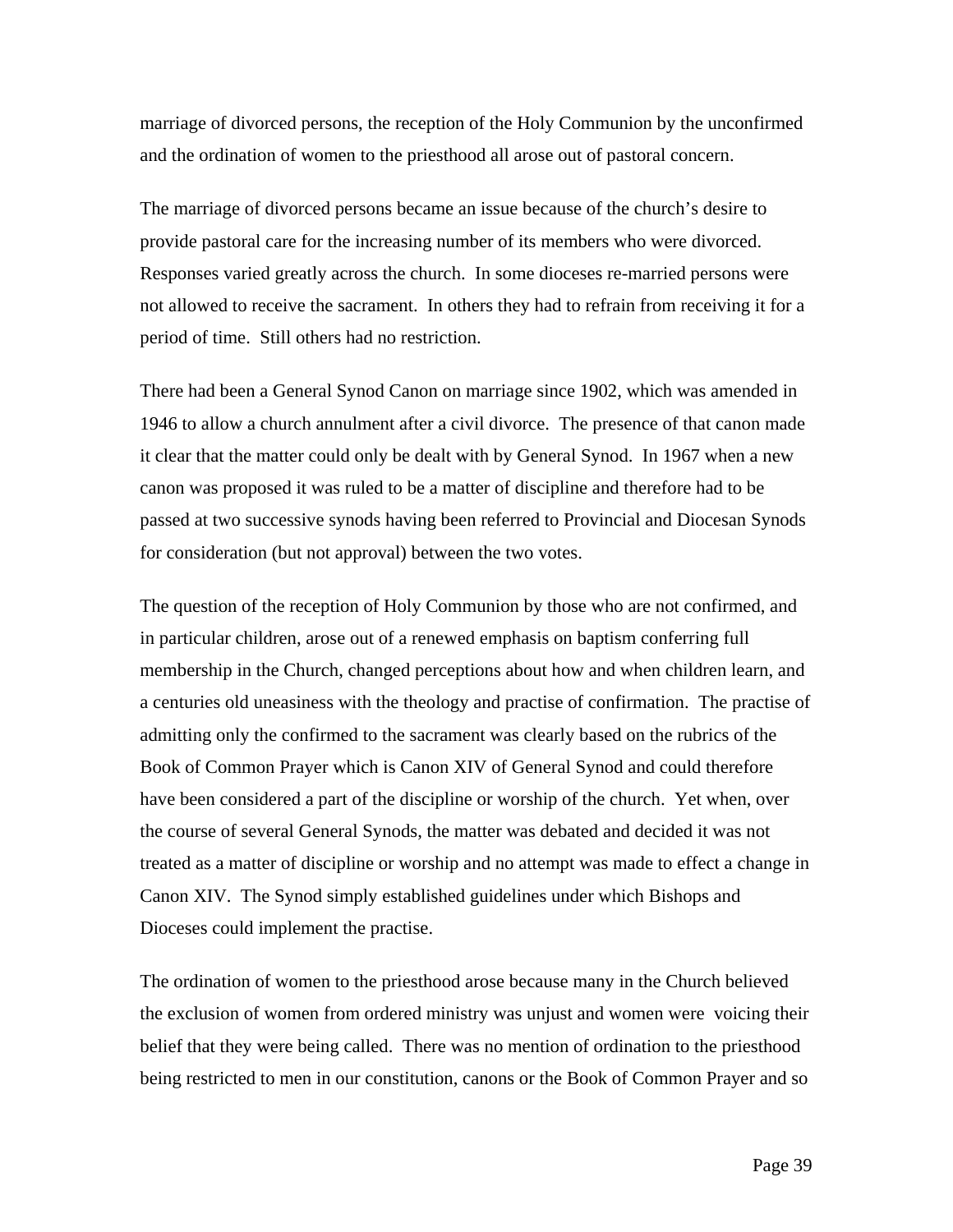it was not immediately clear that this was a matter for General Synod. Indeed a case could have been made that it was properly a diocesan matter since ordination is a prerogative of the bishop. However, by common consent, General Synod did deal with it, not by enacting a new canon but by a resolution that authorized the ordination of women to the priesthood and requested the House of Bishops to implement it.

It is apparent that there is no single clear process to determine whether or not a matter is one of doctrine, discipline or worship and therefore the prerogative of General Synod. It is through struggling with an issue that the 'mind of the church' about where and by whom it should be resolved emerges.

The confederal nature of our church means that undesignated powers rest with the dioceses and/or diocesan bishops. This seems to suggest that when it is unclear at what level a matter should be decided, the power to decide it should rest at the diocesan level unless the 'mind of the church' deems it to belong at another level. In short, when jurisdiction in a contentious matter is not specified, it will be decided at the highest level that has the will to decide it.

#### **RESPONSES TO QUESTIONS POSED IN THE TERMS OF REFERENCE**

- (a) The Task Force has reviewed canons of the General Synod, and of provincial and diocesan synods relating to jurisdiction over doctrine and discipline. A summary of our findings is contained in Appendix 1 of our report.
- (b) The Task Force has reviewed the Strategic Plan and determined that it offers no guidance on jurisdiction over doctrine and discipline.
- (c) The Task Force consulted by mail bishops, chancellors and principals of theological colleges and a copy of our interim report was submitted to the General Synod in 2001 for discussion and comment.
- (d) While the Task Force concludes that formal jurisdiction over doctrine and discipline rests with the General Synod of the Anglican Church of Canada, in practice this jurisdiction has been exercised with a careful circumspection and with due regard to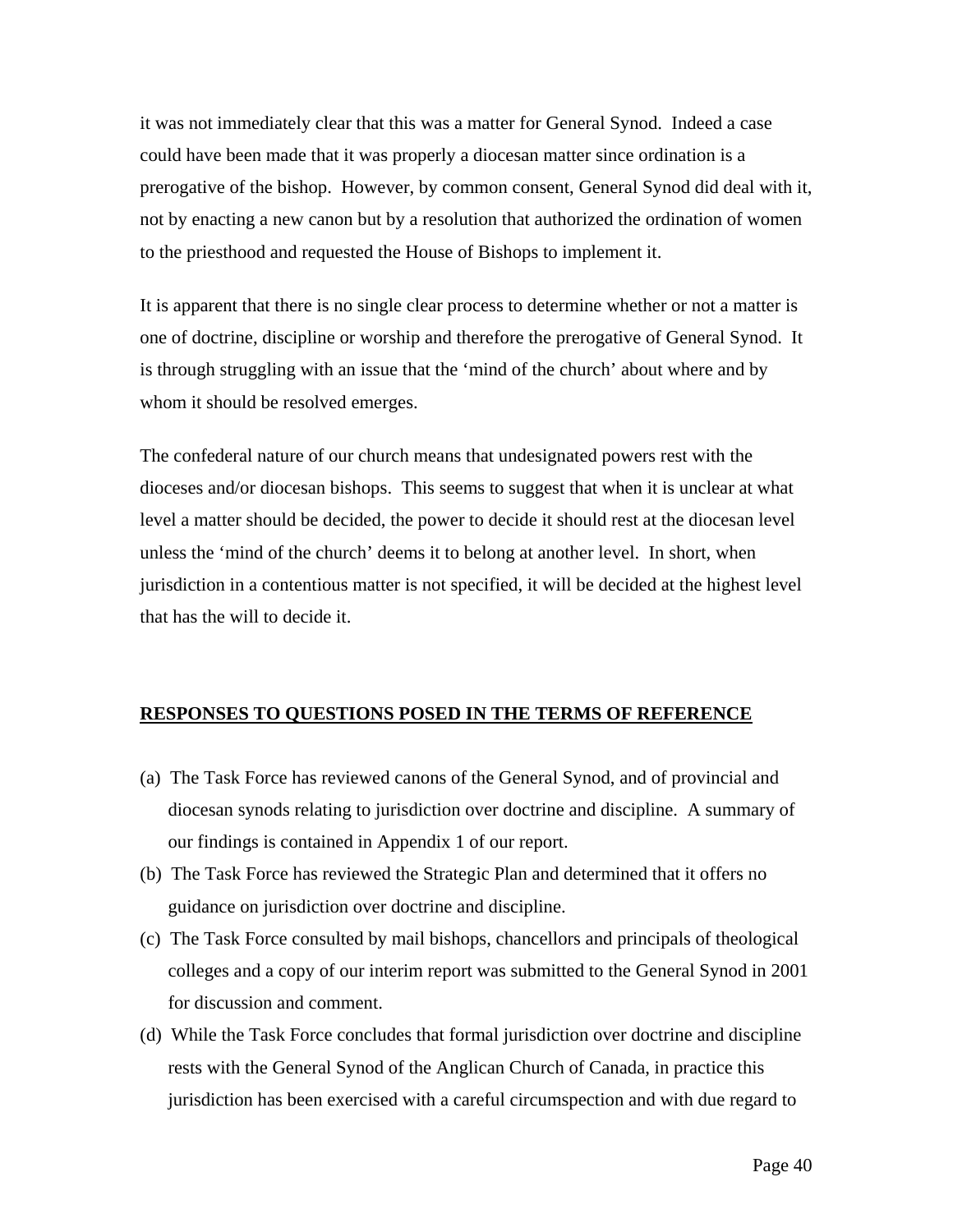local expression. In a country as diverse as Canada with a wide variety of settings in which the Church is called to ministry, this flexibility of jurisdiction has served the Church well and can continue to do so. Therefore, we do not propose any further efforts at definition of jurisdiction.

The Most Rev. David Crawley The Rev. Canon Dr. Kim Murray (Chair) The Most Rev. Arthur Peters (until December 31, 2001) The Hon. Ronald Stevenson Dr. Stephen Toope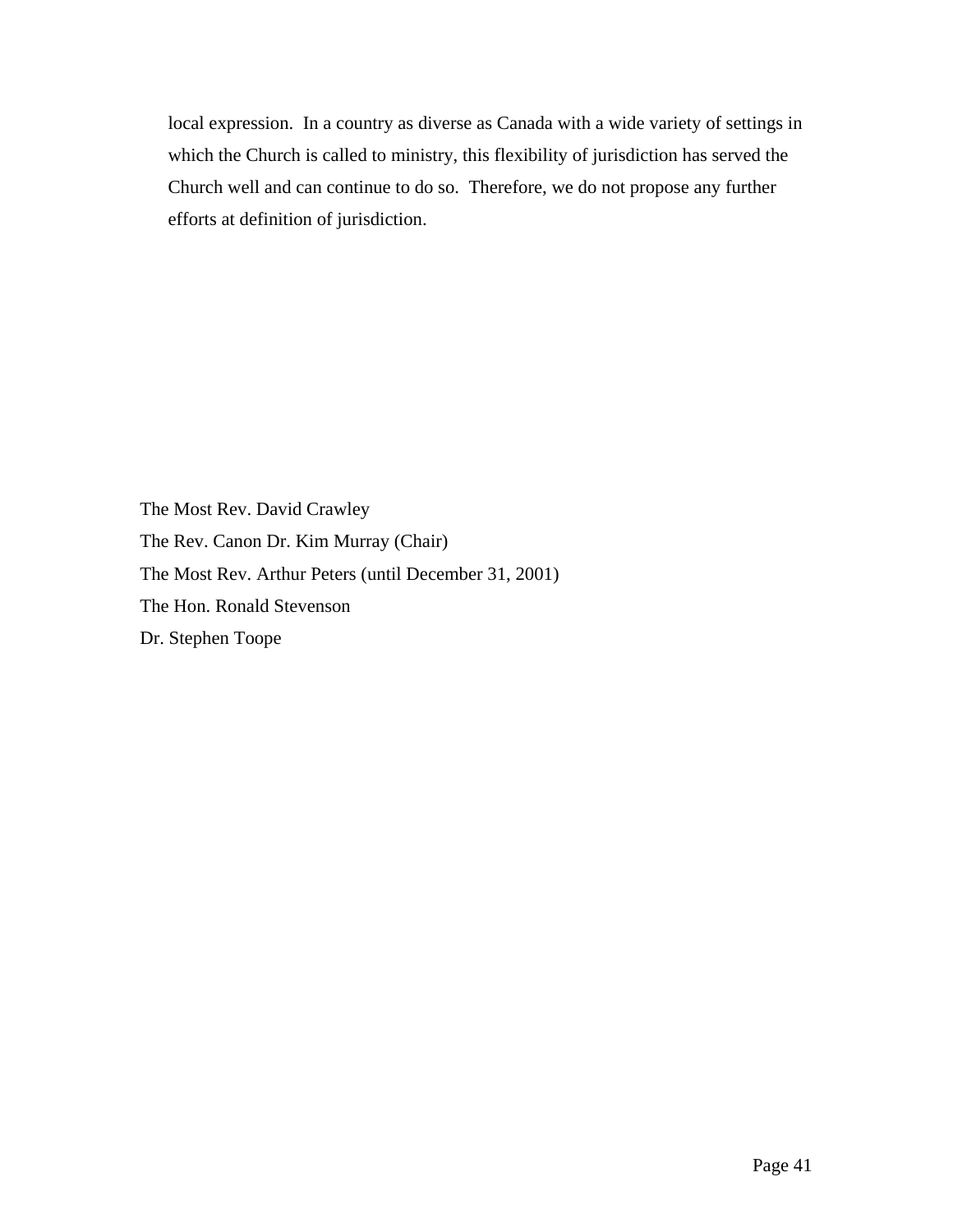# **APPENDIX: JURISDICTIONAL CANONS IN REVIEW**

We have reviewed the constitutional documents of the General Synod and the four Provincial Synods as they relate to doctrine and discipline.

The Solemn Declaration adopted by the General synod in 1893, and expressly accepted by the Provincial Synods of Rupert's Land, Ontario and British Columbia, commits the Church to maintain the Doctrine, Sacraments and Discipline of Christ as commanded by Him as the Church of England had received them and set them forth in its formularies and in the Articles of Religion. The Synod of the Province of Canada made a similar commitment, in different language, in its 1861 Declaration of Principles.

Originally, "matters of doctrine, worship and discipline" were declared to be within the jurisdiction of the General Synod subject to certain rights and canons of the Provincial Synods of Canada and Rupert's Land and of the synods of dioceses outside those provinces.

Now, the Declaration of Principles of the General Synod gives that Synod authority and jurisdiction with respect to "the definition of the doctrines of the Church in harmony with the Solemn Declaration." None of the provincial synod constitutions assert provincial jurisdiction over any matter of doctrine.

The General Synod also has authority and jurisdiction with respect to several aspects of ecclesiastical discipline, i.e. the trial of persons accused of ecclesiastical offences. The constitutional documents of the Synods of the Provinces of Canada, Rupert's Land and Ontario say those synods have authority with respect to the ecclesiastical discipline and trial of bishops. That overlaps, and may conflict with, the authority of the General Synod. Those documents, as well as the Declaration of Principles of the General Synod, give the provincial synods jurisdiction with respect to the Provincial Courts of Appeal, the regulation of the ministrations of clergy and the oaths and subscriptions of clergy. The Constitution of the Provincial Synod of British Columbia neatly defines that Synod's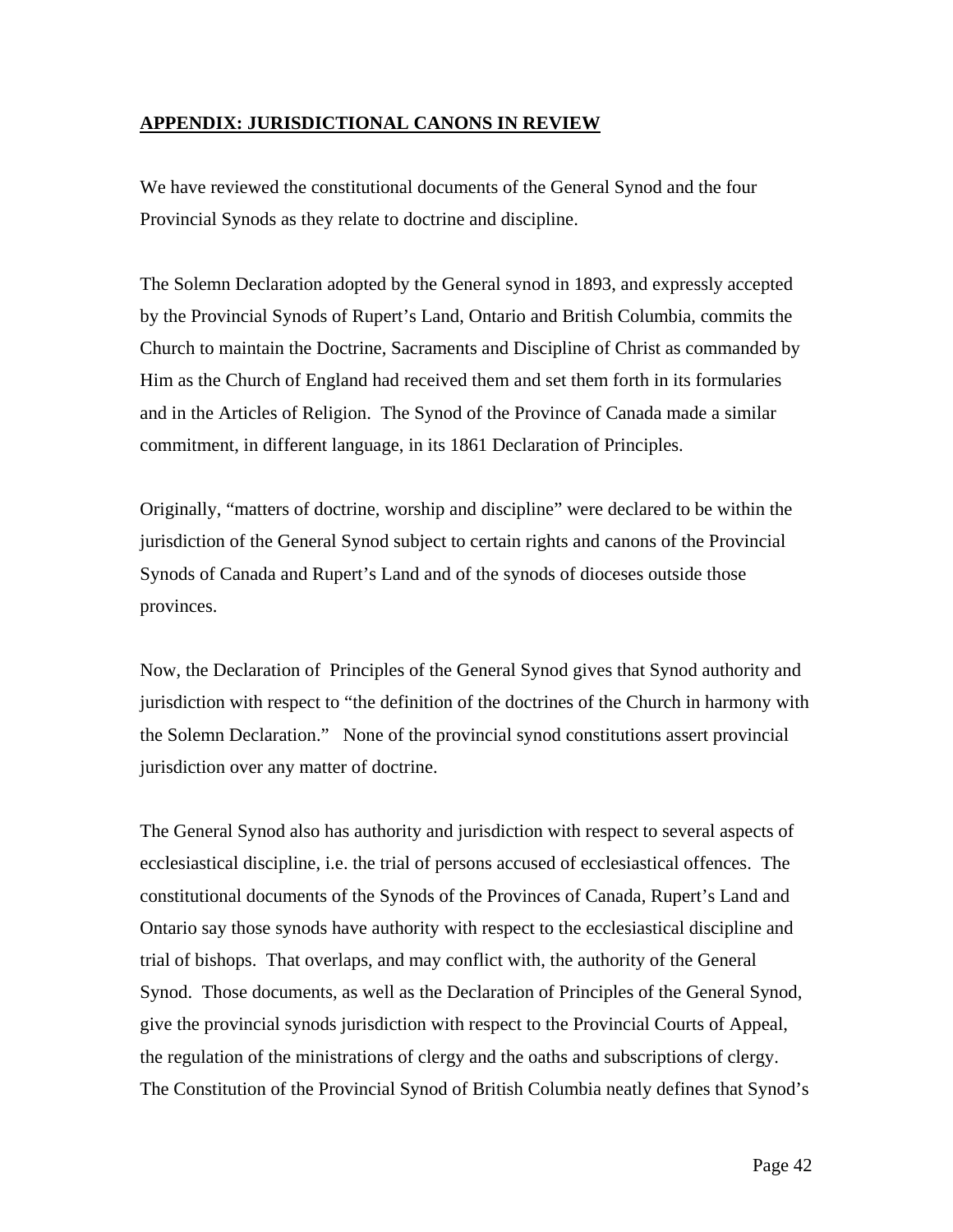jurisdiction as "the power to deal with all matters affecting the general interest of the church within its territorial jurisdiction other than those delegated to the General Synod." It does not contain any specific reference to either doctrine or discipline.

Canons and resolutions of the General Synod of a coercive character or involving penalties or disabilities are not operative in the Province of Rupert's Land until they are accepted by the synod of that province. The constitution of the Provincial Synod of Rupert's Land also preserves its right to pass on any subject that fell within that synod's jurisdiction in 1893 when the General Synod was created.

Acting under its authority in matters affecting the general interest and well-being of the whole Church, the General Synod has legislated with respect to discipline in the broad sense of the right ordering of Christian life and community, e.g. in certain provisions of the licensing and marriage canons. It has made non-canonical pronouncements in other areas of discipline with respect to such matters as admission to communion and the ordination of women.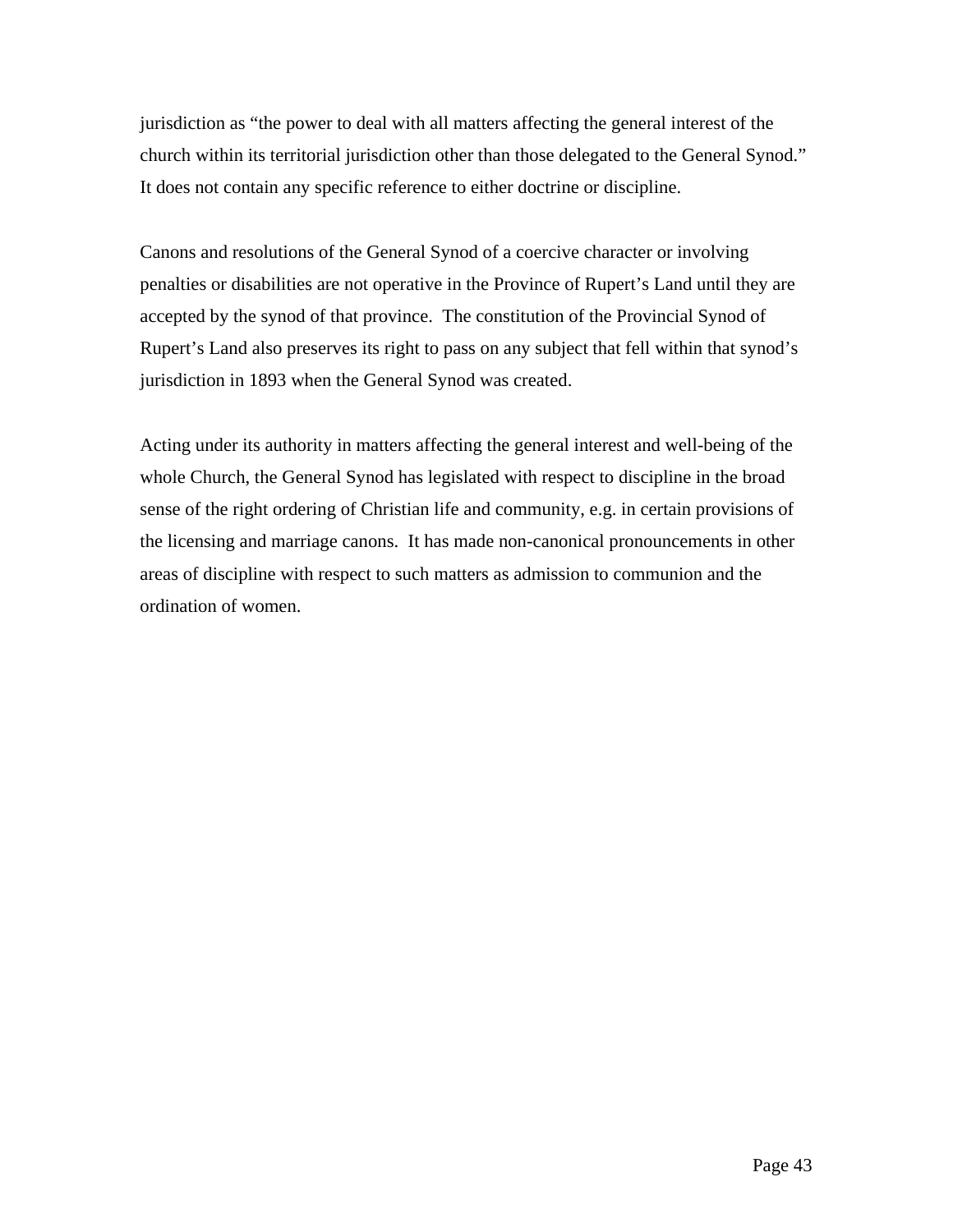# **Appendix G**

In the name of God, the Father, the Son and the Holy Spirit.

The House of Bishops of the Anglican Church of Canada, meeting in Mississauga on October 28, 2002, issues the following statement in response to the decision of the Synod of the Diocese of New Westminster to bless same-sex unions.

We are called to be one in the Body of Christ. (John 17:21) We know that on the issue of same-sex unions differing convictions are deeply held in the House of Bishops, throughout our church and beyond. The decision of New Westminster has caused pain for some and joy in others. Over the past four years this Diocese undertook an extensive process of study that led them to their decision. We recognize that members of the diocese on every side of the issue have suffered pain.

Eight parishes of the Diocese of New Westminster have requested alternative Episcopal oversight for themselves. Before the fracture widens we urge all involved to engage in a process of reconciliation (2 Corinthians 5:18) on the basis of the general principles passed by the Diocesan Synod in June 2002. Although the precise terms of the conversation will be established within the Diocese we propose that the following elements should be part of it.

- 1. The conversation should be enabled by a mutually agreed to facilitator.
- 2. The process should provide 'safety' for all participants by setting at least these standards:
	- a. Being respectful of each others' faith journey.
	- b. Listening respectfully
	- c. Asking 'inviting' questions
	- d. Attempting to understand from the view points of others

We request that those outside the diocese respect the integrity of this process and allow it to proceed without intervention.

In recent years some dioceses in the Anglican Church of Canada have made individual decisions to recognize or forbid, and in this one instance, to bless same-sex unions. We have spent much of our time at these meetings discussing our response to these situations. We are unable to speak with a unanimous voice on this issue of national concern especially with regard to the subject of homosexuality in the light of scripture. We are referring the matter of the blessing of same-sex unions to our national governing body, the General Synod (2004) for discussion and if possible, resolution.

We agree that we will not make individual decisions in any additional dioceses during the interim. Until the time of resolution all bishops are asked to uphold the 1997 Guidelines of the House of Bishops on Human Sexuality.

We call the church to prayer in this difficult and demanding time in our life in Christ.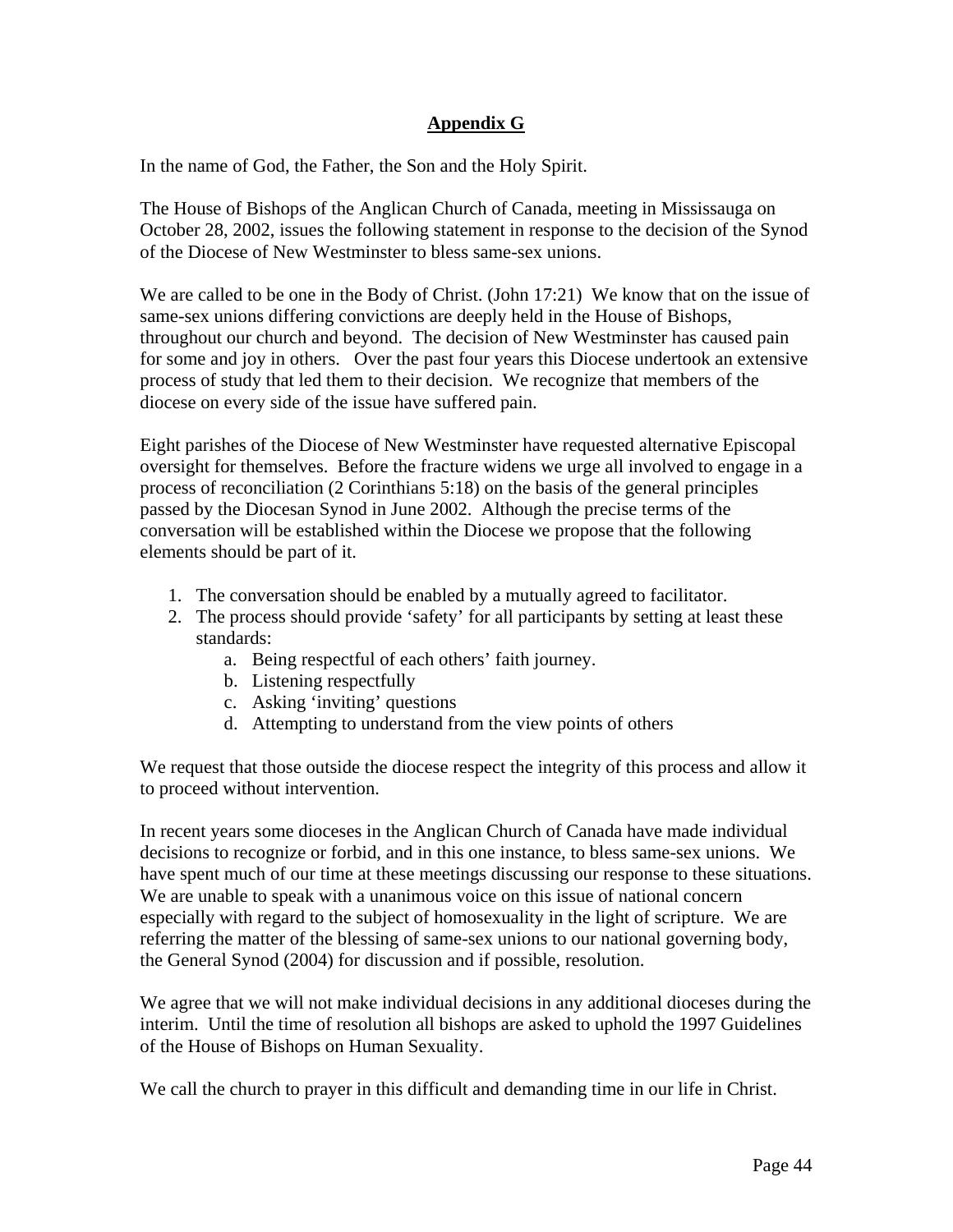# Appendix H

# RESOLUTION 72: EPSICOPAL RESPONSIBILITIES AND DIOCESAN **BOUNDARIES**

This Conference:

 1. reaffirms its unity in the historical position of respect for diocesan boundaries and the authority of bishops within these boundaries; and in light of the above

 2. affirms that it is deemed inappropriate behaviour for any bishop or priest of this Communion to exercise episcopal or pastoral ministry within another diocese without first obtaining the permission and invitation of the ecclesial authority thereof.

 3. urges all political and community leaders to seize every opportunity to work together to bring about a just and peaceful solution.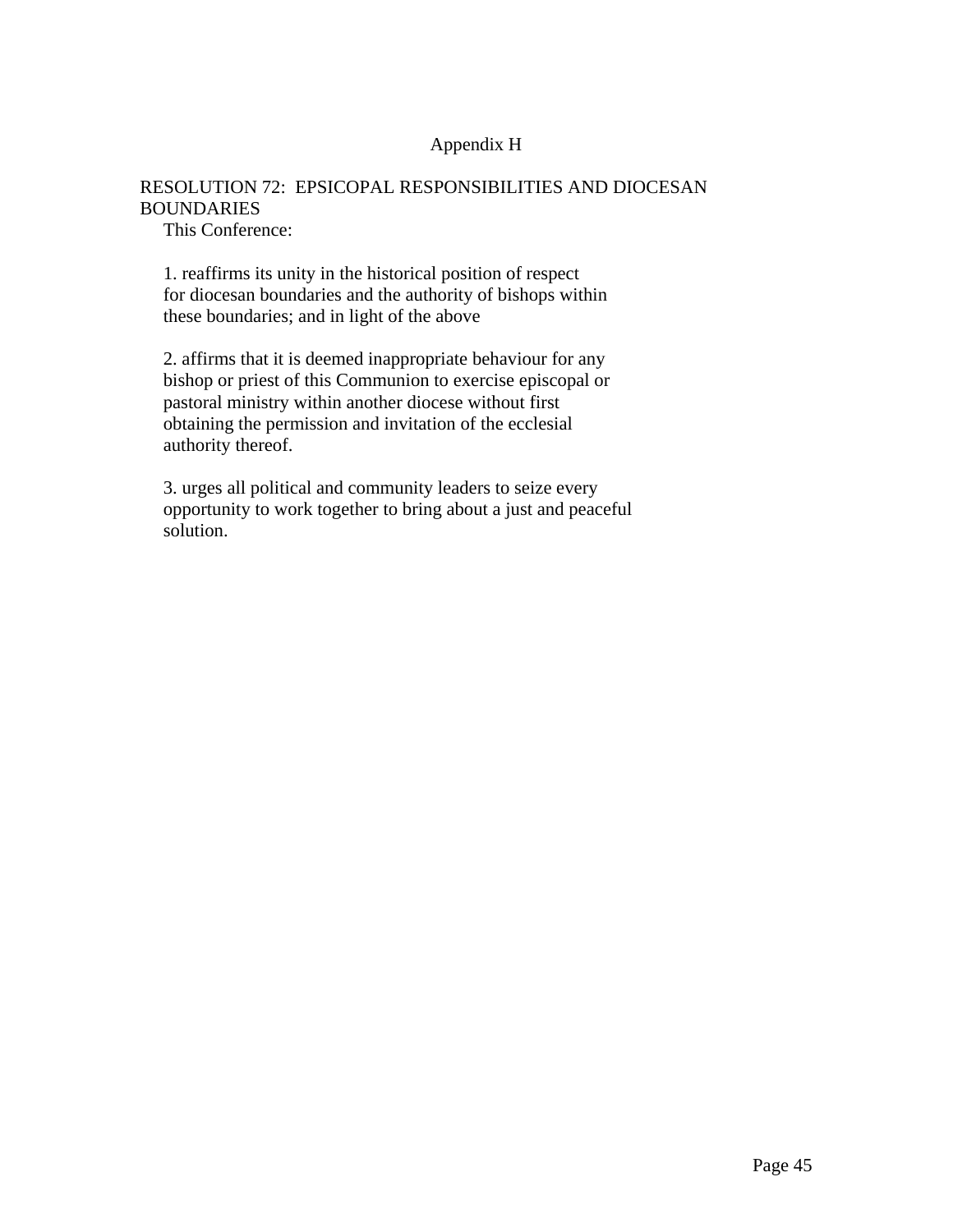# Appendix J

# RESOLUTION V.13: EPISCOPAL RESPONSIBILITIES AND DIOCESAN BOUNDARIES

This Conference:

- (a) reaffirms Resolution 72 of the Lambeth Conference of 1988 "Episcopal Responsibilities and Diocesan Boundaries"; and
- (b) requests the Primates to encourage the bishops of their Province to consider the implications of Resolution 72 of the Lambeth Conference 1988.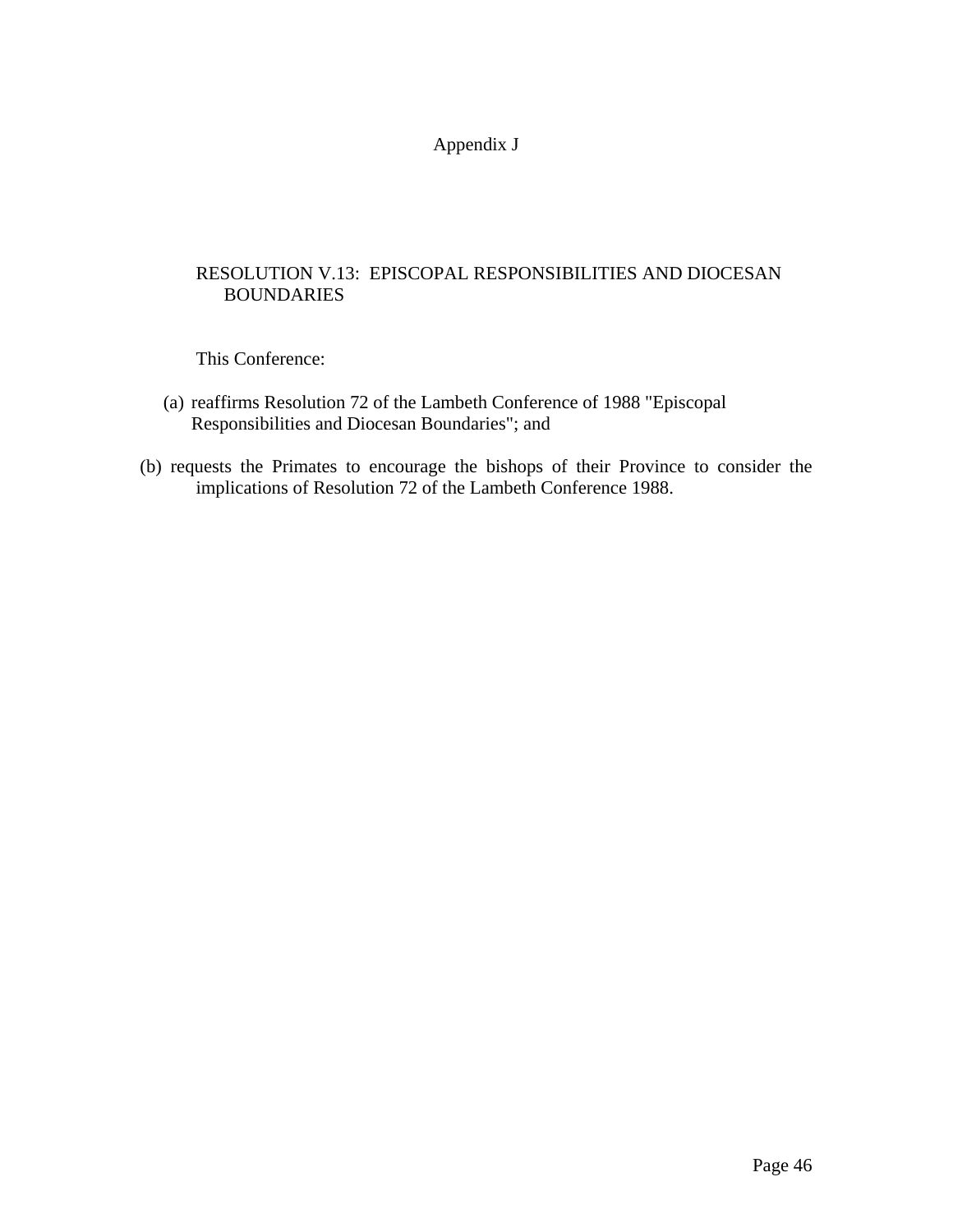# Appendix K

## RESOLUTION I.10: HUMAN SEXUALITY

#### This Conference:

- (a) commends to the Church the subsection report on human sexuality;
- (b) in view of the teaching of Scripture, upholds faithfulness in marriage between a man and a woman in lifelong union, and believes that abstinence is right for those who are not called to marriage;
- (c) recognises that there are among us persons who experience themselves as having a homosexual orientation. Many of these are members of the Church and are seeking the pastoral care, moral direction of the Church, and God's transforming power for the living of their lives and the ordering of relationships. We commit ourselves to listen to the experience of homosexual persons and we wish to assure them that they are loved by God and that all baptised, believing and faithful persons, regardless of sexual orientation, are full members of the Body of Christ;
- (d) while rejecting homosexual practice as incompatible with Scripture, calls on all our people to minister pastorally and sensitively to all irrespective of sexual orientation and to condemn irrational fear of homosexuals, violence within marriage and any trivialisation and commercialisation of sex;
- (e) cannot advise the legitimising or blessing of same sex unions nor ordaining those involved in same gender unions;
- (f) requests the Primates and the ACC to establish a means of monitoring the work done on the subject of human sexuality in the Communion and to share statements and resources among us;
- (g) notes the significance of the Kuala Lumpur Statement on Human Sexuality and the concerns expressed in resolutions IV.26, V.1, V.10, V.23 and V.35 on the authority of Scripture in matters of marriage and sexuality and asks the Primates and the ACC to include them in their monitoring process.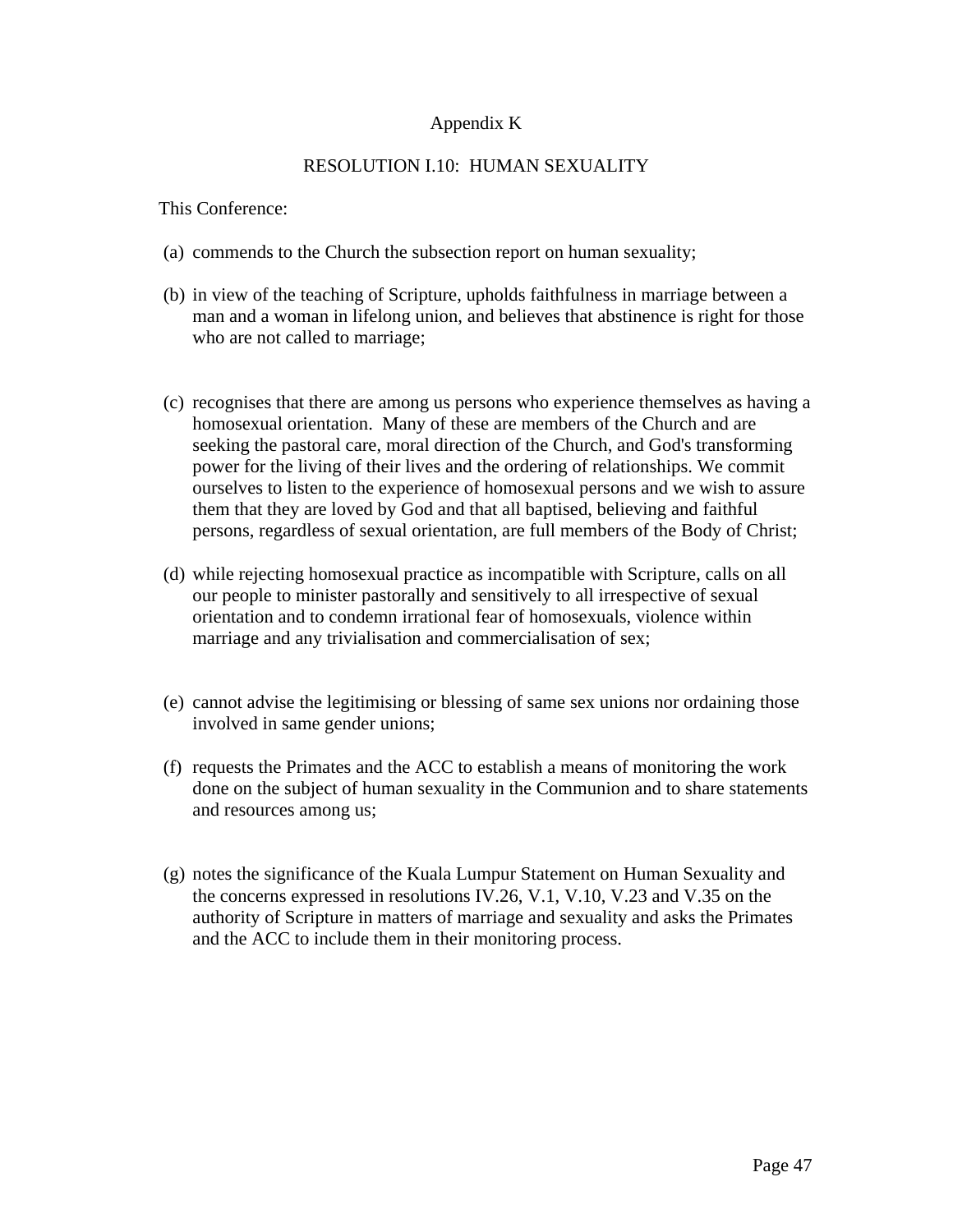# Appendix L

# **Theme Three: Human Sexuality[17](#page-47-0)**

Human sexuality is the gift of a loving God. It is to be honoured and cherished by all people. As a means for the expression of the deepest human love and intimacy, sexuality has great power.

The Holy Scriptures and Christian tradition teach that human sexuality is intended by God to find its rightful and full expression between a man and a woman in the covenant of marriage, established by God in creation, and affirmed by our Lord Jesus Christ. Holy Matrimony is, by intention and divine purpose, to be a life-long, monogamous and unconditional commitment between a woman and a man. The Lambeth Conference 1978 and 1998 both affirmed 'marriage to be sacred, instituted by God and blessed by our Lord Jesus Christ'.

The New Testament and Christian history identify singleness and dedicated celibacy as Christ-like ways of living. The Church needs to recognise the demands and pressures upon both single and married people. Human beings define themselves by relationships with God and other persons. Churches need to find effective ways of encouraging Christ-like living, as well as providing opportunities for the flourishing of friendship, and the building of supportive community life.

We also recognise that there are among us persons who experience themselves as having a homosexual orientation. Many of these are members of the Church and are seeking the pastoral care, moral direction of the Church, and God's transforming power for the living of their lives and the ordering of relationships. We wish to assure them that they are loved by God, and that all baptised, believing and faithful persons, regardless of sexual orientation, are full members of the Body of Christ. We call upon the Church and all its members to work to end any discrimination on the basis of sexual orientation, and to oppose homophobia.

Clearly some expressions of sexuality are inherently contrary to the Christian way and are sinful. Such unacceptable expression of sexuality include promiscuity, prostitution, incest, pornography, paedophilia, predatory sexual behaviour, and sadomasochism (all of which may be heterosexual and homosexual), adultery, violence against wives, and female circumcision. From a Christian perspective these forms of sexual expression remain sinful in any context. We are particularly concerned about the pressures on young people to engage in sexual activity at an early age, and we urge our Churches to teach the virtue of abstinence.

All human relationships need the transforming power of Christ which is available to all, and particularly when we fall short of biblical norms.

We must confess that we are not of one mind about homosexuality. Our variety of

1

<span id="page-47-0"></span><sup>17</sup> *The Official Report of the Lambeth Conference 1998, Harrisburg: Morehouse Publishing, 1999, pp. 93- 95*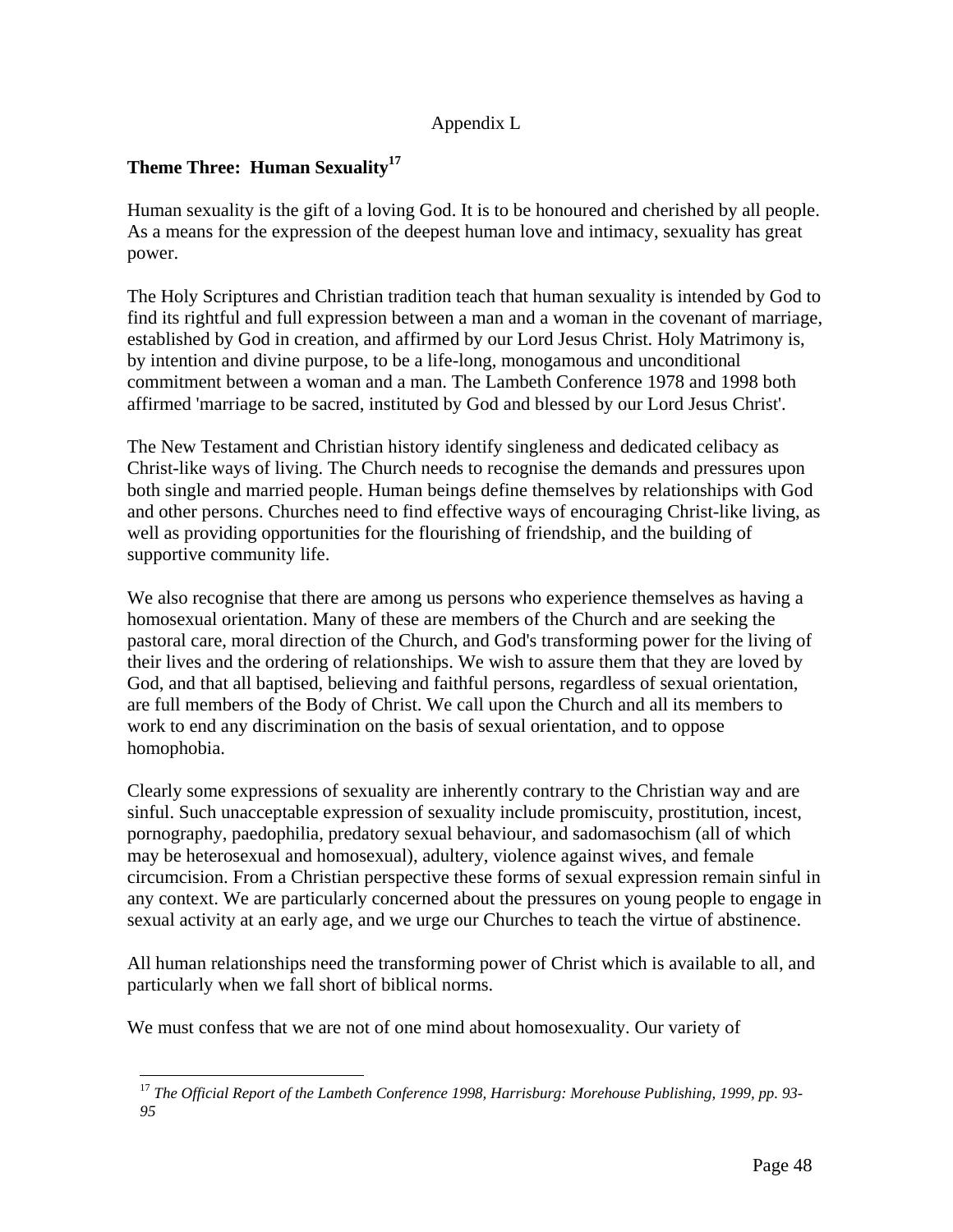understanding encompasses:

- those who believe that homosexuality is a disorder, but that through the grace of Christ people can be changed, although not without pain and struggle.
- those who believe that relationships between people of the same gender should not include genital expression, that this is the clear teaching of the Bible and of the Church universal, and that such activity (if unrepented of) is a barrier to the Kingdom of God.
- those who believe that committed homosexual relationships fall short of the biblical norm, but are to be preferred to relationships that are anonymous and transient.
- those who believe that the Church should accept and support or bless monogamous covenant relationships between homosexual people and that they may be ordained.

It appears that the opinion of the majority of bishops is not prepared to bless same sex unions or to ordain active homosexuals. Furthermore many believe that there should be a moratorium on such practices.

We have prayed, studied and discussed these issues, and we are unable to reach a common mind on the scriptural, theological, historical, and scientific questions which are raised. There is much that we do not yet understand. We request the Primates and the Anglican Consultative Council to establish a means of monitoring work done in the Communion on these issues and to share statements and resources among us.

The challenge to our Church is to maintain its unity while we seek, under the guidance of the Holy Spirit, to discern the way of Christ for the world today with respect to human sexuality. To do so will require sacrifice, trust and charity towards one another, remembering that ultimately the identity of each person is defined by Christ.

There can be no description of human reality, in general or in particular, outside the reality of Christ. We must be on guard, therefore, against constructing any other ground for our identities than the redeemed humanity given us in him. Those who understand themselves as homosexuals, no more and no less than those who do not, are liable to false understandings based on personal or family histories, emotional dispositions, social settings and solidarities formed by common experiences or ambitions. Our sexual affections can no more define who we are than can our class, race, or nationality. At the deepest ontological level, therefore, there is no such thing as "a" homosexual or "a" heterosexual; there are human beings, male and female, called to redeemed humanity in Christ, endowed with a complex variety of emotional potentialities and threatened by a complex variety of forms of alienation.